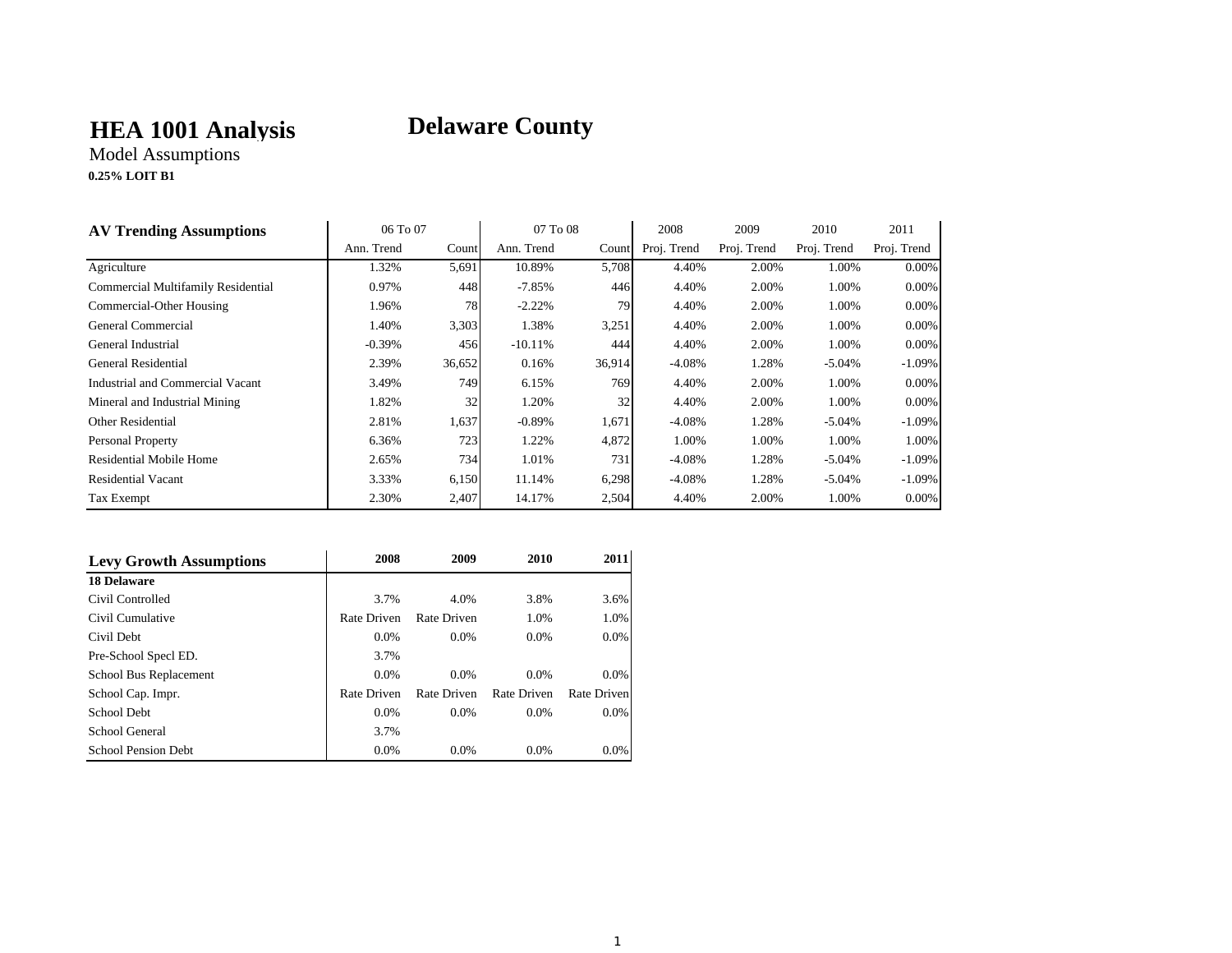| <b>Homestead Credit</b>          |      | 2008       |        |           |      | 2009       |                    |      | 2010       |         |      |            |         |
|----------------------------------|------|------------|--------|-----------|------|------------|--------------------|------|------------|---------|------|------------|---------|
|                                  |      | Amount     |        | Percent   |      | Amount     | Percent            |      | Amount     | Percent |      |            |         |
| HEA 1001 Homestead               |      | 11,960,289 |        | 19.4975   |      | 2,662,312  | 7.8774             |      | 1,521,321  | 4.6236  |      |            |         |
| Credit                           |      |            |        |           |      |            |                    |      |            |         |      |            |         |
| <b>Local Income Tax</b>          |      | 2008       |        |           |      | 2009       |                    |      | 2010       |         |      | 2011       |         |
|                                  | Rate |            | Amount | Pct.      | Rate | Amount     | Pct.               | Rate | Amount     | Pct.    | Rate | Amount     | Pct.    |
| <b>CEDIT</b>                     |      | 4,438,664  |        | 9.3069    |      | 4,438,664  | 17.1238            |      | 4,438,664  | 19.2045 |      | 4,438,664  | 17.2291 |
| <b>COIT</b>                      | 0.01 | 10,741,355 |        | $\Omega$  | 0.01 | 10,876,323 |                    | 0.01 | 11,012,986 |         | 0.01 | 11,151,366 |         |
| LOIT B1                          |      |            |        |           |      |            |                    | 0.00 | 4,643,094  | 4.4228  | 0.00 | 4,643,094  | 4.0127  |
| <b>Specific Levy Assumptions</b> |      |            |        |           |      | 2009       |                    |      |            |         |      |            |         |
| <b>Levy Class</b>                |      | Type       |        | Unit Fund | Rate | Adjustment | Adj. Type          |      |            |         |      |            |         |
|                                  |      | 3          | 0107   | 0101      | 4.0% |            | 2,402,066 Subtract |      |            |         |      |            |         |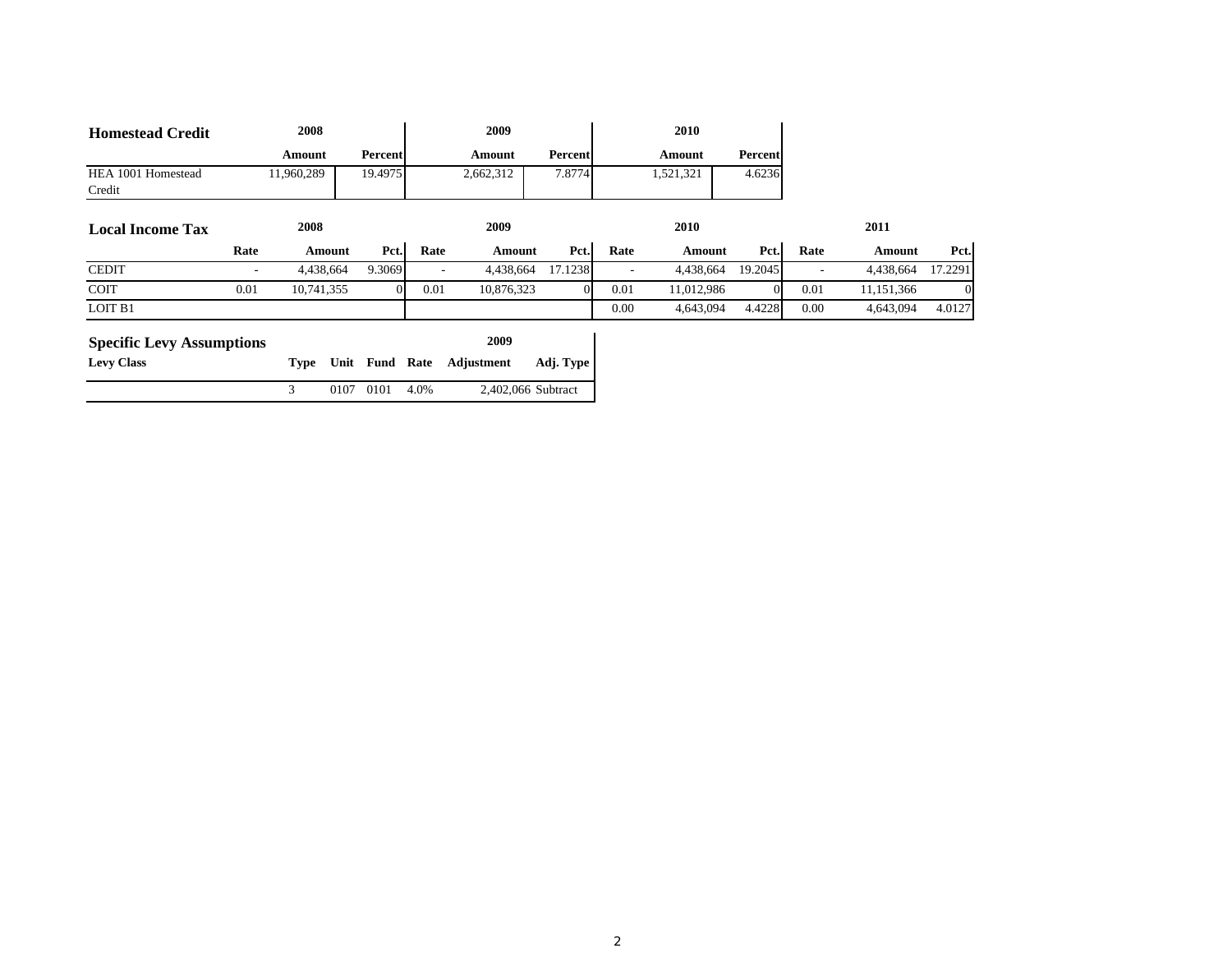|                |      |                                       | 2008       |            | 2009             |                 | 2010       |                |            |            | 2011           |                 |
|----------------|------|---------------------------------------|------------|------------|------------------|-----------------|------------|----------------|------------|------------|----------------|-----------------|
|                |      | Type Unit Unit Name                   | Levy       | Levy       | CB               | <b>Net Levy</b> | Levy       | CB             | Net Levy   | Levy       | CB             | <b>Net Levy</b> |
| $\overline{0}$ | 0000 | <b>STATE UNIT</b>                     | 94,741     | $\Omega$   | $\theta$         | $\Omega$        | $\Omega$   | $\Omega$       | $\Omega$   | $\Omega$   | $\Omega$       | $\Omega$        |
| 1              | 0000 | DELAWARE COUNTY                       | 35,267,384 | 19,959,050 | 1,602,897        | 18,356,153      | 13,188,542 | 1,654,111      | 11,534,431 | 21,143,575 | 3,655,643      | 17,487,932      |
| 2              | 0001 | CENTER TWP.                           | 2,375,924  | 2,463,603  | 303,785          | 2,159,818       | 2,556,157  | 475,839        | 2,080,318  | 2,647,180  | 658,067        | 1,989,113       |
|                | 0002 | DELAWARE TWP.                         | 51,723     | 51,671     | $\boldsymbol{0}$ | 51,671          | 53,293     | 184            | 53,109     | 54,893     | 468            | 54,425          |
|                | 0003 | HAMILTON TWP.                         | 194,036    | 182,470    | 130              | 182,340         | 185,987    | 251            | 185,736    | 189,460    | 2,021          | 187,439         |
|                | 0004 | <b>HARRISON TWP.</b>                  | 78,397     | 76,899     | $\mathbf{0}$     | 76,899          | 79,044     | $\overline{0}$ | 79,044     | 81,160     | $\overline{0}$ | 81,160          |
|                | 0005 | LIBERTY TWP.                          | 112,860    | 110,530    | 74               | 110,456         | 112,676    | 200            | 112,476    | 114,790    | 346            | 114,444         |
|                | 0006 | MONROE TWP.                           | 144,260    | 142,749    | $\boldsymbol{0}$ | 142,749         | 145,933    | 68             | 145,865    | 149,068    | 2,471          | 146,597         |
|                | 0007 | MT. PLEASANT TWP.                     | 301,185    | 304,068    | 2,405            | 301,663         | 312,432    | 8,706          | 303,726    | 320,662    | 21,954         | 298,708         |
|                | 0008 | NILES TWP.                            | 37,437     | 38,933     | $\mathbf{0}$     | 38,933          | 40,411     | 77             | 40,334     | 41,864     | 213            | 41,651          |
|                | 0009 | PERRY TWP.                            | 31,019     | 30,089     | $\mathbf{0}$     | 30,089          | 30,932     | $\overline{0}$ | 30,932     | 31,762     | $\mathbf{0}$   | 31,762          |
|                | 0010 | <b>SALEM TWP.</b>                     | 105,106    | 107,129    | 85               | 107,044         | 110,861    | 442            | 110,419    | 114,535    | 2,253          | 112,282         |
|                | 0011 | UNION TWP.                            | 47,409     | 48,607     | 328              | 48,279          | 50,229     | 603            | 49,626     | 51,826     | 858            | 50,968          |
|                | 0012 | <b>WASHINGTON TWP.</b>                | 33,495     | 34,834     | 127              | 34,707          | 36,156     | 287            | 35,869     | 37,456     | 408            | 37,048          |
| 3              | 0107 | MUNCIE CIV. CITY                      | 24,651,423 | 23,233,360 | 3,762,217        | 19,471,143      | 24,114,276 | 5,855,769      | 18,258,507 | 24,980,540 | 8,008,412      | 16,972,128      |
|                | 0591 | <b>ALBANY CIV. TOWN</b>               | 287,563    | 296,491    | $\boldsymbol{0}$ | 296,491         | 307,383    | 6,736          | 300,647    | 318,097    | 17,305         | 300,792         |
|                | 0592 | <b>EATON CIV. TOWN</b>                | 299,254    | 309,356    | 12,373           | 296,983         | 320,855    | 22,829         | 298,026    | 332,166    | 32,372         | 299,794         |
|                | 0593 | <b>GASTON CIV. TOWN</b>               | 176,769    | 183,839    | 7,780            | 176,059         | 190,824    | 17,997         | 172,827    | 197,693    | 25,674         | 172,019         |
|                | 0594 | <b>SELMA CIV. TOWN</b>                | 95,907     | 98,683     | $\mathbf{0}$     | 98,683          | 102,313    | 2,910          | 99,403     | 105,883    | 6,537          | 99,346          |
|                | 0595 | YORKTOWN CIV. TOWN                    | 2,080,259  | 2,110,422  | 5,943            | 2,104,479       | 2,186,899  | 69,666         | 2,117,233  | 2,262,139  | 217,067        | 2,045,072       |
|                | 0746 | CHESTERFIELD CIV.<br><b>TOWN</b>      | 57,023     | 59,198     | $\boldsymbol{0}$ | 59,198          | 61,418     | $\mathbf{0}$   | 61,418     | 63,601     | $\mathbf{0}$   | 63,601          |
|                | 0963 | DALEVILLE CIV. TOWN                   | 262,113    | 271,221    | 1,618            | 269,603         | 281,195    | 8,447          | 272,748    | 291,006    | 14,373         | 276,633         |
| $\overline{4}$ | 1875 | DELAWARE COM. SCH.<br>CORP.           | 9,625,246  | 5,379,980  | 30,393           | 5,349,587       | 5,372,456  | 67,315         | 5,305,141  | 5,411,770  | 128,945        | 5,282,825       |
|                | 1885 | WES-DEL COM. SCH.<br><b>CORP</b>      | 3,699,047  | 1,745,598  | 4,142            | 1,741,456       | 1,746,572  | 9,070          | 1,737,502  | 1,758,679  | 12,534         | 1,746,145       |
|                |      | 1895 LIBERTY-PERRY COM.<br>SCH. CORP. | 3,876,916  | 2,142,796  | 3,900            | 2,138,896       | 2,143,470  | 10,101         | 2,133,369  | 2,159,752  | 16,940         | 2,142,812       |
|                |      | 1900 COWAN COM. SCH.<br>CORP.         | 2,502,855  | 1,422,352  | $\boldsymbol{0}$ | 1,422,352       | 1,425,130  | 662            | 1,424,468  | 1,434,529  | 23,784         | 1,410,745       |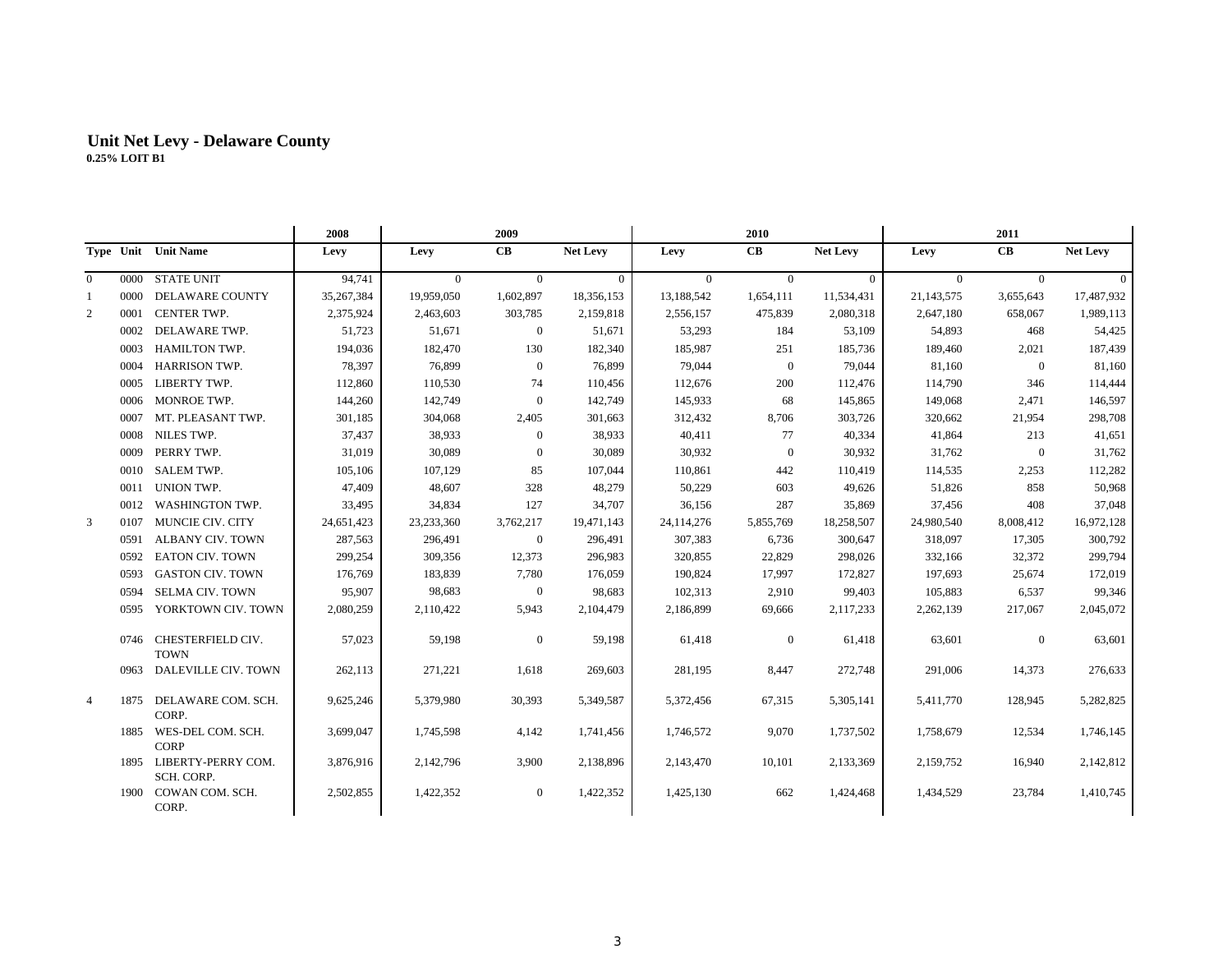|   |      |                                            | 2008        | 2009        |                  |                 |            | 2010       |                 |             | 2011       |                 |
|---|------|--------------------------------------------|-------------|-------------|------------------|-----------------|------------|------------|-----------------|-------------|------------|-----------------|
|   |      | Type Unit Unit Name                        | Levy        | Levy        | CB               | <b>Net Levy</b> | Levy       | CB         | <b>Net Levy</b> | Levy        | CB         | <b>Net Levy</b> |
|   | 1910 | MT. PLEASANT TWP.<br>COM. SCH. C           | 10,201,955  | 5,230,541   | 79,824           | 5,150,717       | 5,217,478  | 238,579    | 4,978,899       | 5,156,099   | 480,267    | 4,675,832       |
|   | 1940 | DALEVILLE COM. SCH.S                       | 3,474,274   | 1,987,744   | 3,676            | 1,984,068       | 1,987,657  | 18,497     | 1,969,160       | 1,997,480   | 50,362     | 1,947,118       |
|   | 1970 | MUNCIE COM. SCH.<br>CORP.                  | 33,480,121  | 17,058,785  | 2,564,748        | 14,494,037      | 17,072,703 | 3,841,536  | 13,231,167      | 17,181,663  | 5,083,978  | 12,097,685      |
| 5 | 0040 | <b>MUNCIE PUB. LBRY.</b>                   | 4,051,223   | 4,213,271   | 627,107          | 3,586,164       | 4,373,374  | 980,318    | 3,393,056       | 4,530,815   | 1,345,932  | 3,184,883       |
|   | 0041 | YORKTOWN - MT<br>PLEASANT LBRY.            | 396,816     | 412,688     | 783              | 411,905         | 428,370    | 9,785      | 418,585         | 443,791     | 32,809     | 410,982         |
| 6 | 0806 | <b>MUNCIE SANITARY</b>                     | 7,497,736   | 7,667,925   | 1,030,256        | 6,637,669       | 7,936,034  | 1,621,923  | 6,314,111       | 8,199,905   | 2,254,086  | 5,945,819       |
|   | 0935 | MUNCIE PUB.<br><b>TRANSPORTATION</b>       | 2,979,782   | 3,098,973   | 501,720          | 2,597,253       | 3,216,733  | 781,332    | 2,435,401       | 3,332,535   | 1,068,478  | 2,264,057       |
|   | 0956 | <b>DELAWARE AIRPORT</b>                    | 556,605     | 542,980     | 43,665           | 499,315         | 558,410    | 70,022     | 488,388         | 573,632     | 99,555     | 474,077         |
|   | 1034 | EAST CENTRAL INDIANA<br><b>SOLID WASTE</b> | 232,905     | 242,221     | 19,345           | 222,876         | 251,425    | 31,447     | 219,978         | 260,476     | 44,942     | 215,534         |
| 8 | 0009 | <b>DELAWARE COUNTY</b><br>REDEV.           | 438,299     | 438,299     | 5,273            | 433,026         | 438,299    | 10,024     | 428,275         | 438,299     | 18,205     | 420,094         |
|   | 0010 | TOWN OF YORKTOWN<br>REDEV.                 | 13,433      | 13,433      | $\boldsymbol{0}$ | 13,433          | 13,433     | 321        | 13,112          | 13,433      | 1,049      | 12,384          |
|   | 0015 | MUNCIE REDEV. COMSN.                       | 212,723     | 212,723     | 31,449           | 181,274         | 212,723    | 47,534     | 165,189         | 212,723     | 62,865     | 149,858         |
|   |      | <b>Total</b>                               | 150,025,223 | 101,923,511 | 10,646,045       | 91,277,466      | 96,862,083 | 15,863,586 | 80,998,497      | 106,634,937 | 23,391,171 | 83,243,766      |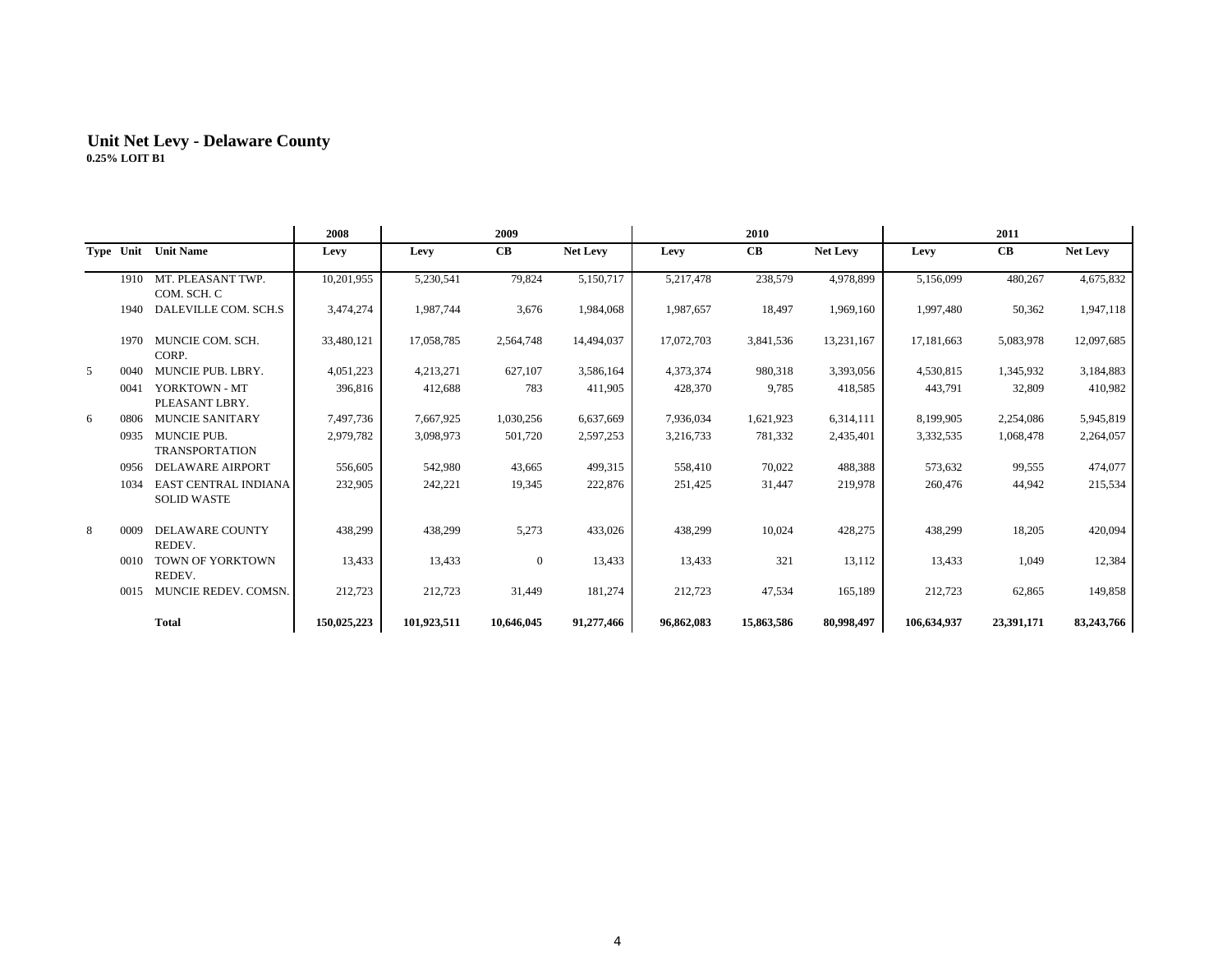|              |      |                         |      |                                                           | 2008         |                | 2009         |                  |                  | 2010             |                 |              | 2011             |              |
|--------------|------|-------------------------|------|-----------------------------------------------------------|--------------|----------------|--------------|------------------|------------------|------------------|-----------------|--------------|------------------|--------------|
|              |      | Type Unit Unit Name     |      | fund Fund Name                                            | Levy         | Levy           | CB           | <b>Net Levy</b>  | Levy             | CB               | <b>Net Levy</b> | Levy         | CB               | Net Levy     |
| $\mathbf{0}$ |      | 0000 STATE UNIT         |      | 9986 ST. FAIR                                             | 31,580       | $\overline{0}$ | $\mathbf{0}$ | $\overline{0}$   | $\overline{0}$   | $\mathbf{0}$     | $\mathbf{0}$    | $\mathbf{0}$ | $\overline{0}$   | $\mathbf{0}$ |
|              |      |                         |      | 9987 ST. FORESTRY                                         | 63,161       | $\mathbf{0}$   | $\mathbf{0}$ | $\boldsymbol{0}$ | $\boldsymbol{0}$ | $\theta$         | $\mathbf{0}$    | $\theta$     | $\mathbf{0}$     | $\mathbf{0}$ |
|              |      |                         |      | Total                                                     | 94,741       | $\bf{0}$       | $\mathbf 0$  | 0                | $\bf{0}$         | $\bf{0}$         | $\bf{0}$        | $\theta$     | $\mathbf{0}$     | $\bf{0}$     |
| -1           | 0000 | DELAWARE                | 0101 | GEN                                                       | 13,536,138   | 14,077,583     | 1,130,595    | 12,946,988       | 14,612,531       | 1,832,730        | 12,779,801      | 15,138,582   | 2,616,862        | 12,521,720   |
|              |      | <b>COUNTY</b>           | 0123 | 2006<br>REASSESSMENT                                      | 248,695      | 258,642        | 20,727       | 237,915          | 268,470          | 33,543           | 234,927         | 278,134      | 48,355           | 229,779      |
|              |      |                         | 0180 | <b>DEBT SERVICE</b>                                       | 1,022,415    | 1,022,415      | 82,079       | 940,336          | 1,022,415        | 128,304          | 894,111         | 1,022,415    | 176,923          | 845,492      |
|              |      |                         | 0283 | <b>LEASE RENTAL</b><br><b>PAYMENT</b>                     | 1,693,498    | 1,693,498      | 135,970      | 1,557,528        | 1,693,498        | 212,582          | 1,480,916       | 1,693,498    | 292,975          | 1,400,523    |
|              |      |                         | 0702 | HIGHWAY                                                   | $\mathbf{0}$ | $\theta$       | $\theta$     | $\mathbf{0}$     | $\theta$         | $\mathbf{0}$     | $\mathbf{0}$    | $\mathbf{0}$ | $\theta$         | $\mathbf{0}$ |
|              |      |                         |      | 0706 LOCAL ROAD &<br><b>STREET</b>                        | $\mathbf{0}$ | $\mathbf{0}$   | $\mathbf{0}$ | $\mathbf{0}$     | $\mathbf{0}$     | $\mathbf{0}$     | $\mathbf{0}$    | $\mathbf{0}$ | $\mathbf{0}$     | $\mathbf{0}$ |
|              |      |                         |      | 0790 CUM BRIDGE                                           | 2,388,266    | 2,081,717      | 167,199      | 1,914,518        | 2,102,534        | 263,735          | 1,838,799       | 2,123,559    | 366,930          | 1,756,629    |
|              |      |                         | 0801 | <b>HEALTH</b>                                             | 793,457      | 825,195        | 66,327       | 758,868          | 856,552          | 107,339          | 749,213         | 887,387      | 153,598          | 733,789      |
|              |      |                         | 0843 | <b>CNTY WELFARE</b><br><b>FAMILY AND</b><br><b>CHLDRN</b> | 13,583,508   | $\mathbf{0}$   | $\mathbf{0}$ | $\mathbf{0}$     | (6,665,170)      | (836,070)        | (5,829,100)     | $\mathbf{0}$ | $\mathbf{0}$     | $\mathbf{0}$ |
|              |      |                         | 0856 | CNTY HOSP<br><b>CARE INDIGENT</b>                         | 998,729      | $\mathbf{0}$   | $\mathbf{0}$ | $\mathbf{0}$     | $\boldsymbol{0}$ | $\mathbf{0}$     | $\mathbf{0}$    | $\mathbf{0}$ | $\mathbf{0}$     | $\mathbf{0}$ |
|              |      |                         |      | 0858 CNTY WELFARE<br>MAW                                  | 47,371       | $\mathbf{0}$   | $\mathbf{0}$ | $\mathbf{0}$     | $\boldsymbol{0}$ | $\boldsymbol{0}$ | $\mathbf{0}$    | $\mathbf{0}$ | $\mathbf{0}$     | $\mathbf{0}$ |
|              |      |                         | 0859 | <b>CNTY WELFARE</b><br><b>CSHCN</b>                       | 150,007      | $\mathbf{0}$   | $\mathbf{0}$ | $\mathbf{0}$     | $\mathbf{0}$     | $\mathbf{0}$     | $\mathbf{0}$    | $\mathbf{0}$ | $\boldsymbol{0}$ | $\mathbf{0}$ |
|              |      |                         | 0860 | CHLDRN<br><b>PSYCHIATRIC</b><br><b>RES TRTMNT</b>         | 805,300      | $\mathbf{0}$   | $\mathbf{0}$ | $\mathbf{0}$     | (702, 288)       | (88,052)         | (614, 236)      | $\mathbf{0}$ | $\mathbf{0}$     | $\mathbf{0}$ |
|              |      |                         |      | Total                                                     | 35,267,384   | 19,959,050     | 1,602,897    | 18,356,153       | 13,188,542       | 1,654,111        | 11,534,431      | 21,143,575   | 3,655,643        | 17,487,932   |
| 2            |      | 0001 CENTER TWP.        | 0101 | GEN                                                       | 177,644      | 184,749        | 27,797       | 156,952          | 191,769          | 43,054           | 148,715         | 198,672      | 58,915           | 139,757      |
|              |      |                         | 0840 | TOWNSHIP<br><b>ASSISTANCE</b>                             | 1,484,873    | 1,544,267      | 232,172      | 1,312,095        | 1,602,949        | 360,726          | 1,242,223       | 1,660,655    | 491,130          | 1,169,525    |
|              |      |                         |      | 1111 FIRE                                                 | 399,555      | 415,537        | 1,337        | 414,200          | 431,327          | 5,976            | 425,351         | 446,854      | 17,148           | 429,706      |
|              |      |                         |      | 1190 CUM FIRE<br>(TOWNSHIP)                               | 43,524       | 37,909         | 122          | 37,787           | 38,288           | 531              | 37,757          | 38,670       | 1,486            | 37,184       |
|              |      |                         |      | 1312 RECREATION                                           | 270,328      | 281,141        | 42,358       | 238,783          | 291,824          | 65,551           | 226,273         | 302,329      | 89,389           | 212,940      |
|              |      |                         |      | Total                                                     | 2,375,924    | 2,463,603      | 303,785      | 2,159,818        | 2,556,157        | 475,839          | 2,080,318       | 2,647,180    | 658,067          | 1,989,113    |
|              |      | 0002 DELAWARE TWP. 0101 |      | GEN                                                       | 14,109       | 14,673         | $\mathbf{0}$ | 14,673           | 15,230           | 117              | 15,113          | 15,778       | 299              | 15,479       |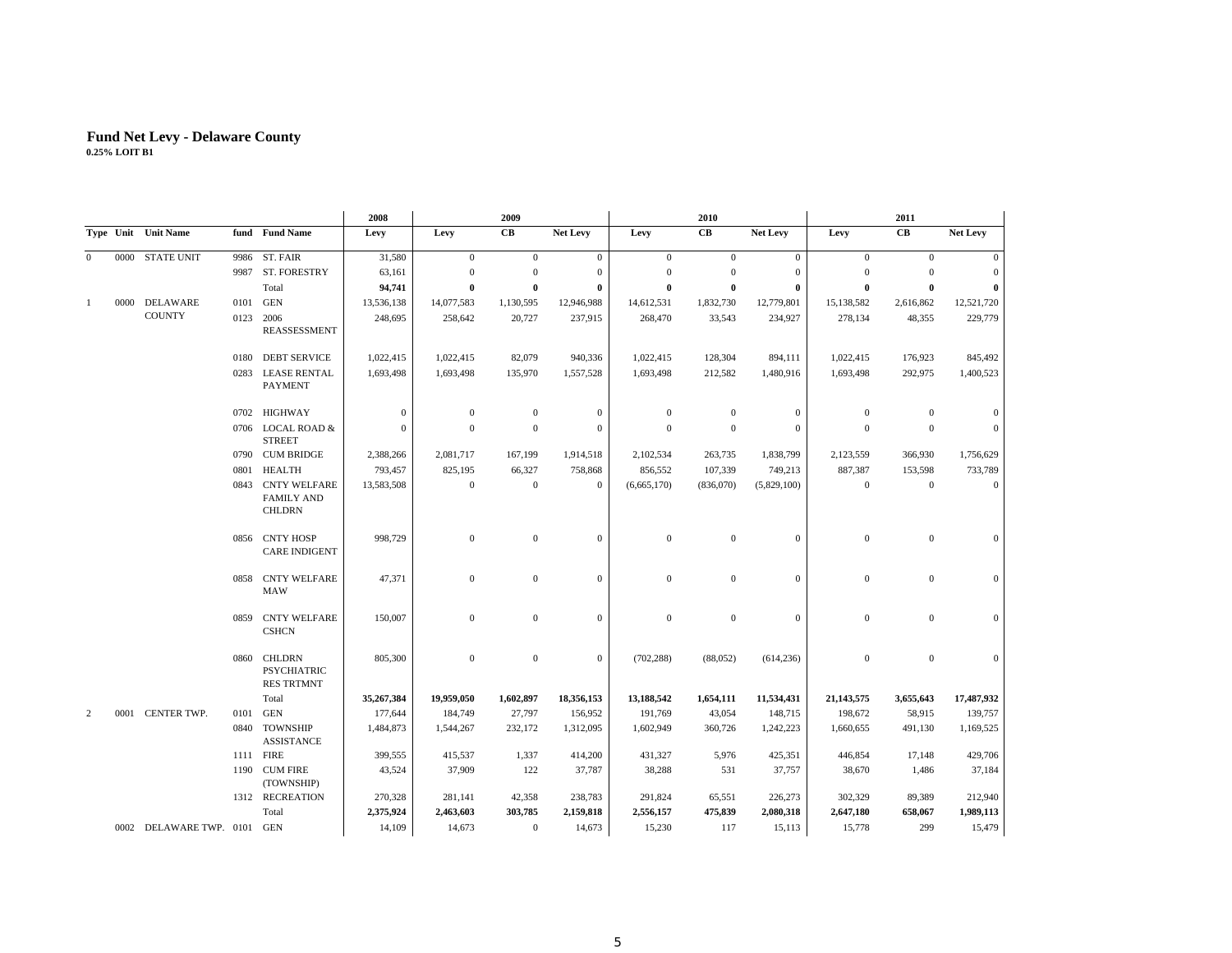|                         |      |                                                | 2008             |                  | 2009             |              |                  | 2010           |              |              | 2011           |              |
|-------------------------|------|------------------------------------------------|------------------|------------------|------------------|--------------|------------------|----------------|--------------|--------------|----------------|--------------|
| Type Unit Unit Name     |      | fund Fund Name                                 | Levy             | Levy             | CB               | Net Levy     | Levy             | CB             | Net Levy     | Levy         | CB             | Net Levy     |
|                         | 0840 | <b>TOWNSHIP</b><br><b>ASSISTANCE</b>           | 7,986            | 8,305            | $\boldsymbol{0}$ | 8,305        | 8,620            | 67             | 8,553        | 8,930        | 169            | 8,761        |
|                         |      | 1111 FIRE                                      | 15,960           | 16,598           | $\mathbf{0}$     | 16,598       | 17,228           | $\overline{0}$ | 17,228       | 17,848       | $\overline{0}$ | 17,848       |
|                         | 1190 | <b>CUM FIRE</b><br>(TOWNSHIP)                  | 13,668           | 12,095           | $\mathbf{0}$     | 12,095       | 12,215           | $\overline{0}$ | 12,215       | 12,337       | $\overline{0}$ | 12,337       |
|                         |      | Total                                          | 51,723           | 51,671           | $\bf{0}$         | 51,671       | 53,293           | 184            | 53,109       | 54,893       | 468            | 54,425       |
| 0003 HAMILTON TWP. 0101 |      | <b>GEN</b>                                     | 4,342            | 4,515            | 33               | 4,482        | 4,686            | 63             | 4,623        | 4,854        | 132            | 4,722        |
|                         | 0840 | <b>TOWNSHIP</b><br><b>ASSISTANCE</b>           | 12,738           | 13,247           | 97               | 13,150       | 13,750           | 188            | 13,562       | 14,245       | 397            | 13,848       |
|                         |      | 1111 FIRE                                      | 58,894           | 61,249           | $\mathbf{0}$     | 61,249       | 63,576           | $\mathbf{0}$   | 63,576       | 65,864       | 577            | 65,287       |
|                         | 1182 | FIRE<br><b>EQUIPMENT</b><br><b>DEBT</b>        | 51,772           | 51,772           | $\mathbf{0}$     | 51,772       | 51,772           | $\mathbf{0}$   | 51,772       | 51,772       | 453            | 51,319       |
|                         |      | 1190 CUM FIRE<br>(TOWNSHIP)                    | 66,290           | 51,687           | $\mathbf{0}$     | 51,687       | 52,203           | $\overline{0}$ | 52,203       | 52,725       | 461            | 52,264       |
|                         |      | Total                                          | 194,036          | 182,470          | 130              | 182,340      | 185,987          | 251            | 185,736      | 189,460      | 2,021          | 187,439      |
| 0004 HARRISON TWP.      | 0101 | <b>GEN</b>                                     | 29,236           | 30,405           | $\mathbf{0}$     | 30,405       | 31,560           | $\mathbf{0}$   | 31,560       | 32,696       | $\mathbf{0}$   | 32,696       |
|                         | 0840 | <b>TOWNSHIP</b><br><b>ASSISTANCE</b>           | $\boldsymbol{0}$ | $\boldsymbol{0}$ | $\mathbf{0}$     | $\mathbf{0}$ | $\boldsymbol{0}$ | $\mathbf{0}$   | $\mathbf{0}$ | $\mathbf{0}$ | $\overline{0}$ | $\mathbf{0}$ |
|                         |      | 1111 FIRE                                      | 18,063           | 18,785           | $\mathbf{0}$     | 18,785       | 19,498           | $\mathbf{0}$   | 19,498       | 20,199       | $\mathbf{0}$   | 20,199       |
|                         |      | 1190 CUM FIRE<br>(TOWNSHIP)                    | 31,098           | 27,709           | $\mathbf{0}$     | 27,709       | 27,986           | $\mathbf{0}$   | 27,986       | 28,265       | $\mathbf{0}$   | 28,265       |
|                         |      | <b>Total</b>                                   | 78,397           | 76,899           | $\bf{0}$         | 76,899       | 79,044           | $\bf{0}$       | 79,044       | 81,160       | $\bf{0}$       | 81,160       |
| 0005 LIBERTY TWP.       | 0101 | <b>GEN</b>                                     | 9,956            | 10,354           | 30               | 10,324       | 10,747           | 80             | 10,667       | 11,133       | 140            | 10,993       |
|                         |      | 0840 TOWNSHIP<br><b>ASSISTANCE</b>             | 14,784           | 15,375           | 44               | 15,331       | 15,959           | 119            | 15,840       | 16,533       | 206            | 16,327       |
|                         |      | 1111 FIRE                                      | 24,895           | 25,890           | $\mathbf{0}$     | 25,890       | 26,873           | $\mathbf{0}$   | 26,873       | 27,840       | $\mathbf{0}$   | 27,840       |
|                         |      | 1182 FIRE<br><b>EQUIPMENT</b><br><b>DEBT</b>   | 40,306           | 40,306           | $\mathbf{0}$     | 40,306       | 40,306           | $\overline{0}$ | 40,306       | 40,306       | $\overline{0}$ | 40,306       |
|                         |      | 1190 CUM FIRE<br>(TOWNSHIP)                    | 22,919           | 18,605           | $\mathbf{0}$     | 18,605       | 18,791           | $\overline{0}$ | 18,791       | 18,978       | $\mathbf{0}$   | 18,978       |
|                         |      | Total                                          | 112,860          | 110,530          | 74               | 110,456      | 112,676          | 200            | 112,476      | 114,790      | 346            | 114,444      |
| 0006 MONROE TWP.        | 0101 | <b>GEN</b>                                     | 17,311           | 18,003           | $\mathbf{0}$     | 18,003       | 18,687           | 9              | 18,678       | 19,359       | 321            | 19,038       |
|                         | 0840 | <b>TOWNSHIP</b><br><b>ASSISTANCE</b>           | 15,388           | 16,003           | $\mathbf{0}$     | 16,003       | 16,611           | 8              | 16,603       | 17,208       | 285            | 16,923       |
|                         |      | 1111 FIRE                                      | 41,492           | 43,151           | $\mathbf{0}$     | 43,151       | 44,790           | 21             | 44,769       | 46,402       | 768            | 45,634       |
|                         | 1182 | <b>FIRE</b><br><b>EQUIPMENT</b><br><b>DEBT</b> | 45,751           | 45,751           | $\mathbf{0}$     | 45,751       | 45,751           | 21             | 45,730       | 45,751       | 758            | 44,993       |
|                         |      | 1190 CUM FIRE<br>(TOWNSHIP)                    | 22,395           | 17,842           | $\mathbf{0}$     | 17,842       | 18,020           | 8              | 18,012       | 18,200       | 302            | 17,898       |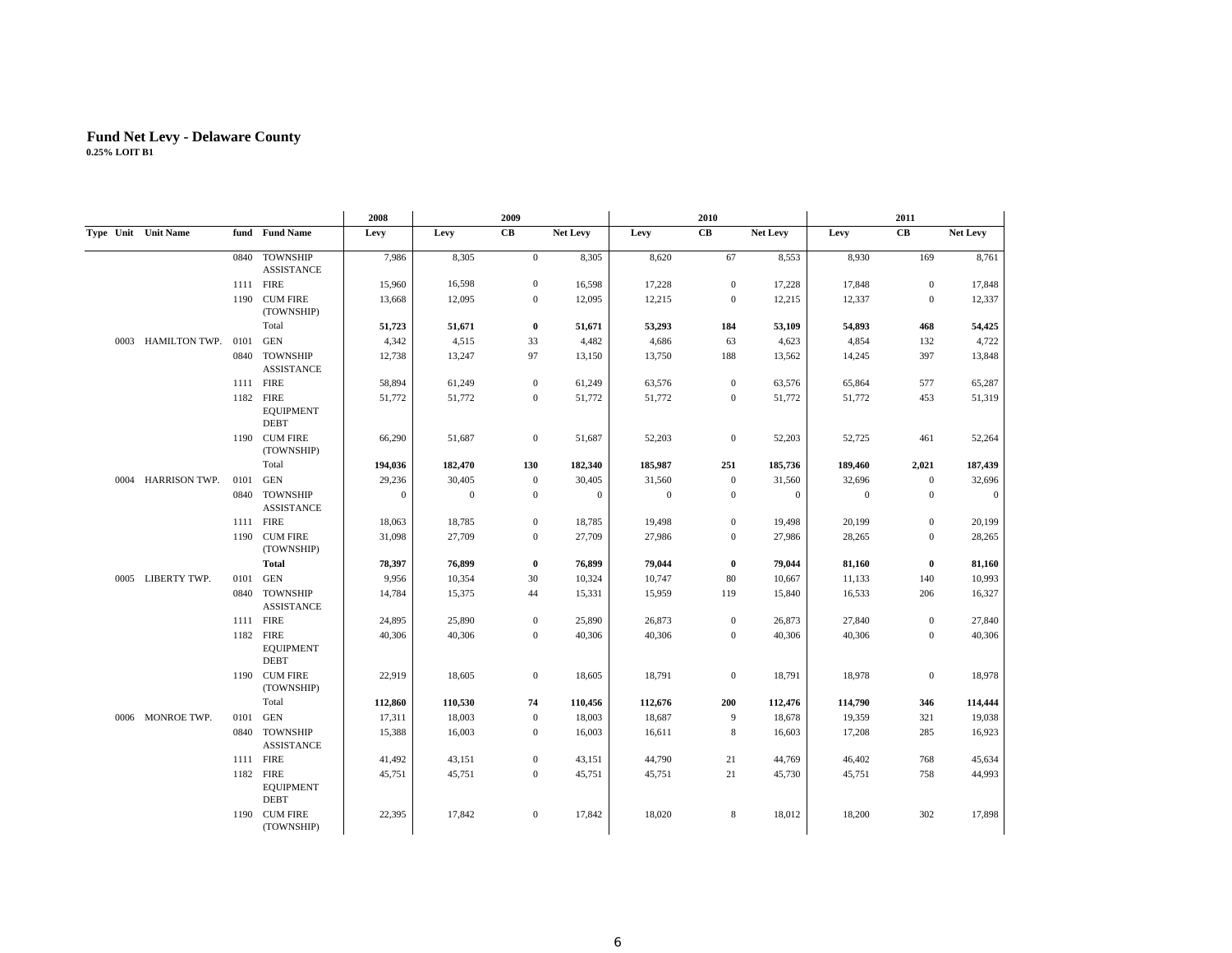|      |                     |      |                                              | 2008         |              | 2009                 |                 |              | 2010           |                 |              | 2011           |                 |
|------|---------------------|------|----------------------------------------------|--------------|--------------|----------------------|-----------------|--------------|----------------|-----------------|--------------|----------------|-----------------|
|      | Type Unit Unit Name |      | fund Fund Name                               | Levy         | Levy         | $\mathbf C\mathbf B$ | <b>Net Levy</b> | Levy         | CB             | <b>Net Levy</b> | Levy         | CB             | <b>Net Levy</b> |
|      |                     | 2120 | <b>CEMETERY</b>                              | 1,923        | 1,999        | $\mathbf{0}$         | 1,999           | 2,074        | $\mathbf{1}$   | 2,073           | 2,148        | 36             | 2,112           |
|      |                     |      | Total                                        | 144,260      | 142,749      | $\bf{0}$             | 142,749         | 145,933      | 68             | 145,865         | 149,068      | 2,471          | 146,597         |
|      | 0007 MT. PLEASANT   | 0101 | <b>GEN</b>                                   | 69,570       | 72,352       | 1,107                | 71,245          | 75,101       | 3,442          | 71,659          | 77,804       | 7,254          | 70,550          |
|      | TWP.                |      | 0840 TOWNSHIP<br><b>ASSISTANCE</b>           | 68,932       | 71,689       | 1,092                | 70,597          | 74,413       | 3,398          | 71,015          | 77,091       | 7,171          | 69,920          |
|      |                     |      | 1111 FIRE                                    | 67,049       | 69,730       | $\mathbf{0}$         | 69,730          | 72,379       | 319            | 72,060          | 74,984       | 2,173          | 72,811          |
|      |                     |      | 1182 FIRE<br><b>EQUIPMENT</b><br><b>DEBT</b> | 66,090       | 66,090       | 206                  | 65,884          | 66,090       | 1,440          | 64,650          | 66,090       | 4.640          | 61,450          |
|      |                     |      | 1190 CUM FIRE<br>(TOWNSHIP)                  | 29,544       | 24,207       | $\mathbf{0}$         | 24,207          | 24,449       | 108            | 24,341          | 24,693       | 715            | 23,978          |
|      |                     |      | Total                                        | 301,185      | 304,068      | 2,405                | 301,663         | 312,432      | 8,706          | 303,726         | 320,662      | 21,954         | 298,708         |
|      | 0008 NILES TWP.     | 0101 | GEN                                          | 28,502       | 29,642       | $\mathbf{0}$         | 29,642          | 30,768       | 71             | 30,697          | 31,875       | 197            | 31,678          |
|      |                     | 0840 | <b>TOWNSHIP</b><br><b>ASSISTANCE</b>         | 2,315        | 2,407        | $\mathbf{0}$         | 2,407           | 2,498        | 6              | 2,492           | 2,587        | 16             | 2,571           |
|      |                     |      | 1111 FIRE                                    | 6,620        | 6,884        | $\mathbf{0}$         | 6,884           | 7,145        | $\overline{0}$ | 7,145           | 7,402        | $\overline{0}$ | 7,402           |
|      |                     |      | Total                                        | 37,437       | 38,933       | $\bf{0}$             | 38,933          | 40,411       | 77             | 40,334          | 41,864       | 213            | 41,651          |
| 0009 | PERRY TWP.          | 0101 | GEN                                          | 8,672        | 9,018        | $\mathbf{0}$         | 9,018           | 9,360        | $\mathbf{0}$   | 9,360           | 9,696        | $\overline{0}$ | 9,696           |
|      |                     | 0840 | <b>TOWNSHIP</b><br><b>ASSISTANCE</b>         | 667          | 693          | $\mathbf{0}$         | 693             | 719          | $\mathbf{0}$   | 719             | 744          | $\mathbf{0}$   | 744             |
|      |                     |      | 1111 FIRE                                    | 9,339        | 9,712        | $\mathbf{0}$         | 9,712           | 10,081       | $\mathbf{0}$   | 10,081          | 10,443       | $\mathbf{0}$   | 10,443          |
|      |                     | 1190 | <b>CUM FIRE</b><br>(TOWNSHIP)                | 12,341       | 10.666       | $\mathbf{0}$         | 10,666          | 10,772       | $\mathbf{0}$   | 10,772          | 10.879       | $\mathbf{0}$   | 10,879          |
|      |                     |      | Total                                        | 31,019       | 30,089       | $\bf{0}$             | 30,089          | 30,932       | $\bf{0}$       | 30.932          | 31,762       | $\bf{0}$       | 31,762          |
|      | 0010 SALEM TWP.     | 0101 | <b>GEN</b>                                   | 38,382       | 39,917       | 74                   | 39,843          | 41,433       | 385            | 41,048          | 42,924       | 1,084          | 41,840          |
|      |                     | 0840 | <b>TOWNSHIP</b><br><b>ASSISTANCE</b>         | 5,649        | 5,874        | 11                   | 5,863           | 6,097        | 57             | 6,040           | 6,316        | 159            | 6,157           |
|      |                     |      | 1111 FIRE                                    | 47,442       | 49,339       | $\mathbf{0}$         | 49,339          | 51,213       | $\mathbf{0}$   | 51,213          | 53,056       | 820            | 52,236          |
|      |                     |      | 1190 CUM FIRE<br>(TOWNSHIP)                  | 13,633       | 11.999       | $\mathbf{0}$         | 11.999          | 12,118       | $\mathbf{0}$   | 12,118          | 12,239       | 189            | 12,050          |
|      |                     |      | Total                                        | 105,106      | 107,129      | 85                   | 107.044         | 110,861      | 442            | 110,419         | 114,535      | 2,253          | 112,282         |
|      | 0011 UNION TWP.     | 0101 | GEN                                          | 6,955        | 7,233        | 99                   | 7,134           | 7,507        | 182            | 7,325           | 7,777        | 259            | 7,518           |
|      |                     | 0840 | <b>TOWNSHIP</b><br><b>ASSISTANCE</b>         | 16,030       | 16,671       | 229                  | 16,442          | 17,304       | 421            | 16,883          | 17,926       | 599            | 17,327          |
|      |                     |      | 1111 FIRE                                    | 16,104       | 16,748       | $\mathbf{0}$         | 16,748          | 17,384       | $\mathbf{0}$   | 17,384          | 18,009       | $\overline{0}$ | 18,009          |
|      |                     |      | 1190 CUM FIRE<br>(TOWNSHIP)                  | 8.320        | 7.955        | $\mathbf{0}$         | 7,955           | 8,034        | $\mathbf{0}$   | 8,034           | 8,114        | $\overline{0}$ | 8,114           |
|      |                     |      | Total                                        | 47,409       | 48,607       | 328                  | 48,279          | 50,229       | 603            | 49,626          | 51,826       | 858            | 50,968          |
|      | 0012 WASHINGTON     | 0101 | <b>GEN</b>                                   | 15,276       | 15,887       | 127                  | 15,760          | 16,490       | 287            | 16,203          | 17,083       | 408            | 16,675          |
|      | TWP.                | 0840 | <b>TOWNSHIP</b><br>ASSISTANCE                | $\mathbf{0}$ | $\mathbf{0}$ | $\mathbf{0}$         | $\mathbf{0}$    | $\mathbf{0}$ | $\Omega$       | $\mathbf{0}$    | $\mathbf{0}$ | $\overline{0}$ | $\mathbf{0}$    |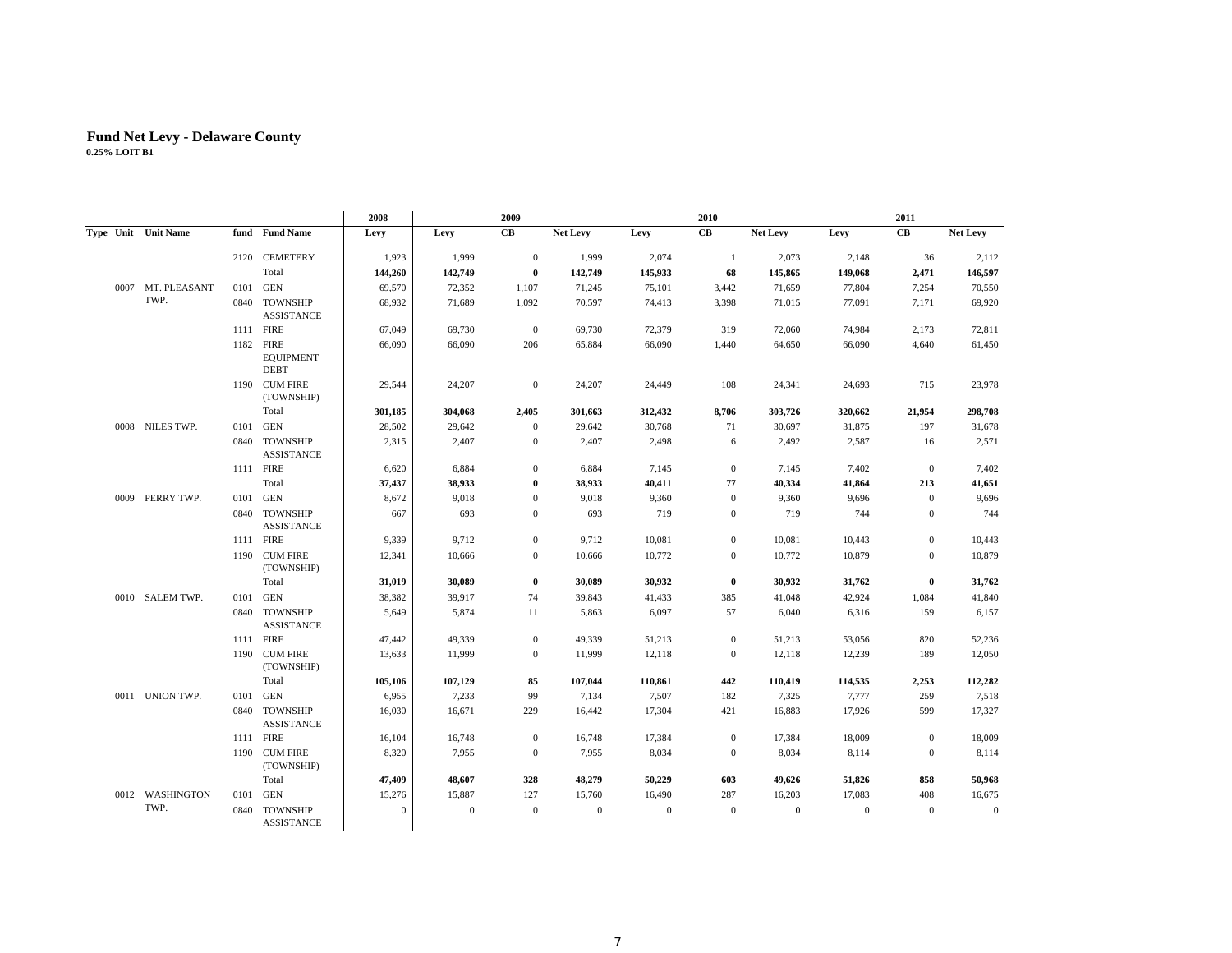|   |      |                                 |      |                                                | 2008         |              | 2009             |                |                  | 2010         |              |                  | 2011           |                  |
|---|------|---------------------------------|------|------------------------------------------------|--------------|--------------|------------------|----------------|------------------|--------------|--------------|------------------|----------------|------------------|
|   |      | Type Unit Unit Name             |      | fund Fund Name                                 | Levy         | Levy         | CB               | Net Levy       | Levy             | CB           | Net Levy     | Levy             | CB             | Net Levy         |
|   |      |                                 |      | 1111 FIRE                                      | 18,219       | 18,947       | $\overline{0}$   | 18,947         | 19,666           | $\mathbf{0}$ | 19,666       | 20,373           | $\mathbf{0}$   | 20,373           |
|   |      |                                 |      | Total                                          | 33,495       | 34,834       | 127              | 34,707         | 36,156           | 287          | 35,869       | 37,456           | 408            | 37,048           |
| 3 | 0107 | MUNCIE CIV.                     |      | 0101 GEN                                       | 19,219,319   | 17,586,025   | 2,847,814        | 14,738,211     | 18,254,293       | 4,432,902    | 13,821,391   | 18,911,447       | 6,062,476      | 12,848,971       |
|   |      | <b>CITY</b>                     | 0280 | <b>BOND-GEN</b><br><b>SINKING</b>              | 51,281       | 51,281       | 8,194            | 43,087         | 51,281           | 12,453       | 38,828       | 51,281           | 16,566         | 34,715           |
|   |      |                                 |      | 0341 FIRE PENSION                              | 2,263,682    | 2,354,229    | 381,274          | 1,972,955      | 2,443,689        | 593,330      | 1,850,359    | 2,531,661        | 811,712        | 1,719,949        |
|   |      |                                 | 0342 | <b>POLICE PENSION</b>                          | 1,803,986    | 1,876,145    | 303,709          | 1,572,436      | 1,947,438        | 472,816      | 1,474,622    | 2,017,545        | 646,574        | 1,370,971        |
|   |      |                                 |      | 0706 LOCAL ROAD &<br><b>STREET</b>             | $\mathbf{0}$ | $\mathbf{0}$ | $\mathbf{0}$     | $\mathbf{0}$   | $\mathbf{0}$     | $\mathbf{0}$ | $\mathbf{0}$ | $\mathbf{0}$     | $\mathbf{0}$   | $\boldsymbol{0}$ |
|   |      |                                 |      | 0708 MOTOR<br><b>VEHICLE</b><br><b>HIGHWAY</b> | $\mathbf{0}$ | $\mathbf{0}$ | $\mathbf{0}$     | $\mathbf{0}$   | $\mathbf{0}$     | $\mathbf{0}$ | $\mathbf{0}$ | $\mathbf{0}$     | $\mathbf{0}$   | $\overline{0}$   |
|   |      |                                 |      | 1303 PARK                                      | 1,001,807    | 1,041,879    | 168,788          | 873,091        | 1,081,470        | 262,720      | 818,750      | 1,120,402        | 359,266        | 761,136          |
|   |      |                                 | 2120 | <b>CEMETERY</b>                                | 311,348      | 323,801      | 52,439           | 271,362        | 336,105          | 81,548       | 254,557      | 348,204          | 111,818        | 236,386          |
|   |      |                                 |      | 2379 CUM CAPITAL<br>IMP (CIG TAX)              | $\mathbf{0}$ | $\mathbf{0}$ | $\mathbf{0}$     | $\mathbf{0}$   | $\mathbf{0}$     | $\mathbf{0}$ | $\mathbf{0}$ | $\mathbf{0}$     | $\overline{0}$ | $\mathbf{0}$     |
|   |      |                                 |      | Total                                          | 24,651,423   | 23,233,360   | 3,762,217        | 19,471,143     | 24,114,276       | 5,855,769    | 18,258,507   | 24,980,540       | 8,008,412      | 16,972,128       |
|   |      | 0591 ALBANY CIV.<br><b>TOWN</b> |      | 0005 CASINO/RIVERB<br>OAT                      | $\mathbf{0}$ | $\mathbf{0}$ | $\mathbf{0}$     | $\overline{0}$ | $\mathbf{0}$     | $\mathbf{0}$ | $\mathbf{0}$ | $\overline{0}$   | $\overline{0}$ | $\overline{0}$   |
|   |      |                                 |      | 0101 GEN                                       | 236,070      | 245,512      | $\boldsymbol{0}$ | 245,512        | 254,841          | 5,585        | 249,256      | 264,015          | 14,362         | 249,653          |
|   |      |                                 |      | 0706 LOCAL ROAD &<br><b>STREET</b>             | $\Omega$     | $\mathbf{0}$ | $\boldsymbol{0}$ | $\theta$       | $\boldsymbol{0}$ | $\mathbf{0}$ | $\mathbf{0}$ | $\mathbf{0}$     | $\overline{0}$ | $\mathbf{0}$     |
|   |      |                                 |      | 0708 MOTOR<br>VEHICLE<br>HIGHWAY               | 35,253       | 36,663       | $\boldsymbol{0}$ | 36,663         | 38,056           | 834          | 37,222       | 39,426           | 2,144          | 37,282           |
|   |      |                                 |      | 1303 PARK                                      | 942          | 979          | $\mathbf{0}$     | 979            | 1,016            | 23           | 993          | 1,052            | 58             | 994              |
|   |      |                                 |      | 2379 CUM CAPITAL<br>IMP (CIG TAX)              | $\Omega$     | $\mathbf{0}$ | $\mathbf{0}$     | $\theta$       | $\mathbf{0}$     | $\mathbf{0}$ | $\Omega$     | $\mathbf{0}$     | $\Omega$       | $\mathbf{0}$     |
|   |      |                                 |      | 2391 CUM CAPITAL<br>DEVELOPMENT                | 15,298       | 13,337       | $\mathbf{0}$     | 13,337         | 13,470           | 295          | 13,175       | 13,604           | 740            | 12,864           |
|   |      |                                 |      | Total                                          | 287,563      | 296,491      | $\bf{0}$         | 296,491        | 307,383          | 6,736        | 300,647      | 318,097          | 17,305         | 300,792          |
|   |      | 0592 EATON CIV.                 |      | 0101 GEN                                       | 285,212      | 296,620      | 11,863           | 284,757        | 307,891          | 21,905       | 285,986      | 318,975          | 31,084         | 287,891          |
|   |      | <b>TOWN</b>                     |      | 0706 LOCAL ROAD &<br><b>STREET</b>             | $\mathbf{0}$ | $\mathbf{0}$ | $\mathbf{0}$     | $\mathbf{0}$   | $\mathbf{0}$     | $\mathbf{0}$ | $\mathbf{0}$ | $\mathbf{0}$     | $\mathbf{0}$   | $\overline{0}$   |
|   |      |                                 |      | 0708 MOTOR<br>VEHICLE<br><b>HIGHWAY</b>        | $\mathbf{0}$ | $\mathbf{0}$ | $\mathbf{0}$     | $\mathbf{0}$   | $\boldsymbol{0}$ | $\mathbf{0}$ | $\mathbf{0}$ | $\boldsymbol{0}$ | $\mathbf{0}$   | $\mathbf{0}$     |
|   |      |                                 |      | 1110 FIRE<br><b>EQUIPMENT</b>                  | $\Omega$     | $\mathbf{0}$ | $\mathbf{0}$     | $\mathbf{0}$   | $\boldsymbol{0}$ | $\mathbf{0}$ | $\mathbf{0}$ | $\boldsymbol{0}$ | $\Omega$       | $\mathbf{0}$     |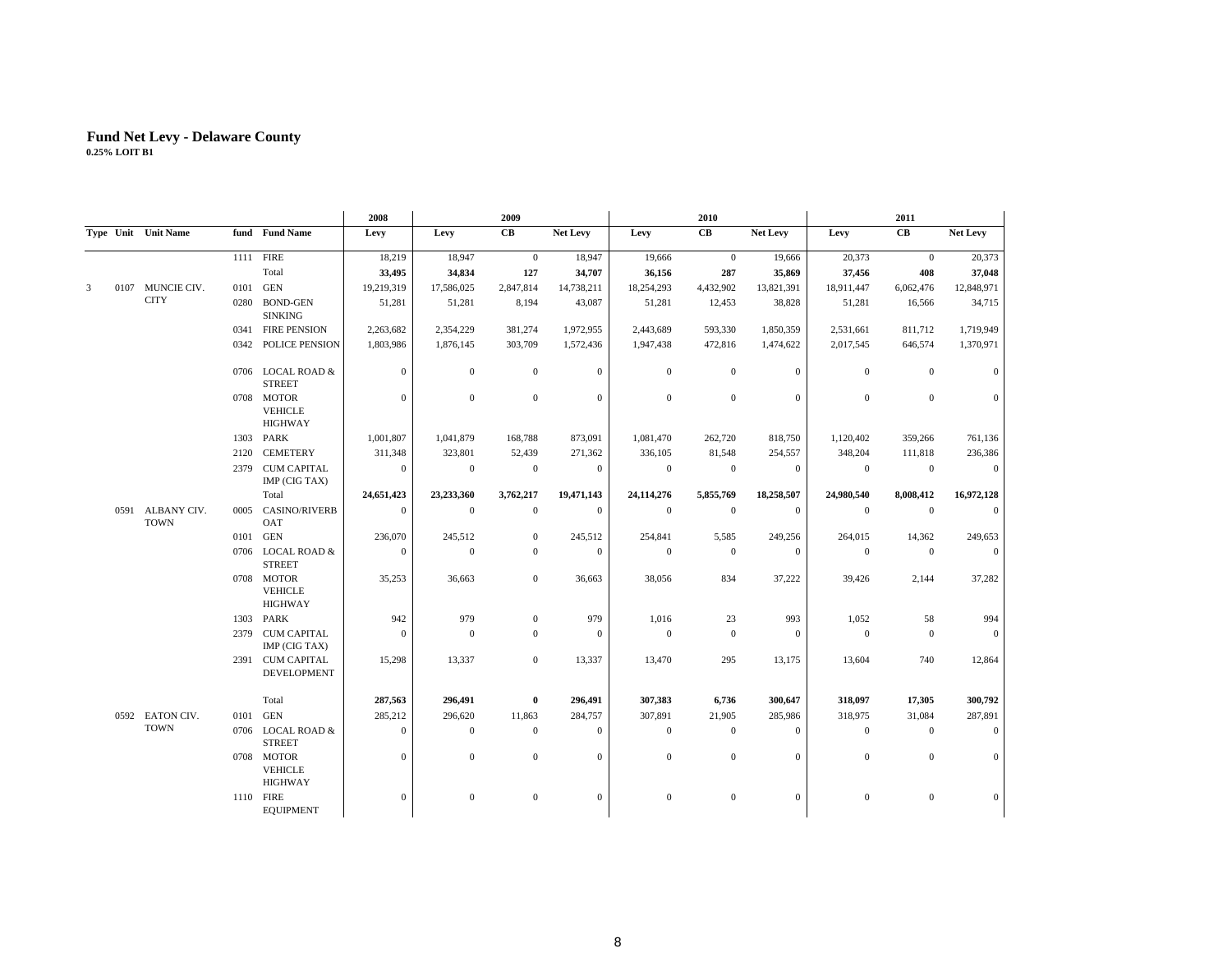|      |                            |      |                                         | 2008         | 2009             |                  |                | 2010             |                      |                  | 2011             |                |                  |
|------|----------------------------|------|-----------------------------------------|--------------|------------------|------------------|----------------|------------------|----------------------|------------------|------------------|----------------|------------------|
|      | Type Unit Unit Name        |      | fund Fund Name                          | Levy         | Levy             | CВ               | Net Levy       | Levy             | $\mathbf C\mathbf B$ | Net Levy         | Levy             | CB             | Net Levy         |
|      |                            |      | 1301 PARK &<br><b>RECREATION</b>        | 3,487        | 3,626            | 145              | 3,481          | 3,763            | 268                  | 3,495            | 3,898            | 381            | 3,517            |
|      |                            |      | 2379 CUM CAPITAL<br>IMP (CIG TAX)       | $\mathbf{0}$ | $\mathbf{0}$     | $\mathbf{0}$     | $\mathbf{0}$   | $\boldsymbol{0}$ | $\mathbf{0}$         | $\mathbf{0}$     | $\mathbf{0}$     | $\mathbf{0}$   | $\mathbf{0}$     |
|      |                            | 2391 | <b>CUM CAPITAL</b><br>DEVELOPMENT       | 10,555       | 9,110            | 364              | 8,746          | 9,201            | 655                  | 8,546            | 9,293            | 907            | 8,386            |
|      |                            |      | Total                                   | 299,254      | 309,356          | 12,373           | 296,983        | 320,855          | 22,829               | 298,026          | 332,166          | 32,372         | 299,794          |
| 0593 | GASTON CIV.<br><b>TOWN</b> | 0005 | <b>CASINO/RIVERB</b><br>OAT             | $\mathbf{0}$ | $\mathbf{0}$     | $\mathbf{0}$     | $\mathbf{0}$   | $\boldsymbol{0}$ | $\overline{0}$       | $\boldsymbol{0}$ | $\mathbf{0}$     | $\mathbf{0}$   | $\mathbf{0}$     |
|      |                            | 0061 | <b>RAINY DAY</b>                        | $\mathbf{0}$ | $\mathbf{0}$     | $\mathbf{0}$     | $\overline{0}$ | $\boldsymbol{0}$ | $\mathbf{0}$         | $\mathbf{0}$     | $\boldsymbol{0}$ | $\mathbf{0}$   | $\mathbf{0}$     |
|      |                            | 0101 | <b>GEN</b>                              | 176,769      | 183,839          | 7,780            | 176,059        | 190,824          | 17,997               | 172,827          | 197,693          | 25,674         | 172,019          |
|      |                            |      | 0706 LOCAL ROAD &<br><b>STREET</b>      | $\mathbf{0}$ | $\mathbf{0}$     | $\mathbf{0}$     | $\overline{0}$ | $\mathbf{0}$     | $\mathbf{0}$         | $\mathbf{0}$     | $\mathbf{0}$     | $\mathbf{0}$   | $\mathbf{0}$     |
|      |                            |      | 0708 MOTOR<br><b>VEHICLE</b><br>HIGHWAY | $\mathbf{0}$ | $\mathbf{0}$     | $\mathbf{0}$     | $\mathbf{0}$   | $\mathbf{0}$     | $\mathbf{0}$         | $\boldsymbol{0}$ | $\boldsymbol{0}$ | $\mathbf{0}$   | $\mathbf{0}$     |
|      |                            | 2379 | <b>CUM CAPITAL</b><br>IMP (CIG TAX)     | $\mathbf{0}$ | $\boldsymbol{0}$ | $\boldsymbol{0}$ | $\mathbf{0}$   | $\boldsymbol{0}$ | $\boldsymbol{0}$     | $\boldsymbol{0}$ | $\boldsymbol{0}$ | $\mathbf{0}$   | $\mathbf{0}$     |
|      |                            |      | Total                                   | 176,769      | 183,839          | 7,780            | 176,059        | 190,824          | 17,997               | 172,827          | 197,693          | 25,674         | 172,019          |
| 0594 | SELMA CIV.<br><b>TOWN</b>  | 0005 | <b>CASINO/RIVERB</b><br>OAT             | $\mathbf{0}$ | $\mathbf{0}$     | $\mathbf{0}$     | $\mathbf{0}$   | $\boldsymbol{0}$ | $\overline{0}$       | $\boldsymbol{0}$ | $\mathbf{0}$     | $\overline{0}$ | $\mathbf{0}$     |
|      |                            | 0061 | <b>RAINY DAY</b>                        | $\mathbf{0}$ | $\mathbf{0}$     | $\mathbf{0}$     | $\theta$       | $\boldsymbol{0}$ | $\overline{0}$       | $\boldsymbol{0}$ | $\mathbf{0}$     | $\mathbf{0}$   | $\mathbf{0}$     |
|      |                            | 0101 | <b>GEN</b>                              | 72,453       | 75,351           | $\mathbf{0}$     | 75,351         | 78,214           | 2,224                | 75,990           | 81,029           | 5,003          | 76,026           |
|      |                            |      | 0706 LOCAL ROAD &<br><b>STREET</b>      | $\mathbf{0}$ | $\mathbf{0}$     | $\mathbf{0}$     | $\mathbf{0}$   | $\boldsymbol{0}$ | $\overline{0}$       | $\boldsymbol{0}$ | $\boldsymbol{0}$ | $\bf{0}$       | $\overline{0}$   |
|      |                            |      | 0708 MOTOR<br>VEHICLE<br>HIGHWAY        | 18,363       | 19,097           | $\mathbf{0}$     | 19,097         | 19,822           | 564                  | 19,258           | 20,535           | 1,268          | 19,267           |
|      |                            | 2379 | <b>CUM CAPITAL</b><br>IMP (CIG TAX)     | $\mathbf{0}$ | $\boldsymbol{0}$ | $\mathbf{0}$     | $\mathbf{0}$   | $\boldsymbol{0}$ | $\mathbf{0}$         | $\boldsymbol{0}$ | $\boldsymbol{0}$ | $\mathbf{0}$   | $\mathbf{0}$     |
|      |                            |      | 2391 CUM CAPITAL<br>DEVELOPMENT         | 5,091        | 4,235            | $\mathbf{0}$     | 4,235          | 4,277            | 122                  | 4,155            | 4,319            | 266            | 4,053            |
|      |                            |      | Total                                   | 95,907       | 98,683           | $\bf{0}$         | 98,683         | 102,313          | 2,910                | 99,403           | 105,883          | 6,537          | 99,346           |
| 0595 | YORKTOWN CIV. 0061         |      | <b>RAINY DAY</b>                        | $\mathbf{0}$ | $\theta$         | $\mathbf{0}$     | $\mathbf{0}$   | $\boldsymbol{0}$ | $\mathbf{0}$         | $\mathbf{0}$     | $\mathbf{0}$     | $\mathbf{0}$   | $\mathbf{0}$     |
|      | <b>TOWN</b>                | 0101 | GEN                                     | 1,074,202    | 1,117,170        | 3,146            | 1,114,024      | 1,159,622        | 36,939               | 1,122,683        | 1,201,368        | 115,285        | 1,086,083        |
|      |                            | 0706 | LOCAL ROAD &<br><b>STREET</b>           | $\mathbf{0}$ | $\mathbf{0}$     | $\mathbf{0}$     | $\mathbf{0}$   | $\mathbf{0}$     | $\mathbf{0}$         | $\mathbf{0}$     | $\mathbf{0}$     | $\mathbf{0}$   | $\boldsymbol{0}$ |
|      |                            |      | 0708 MOTOR<br>VEHICLE<br>HIGHWAY        | 618,957      | 643,715          | 1,812            | 641,903        | 668,176          | 21,285               | 646,891          | 692,230          | 66,411         | 625,819          |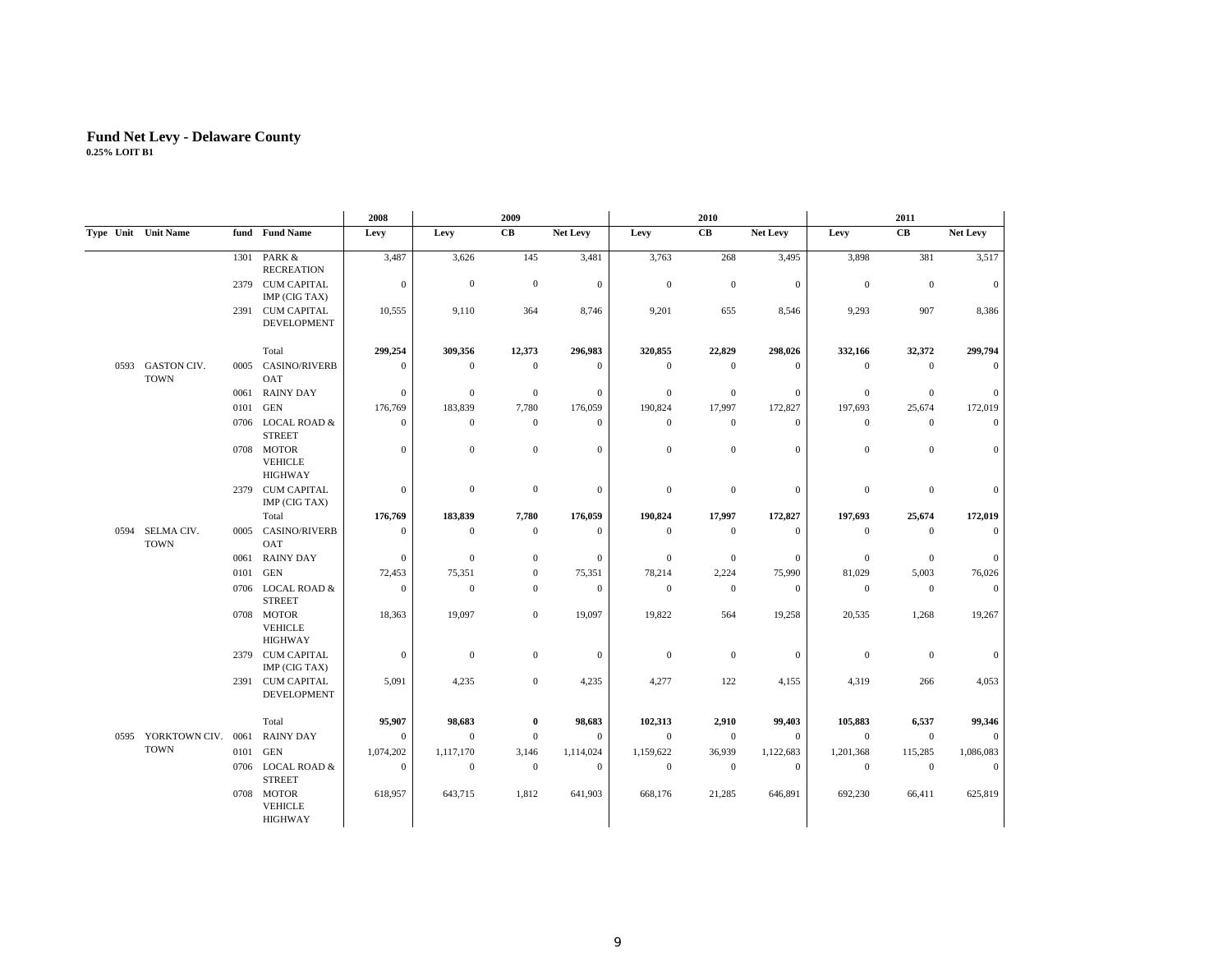|                | 2008<br>2009 |                                       |      |                                         | 2010           |                  |                  | 2011             |                  |                  |                  |                  |                      |                 |
|----------------|--------------|---------------------------------------|------|-----------------------------------------|----------------|------------------|------------------|------------------|------------------|------------------|------------------|------------------|----------------------|-----------------|
|                |              | Type Unit Unit Name                   |      | fund Fund Name                          | Levy           | Levy             | CB               | Net Levy         | Levy             | CB               | Net Levy         | Levy             | $\mathbf C\mathbf B$ | <b>Net Levy</b> |
|                |              |                                       | 1191 | <b>CUM FIRE SPECL</b>                   | 71,372         | 53,032           | 149              | 52,883           | 53,562           | 1,708            | 51,854           | 54,097           | 5,191                | 48,906          |
|                |              |                                       |      | 1301 PARK &<br><b>RECREATION</b>        | 208,469        | 216,807          | 611              | 216,196          | 225,045          | 7,167            | 217,878          | 233,146          | 22,379               | 210,767         |
|                |              |                                       | 2120 | <b>CEMETERY</b>                         | $\mathbf{0}$   | $\boldsymbol{0}$ | $\mathbf 0$      | $\boldsymbol{0}$ | $\mathbf{0}$     | $\boldsymbol{0}$ | $\boldsymbol{0}$ | $\mathbf{0}$     | $\mathbf{0}$         | $\theta$        |
|                |              |                                       | 2379 | <b>CUM CAPITAL</b><br>IMP (CIG TAX)     | $\mathbf{0}$   | $\mathbf{0}$     | $\mathbf{0}$     | $\mathbf{0}$     | $\mathbf{0}$     | $\boldsymbol{0}$ | $\mathbf{0}$     | $\mathbf{0}$     | $\mathbf{0}$         | $\mathbf{0}$    |
|                |              |                                       |      | 2391 CUM CAPITAL<br>DEVELOPMENT         | 107,259        | 79,698           | 224              | 79,474           | 80,494           | 2,567            | 77,927           | 81,298           | 7,800                | 73,498          |
|                |              |                                       |      | Total                                   | 2,080,259      | 2,110,422        | 5,943            | 2,104,479        | 2,186,899        | 69,666           | 2,117,233        | 2,262,139        | 217,067              | 2,045,072       |
|                |              | 0746 CHESTERFIELD                     | 0101 | <b>GEN</b>                              | 53,276         | 55,407           | $\mathbf{0}$     | 55,407           | 57,512           | $\mathbf{0}$     | 57,512           | 59,582           | $\mathbf{0}$         | 59,582          |
|                |              | CIV. TOWN                             |      | 0706 LOCAL ROAD &<br><b>STREET</b>      | $\mathbf{0}$   | $\boldsymbol{0}$ | $\mathbf{0}$     | $\mathbf{0}$     | $\mathbf{0}$     | $\mathbf{0}$     | $\mathbf{0}$     | $\mathbf{0}$     | $\mathbf{0}$         | $\mathbf{0}$    |
|                |              |                                       |      | 0708 MOTOR<br><b>VEHICLE</b><br>HIGHWAY | $\mathbf{0}$   | $\mathbf{0}$     | $\mathbf 0$      | $\mathbf{0}$     | $\mathbf{0}$     | $\mathbf{0}$     | $\mathbf{0}$     | $\mathbf{0}$     | $\mathbf{0}$         | $\overline{0}$  |
|                |              |                                       |      | 1303 PARK                               | 2,664          | 2,770            | $\mathbf{0}$     | 2,770            | 2,875            | $\mathbf{0}$     | 2,875            | 2,978            | $\mathbf{0}$         | 2,978           |
|                |              |                                       | 2379 | <b>CUM CAPITAL</b><br>IMP (CIG TAX)     | $\overline{0}$ | $\boldsymbol{0}$ | $\mathbf{0}$     | $\mathbf{0}$     | $\mathbf{0}$     | $\mathbf{0}$     | $\mathbf{0}$     | $\mathbf{0}$     | $\mathbf{0}$         | $\overline{0}$  |
|                |              |                                       |      | 2391 CUM CAPITAL<br><b>DEVELOPMENT</b>  | 1,083          | 1,021            | $\mathbf 0$      | 1,021            | 1,031            | $\overline{0}$   | 1,031            | 1,041            | $\mathbf{0}$         | 1,041           |
|                |              |                                       |      | Total                                   | 57,023         | 59,198           | $\bf{0}$         | 59,198           | 61,418           | $\bf{0}$         | 61,418           | 63,601           | 0                    | 63,601          |
|                |              | 0963 DALEVILLE CIV.                   | 0101 | <b>GEN</b>                              | 249,397        | 259,372          | 1,547            | 257,825          | 269,228          | 8,088            | 261,140          | 278,920          | 13,776               | 265,144         |
|                |              | <b>TOWN</b>                           |      | 0706 LOCAL ROAD &<br><b>STREET</b>      | $\mathbf{0}$   | $\mathbf{0}$     | $\mathbf{0}$     | $\mathbf{0}$     | $\mathbf{0}$     | $\boldsymbol{0}$ | $\mathbf{0}$     | $\mathbf{0}$     | $\mathbf{0}$         | $\mathbf{0}$    |
|                |              |                                       |      | 0708 MOTOR<br><b>VEHICLE</b><br>HIGHWAY | $\mathbf{0}$   | $\mathbf{0}$     | $\mathbf{0}$     | $\mathbf{0}$     | $\mathbf{0}$     | $\boldsymbol{0}$ | $\boldsymbol{0}$ | $\mathbf{0}$     | $\mathbf{0}$         | $\mathbf{0}$    |
|                |              |                                       |      | 2379 CUM CAPITAL<br>IMP (CIG TAX)       | $\mathbf{0}$   | $\boldsymbol{0}$ | $\boldsymbol{0}$ | $\mathbf{0}$     | $\boldsymbol{0}$ | $\boldsymbol{0}$ | $\boldsymbol{0}$ | $\boldsymbol{0}$ | $\mathbf{0}$         | $\mathbf{0}$    |
|                |              |                                       |      | 2391 CUM CAPITAL<br>DEVELOPMENT         | 12,716         | 11,849           | 71               | 11,778           | 11,967           | 359              | 11,608           | 12,086           | 596                  | 11,490          |
|                |              |                                       |      | Total                                   | 262,113        | 271,221          | 1,618            | 269,603          | 281,195          | 8,447            | 272,748          | 291,006          | 14,373               | 276,633         |
| $\overline{4}$ |              | 1875 DELAWARE COM. 0060<br>SCH. CORP. |      | PRE-SCHL SPECL<br>ED                    | 12,044         | $\mathbf{0}$     | $\mathbf{0}$     | $\mathbf{0}$     | $\mathbf{0}$     | $\mathbf{0}$     | $\mathbf{0}$     | $\mathbf{0}$     | $\mathbf{0}$         | $\mathbf{0}$    |
|                |              |                                       | 0101 | GEN                                     | 3,984,423      | $\boldsymbol{0}$ | $\bf{0}$         | $\mathbf{0}$     | $\mathbf{0}$     | $\bf{0}$         | $\mathbf{0}$     | $\mathbf{0}$     | $\mathbf{0}$         | $\Omega$        |
|                |              |                                       | 0180 | <b>DEBT SERVICE</b>                     | 1,367,907      | 1,367,907        | 7,728            | 1,360,179        | 1,367,907        | 17,142           | 1,350,765        | 1,367,907        | 32,591               | 1,335,316       |
|                |              |                                       | 0186 | <b>SCHL PENSION</b><br><b>DEBT</b>      | 362,481        | 362,481          | 2,048            | 360,433          | 362,481          | 4,539            | 357,942          | 362,481          | 8,635                | 353,846         |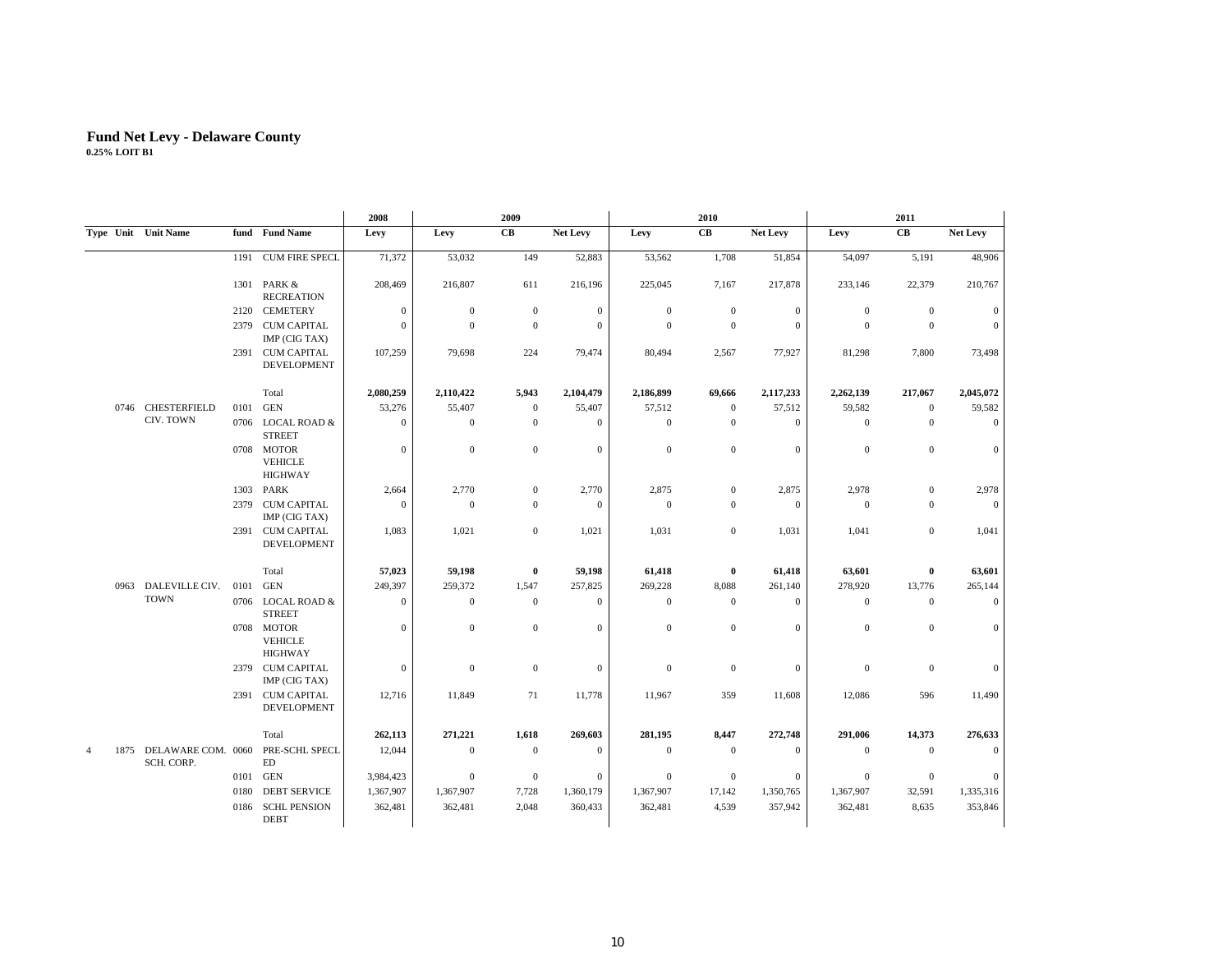|      |                                       |      |                                           | 2008      |              | 2009         |                  |                | 2010           |                 |              | 2011           |                  |
|------|---------------------------------------|------|-------------------------------------------|-----------|--------------|--------------|------------------|----------------|----------------|-----------------|--------------|----------------|------------------|
|      | Type Unit Unit Name                   |      | fund Fund Name                            | Levy      | Levy         | CВ           | Net Levy         | Levy           | CB             | <b>Net Levy</b> | Levy         | CB             | Net Levy         |
|      |                                       |      | 1214 CAPITAL<br><b>PROJECTS</b><br>(SCHL) | 1,974,145 | 1,672,718    | 9,449        | 1,663,269        | 1,613,198      | 20,213         | 1,592,985       | 1,601,380    | 38,156         | 1,563,224        |
|      |                                       |      | 6301 TRANSPORTATI<br>ON                   | 1,315,714 | 1,368,342    | 7,731        | 1,360,611        | 1,420,338      | 17,799         | 1,402,539       | 1,471,470    | 35,063         | 1,436,407        |
|      |                                       |      | 6302 BUS<br>REPLACEMENT                   | 608,532   | 608,532      | 3,437        | 605,095          | 608,532        | 7,622          | 600,910         | 608,532      | 14,500         | 594,032          |
|      |                                       |      | Total                                     | 9,625,246 | 5,379,980    | 30,393       | 5,349,587        | 5,372,456      | 67,315         | 5,305,141       | 5,411,770    | 128,945        | 5,282,825        |
| 1885 | WES-DEL COM.<br><b>SCH. CORP</b>      | 0060 | PRE-SCHL SPECL<br>ED                      | 4,273     | $\theta$     | $\mathbf{0}$ | $\mathbf{0}$     | $\theta$       | $\mathbf{0}$   | $\mathbf{0}$    | $\mathbf{0}$ | $\Omega$       | $\Omega$         |
|      |                                       | 0101 | <b>GEN</b>                                | 1,886,642 | $\mathbf{0}$ | $\mathbf{0}$ | $\mathbf{0}$     | $\overline{0}$ | $\overline{0}$ | $\mathbf{0}$    | $\mathbf{0}$ | $\mathbf{0}$   | $\Omega$         |
|      |                                       | 0180 | <b>DEBT SERVICE</b>                       | 545,297   | 545,297      | 1,294        | 544,003          | 545,297        | 2,832          | 542,465         | 545,297      | 3,887          | 541,410          |
|      |                                       | 0186 | <b>SCHL PENSION</b><br><b>DEBT</b>        | 69,698    | 69,698       | 165          | 69,533           | 69,698         | 362            | 69,336          | 69,698       | 496            | 69,202           |
|      |                                       |      | 1214 CAPITAL<br><b>PROJECTS</b><br>(SCHL) | 671,073   | 592,923      | 1,407        | 591,516          | 578,468        | 3,004          | 575,464         | 575,403      | 4,101          | 571,302          |
|      |                                       |      | 6301 TRANSPORTATI<br>ON                   | 390,413   | 406,029      | 964          | 405,065          | 421,458        | 2,189          | 419,269         | 436,630      | 3,112          | 433,518          |
|      |                                       |      | 6302 BUS<br><b>REPLACEMENT</b>            | 131,651   | 131,651      | 312          | 131,339          | 131,651        | 684            | 130,967         | 131,651      | 938            | 130,713          |
|      |                                       |      | Total                                     | 3,699,047 | 1,745,598    | 4,142        | 1,741,456        | 1,746,572      | 9,070          | 1,737,502       | 1,758,679    | 12,534         | 1,746,145        |
|      | 1895 LIBERTY-PERRY<br>COM. SCH. CORP. | 0060 | PRE-SCHL SPECL<br>ED                      | 3,982     | $\mathbf{0}$ | $\mathbf{0}$ | $\mathbf{0}$     | $\mathbf{0}$   | $\mathbf{0}$   | $\mathbf{0}$    | $\mathbf{0}$ | $\mathbf{0}$   | $\mathbf{0}$     |
|      |                                       | 0101 | GEN                                       | 1,635,702 | $\mathbf{0}$ | $\mathbf{0}$ | $\mathbf{0}$     | $\theta$       | $\overline{0}$ | $\mathbf{0}$    | $\mathbf{0}$ | $\overline{0}$ | $\mathbf{0}$     |
|      |                                       | 0180 | <b>DEBT SERVICE</b>                       | 612,305   | 612,305      | 1,114        | 611,191          | 612,305        | 2,886          | 609,419         | 612,305      | 4,803          | 607,502          |
|      |                                       | 0186 | <b>SCHL PENSION</b><br><b>DEBT</b>        | 286,008   | 286,008      | 521          | 285,487          | 286,008        | 1,348          | 284,660         | 286,008      | 2,243          | 283,765          |
|      |                                       |      | 1214 CAPITAL<br><b>PROJECTS</b><br>(SCHL) | 703,424   | 587,916      | 1,070        | 586,846          | 567,771        | 2,675          | 565,096         | 563,580      | 4,420          | 559,160          |
|      |                                       |      | 6301 TRANSPORTATI<br>ON                   | 526,807   | 547,879      | 997          | 546,882          | 568,698        | 2,680          | 566,018         | 589,171      | 4,621          | 584,550          |
|      |                                       | 6302 | <b>BUS</b><br><b>REPLACEMENT</b>          | 108,688   | 108,688      | 198          | 108,490          | 108,688        | 512            | 108,176         | 108,688      | 852            | 107,836          |
|      |                                       |      | Total                                     | 3,876,916 | 2,142,796    | 3,900        | 2,138,896        | 2,143,470      | 10,101         | 2,133,369       | 2,159,752    | 16,940         | 2,142,812        |
| 1900 | COWAN COM.<br>SCH. CORP.              | 0060 | PRE-SCHL SPECL<br>ED                      | 2,473     | $\mathbf{0}$ | $\mathbf{0}$ | $\mathbf{0}$     | $\mathbf{0}$   | $\mathbf{0}$   | $\mathbf{0}$    | $\mathbf{0}$ | $\mathbf{0}$   | $\overline{0}$   |
|      |                                       |      | 0101 GEN                                  | 1,034,693 | $\mathbf{0}$ | $\mathbf{0}$ | $\boldsymbol{0}$ | $\mathbf{0}$   | $\mathbf{0}$   | $\mathbf{0}$    | $\mathbf{0}$ | $\mathbf{0}$   | $\boldsymbol{0}$ |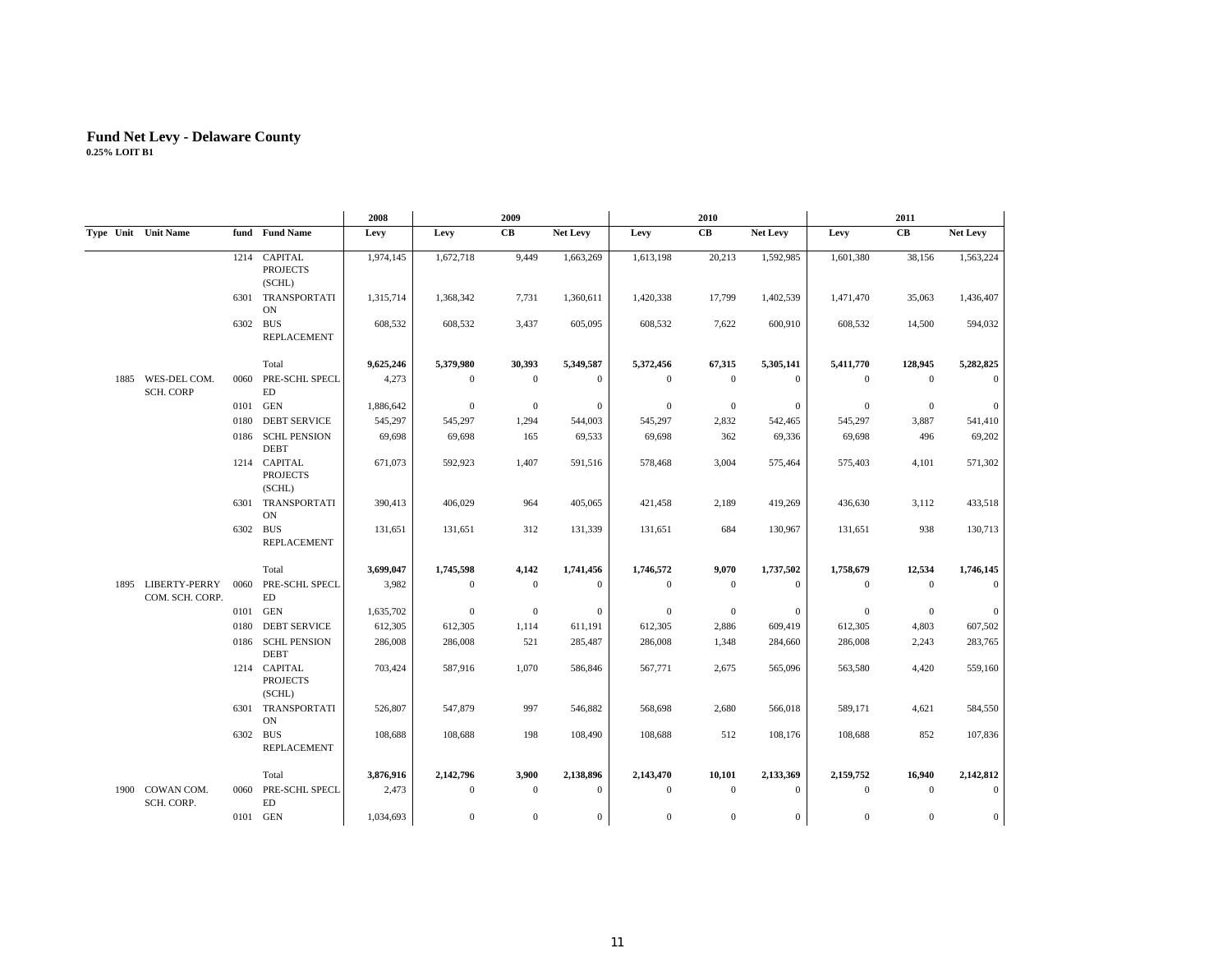|      |                                       |      |                                           | 2008       |           | 2009         |                 |              | 2010           |              |              | 2011         |                 |
|------|---------------------------------------|------|-------------------------------------------|------------|-----------|--------------|-----------------|--------------|----------------|--------------|--------------|--------------|-----------------|
|      | Type Unit Unit Name                   |      | fund Fund Name                            | Levy       | Levy      | CB           | <b>Net Levy</b> | Levy         | CB             | Net Levy     | Levy         | CB           | <b>Net Levy</b> |
|      |                                       | 0180 | <b>DEBT SERVICE</b>                       | 766,643    | 766,643   | $\mathbf{0}$ | 766,643         | 766,643      | 356            | 766,287      | 766,643      | 12,710       | 753,933         |
|      |                                       |      | 0186 SCHL PENSION<br><b>DEBT</b>          | 92,464     | 92,464    | $\mathbf{0}$ | 92,464          | 92,464       | 43             | 92,421       | 92,464       | 1,534        | 90,930          |
|      |                                       |      | 1214 CAPITAL<br><b>PROJECTS</b><br>(SCHL) | 269,836    | 214,981   | $\mathbf{0}$ | 214,981         | 206,379      | 96             | 206,283      | 204,587      | 3,392        | 201,195         |
|      |                                       |      | 6301 TRANSPORTATI<br><b>ON</b>            | 287,972    | 299,490   | $\mathbf{0}$ | 299,490         | 310,870      | 144            | 310,726      | 322,061      | 5,340        | 316,721         |
|      |                                       |      | 6302 BUS<br><b>REPLACEMENT</b>            | 48,774     | 48,774    | $\mathbf{0}$ | 48,774          | 48,774       | 23             | 48,751       | 48,774       | 808          | 47,966          |
|      |                                       |      | Total                                     | 2,502,855  | 1,422,352 | $\bf{0}$     | 1,422,352       | 1,425,130    | 662            | 1,424,468    | 1,434,529    | 23,784       | 1,410,745       |
|      | 1910 MT. PLEASANT<br>TWP. COM. SCH. C | 0060 | PRE-SCHL SPECL<br>ED                      | 14,042     | $\Omega$  | $\Omega$     | $\theta$        | $\mathbf{0}$ | $\overline{0}$ | $\mathbf{0}$ | $\mathbf{0}$ | $\mathbf{0}$ | $\mathbf{0}$    |
|      |                                       | 0101 | <b>GEN</b>                                | 4,607,602  | $\theta$  | $\mathbf{0}$ | $\theta$        | $\mathbf{0}$ | $\mathbf{0}$   | $\mathbf{0}$ | $\mathbf{0}$ | $\mathbf{0}$ | $\mathbf{0}$    |
|      |                                       | 0180 | <b>DEBT SERVICE</b>                       | 1,732,877  | 1,732,877 | 26,444       | 1,706,433       | 1,732,877    | 79,247         | 1,653,630    | 1,732,877    | 161,415      | 1,571,462       |
|      |                                       |      | 0186 SCHL PENSION<br><b>DEBT</b>          | 451,250    | 451,250   | 6,890        | 444,360         | 451,250      | 20,628         | 430,622      | 451,250      | 42,033       | 409,217         |
|      |                                       |      | 1214 CAPITAL<br><b>PROJECTS</b><br>(SCHL) | 1,906,484  | 1,505,066 | 22,968       | 1,482,098       | 1,440,975    | 65,899         | 1,375,076    | 1,329,417    | 123,818      | 1,205,599       |
|      |                                       |      | 6301 TRANSPORTATI<br><b>ON</b>            | 1,291,201  | 1,342,849 | 20,492       | 1,322,357       | 1,393,877    | 63,737         | 1,330,140    | 1,444,056    | 134,513      | 1,309,543       |
|      |                                       | 6302 | <b>BUS</b><br><b>REPLACEMENT</b>          | 198,499    | 198,499   | 3,030        | 195,469         | 198,499      | 9,067          | 189,432      | 198,499      | 18,488       | 180,011         |
|      |                                       |      | Total                                     | 10,201,955 | 5,230,541 | 79,824       | 5,150,717       | 5,217,478    | 238,579        | 4,978,899    | 5,156,099    | 480,267      | 4,675,832       |
| 1940 | DALEVILLE COM. 0060<br>SCH.S          |      | PRE-SCHL SPECL<br>ED                      | 3,323      | $\theta$  | $\mathbf{0}$ | $\theta$        | $\mathbf{0}$ | $\mathbf{0}$   | $\mathbf{0}$ | $\mathbf{0}$ | $\mathbf{0}$ | $\mathbf{0}$    |
|      |                                       | 0101 | GEN                                       | 1,449,691  | $\Omega$  | $\mathbf{0}$ | $\theta$        | $\mathbf{0}$ | $\overline{0}$ | $\mathbf{0}$ | $\mathbf{0}$ | $\mathbf{0}$ | $\mathbf{0}$    |
|      |                                       | 0180 | <b>DEBT SERVICE</b>                       | 1,131,175  | 1,131,175 | 2,092        | 1,129,083       | 1,131,175    | 10,526         | 1,120,649    | 1,131,175    | 28,519       | 1,102,656       |
|      |                                       |      | 0186 SCHL PENSION<br><b>DEBT</b>          | 59,483     | 59,483    | 110          | 59,373          | 59,483       | 553            | 58,930       | 59,483       | 1,501        | 57,982          |
|      |                                       |      | 1214 CAPITAL<br><b>PROJECTS</b><br>(SCHL) | 455,926    | 409,690   | 758          | 408,932         | 397,035      | 3,695          | 393,340      | 394,499      | 9,946        | 384,553         |
|      |                                       |      | 6301 TRANSPORTATI<br><b>ON</b>            | 318,018    | 330,738   | 612          | 330,126         | 343,306      | 3,195          | 340,111      | 355,665      | 8,968        | 346,697         |
|      |                                       |      | 6302 BUS<br><b>REPLACEMENT</b>            | 56,658     | 56,658    | 105          | 56,553          | 56,658       | 528            | 56,130       | 56,658       | 1,428        | 55,230          |
|      |                                       |      | Total                                     | 3,474,274  | 1,987,744 | 3.676        | 1,984,068       | 1,987,657    | 18,497         | 1,969,160    | 1.997.480    | 50,362       | 1,947,118       |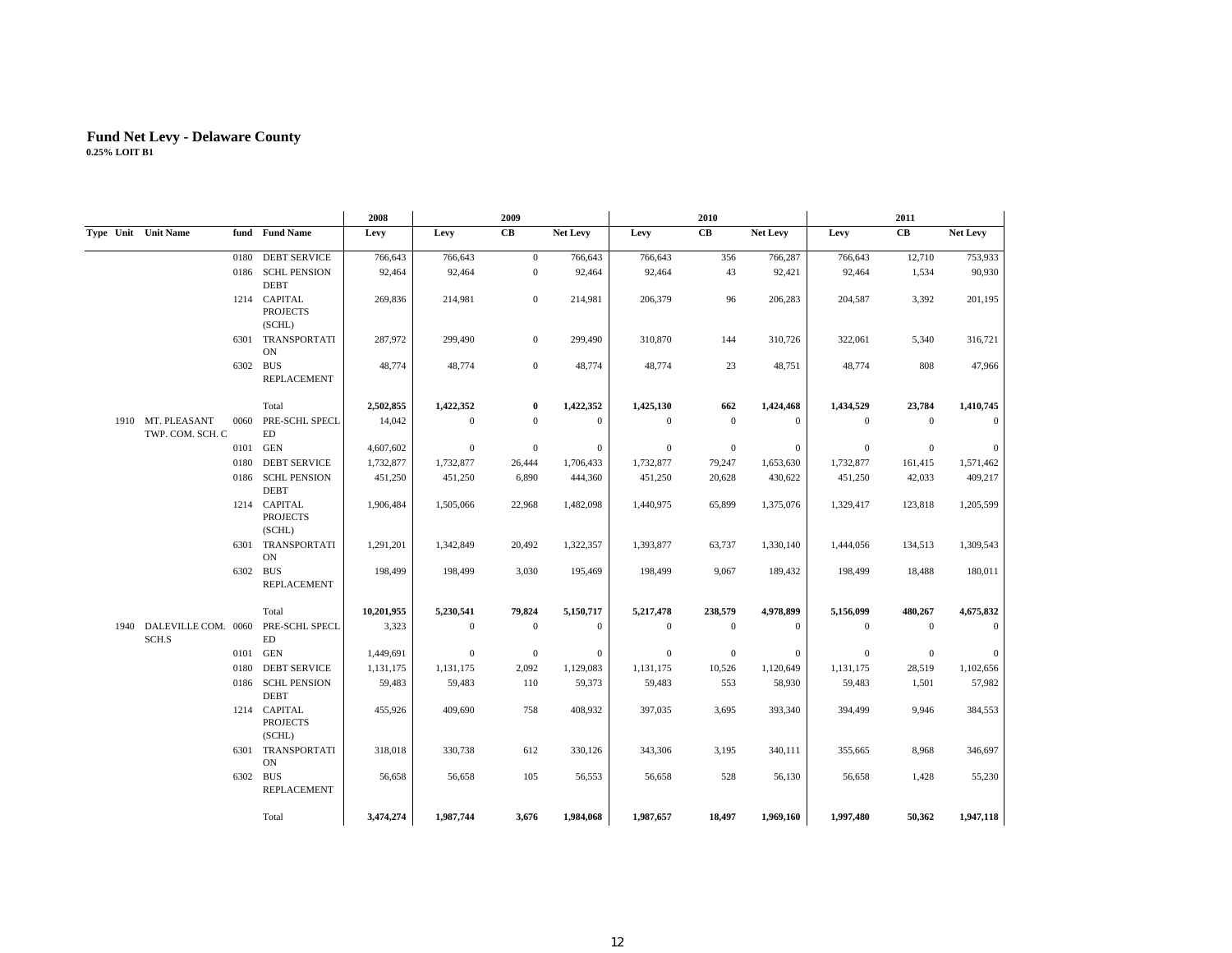|   |                                               |      |                                                    | 2008         |              | 2009           |              |              | 2010           |              |                  | 2011           |                 |
|---|-----------------------------------------------|------|----------------------------------------------------|--------------|--------------|----------------|--------------|--------------|----------------|--------------|------------------|----------------|-----------------|
|   | Type Unit Unit Name                           |      | fund Fund Name                                     | Levy         | Levy         | CB             | Net Levy     | Levy         | CB             | Net Levy     | Levy             | CB             | <b>Net Levy</b> |
|   | 1970 MUNCIE COM.<br>SCH. CORP.                | 0060 | PRE-SCHL SPECL<br><b>ED</b>                        | 44,411       | $\mathbf{0}$ | $\mathbf{0}$   | $\mathbf{0}$ | $\mathbf{0}$ | $\theta$       | $\mathbf{0}$ | $\boldsymbol{0}$ | $\Omega$       | $\Omega$        |
|   |                                               |      | 0101 GEN                                           | 15,960,937   | $\mathbf{0}$ | $\overline{0}$ | $\mathbf{0}$ | $\mathbf{0}$ | $\mathbf{0}$   | $\mathbf{0}$ | $\mathbf{0}$     | $\Omega$       | $\mathbf{0}$    |
|   |                                               | 0180 | <b>DEBT SERVICE</b>                                | 6,976,393    | 6,976,393    | 1,048,878      | 5,927,515    | 6,976,393    | 1,569,739      | 5,406,654    | 6,976,393        | 2,064,064      | 4,912,329       |
|   |                                               | 0186 | <b>SCHL PENSION</b><br><b>DEBT</b>                 | 760,780      | 760,780      | 114,365        | 646,415      | 760,780      | 171,054        | 589,726      | 760,780          | 224,995        | 535,785         |
|   |                                               |      | 1214 CAPITAL<br><b>PROJECTS</b><br>(SCHL)          | 6,271,609    | 5,719,299    | 859,858        | 4,859,441    | 5,598,531    | 1,259,825      | 4,338,706    | 5,575,045        | 1,649,626      | 3,925,419       |
|   |                                               | 6301 | TRANSPORTATI<br><b>ON</b>                          | 3,408,064    | 3,544,386    | 532,911        | 3,011,475    | 3,679,072    | 827,730        | 2,851,342    | 3,811,518        | 1,128,023      | 2,683,495       |
|   |                                               | 6302 | <b>BUS</b><br><b>REPLACEMENT</b>                   | 57,927       | 57,927       | 8,736          | 49,191       | 57,927       | 13,188         | 44,739       | 57,927           | 17,268         | 40,659          |
|   |                                               |      | Total                                              | 33,480,121   | 17,058,785   | 2,564,748      | 14,494,037   | 17,072,703   | 3,841,536      | 13,231,167   | 17,181,663       | 5,083,978      | 12,097,685      |
| 5 | 0040 MUNCIE PUB.                              | 0061 | <b>RAINY DAY</b>                                   | $\mathbf{0}$ | $\mathbf{0}$ | $\overline{0}$ | $\mathbf{0}$ | $\mathbf{0}$ | $\overline{0}$ | $\mathbf{0}$ | $\mathbf{0}$     | $\overline{0}$ | $\mathbf{0}$    |
|   | LBRY.                                         | 0101 | <b>GEN</b>                                         | 3,991,056    | 4,150,698    | 617,805        | 3,532,893    | 4,308,424    | 965,783        | 3,342,641    | 4,463,527        | 1,326,046      | 3,137,481       |
|   |                                               |      | 1220 LBRRY CAPITAL<br><b>PROJECTS</b>              | 60,167       | 62,573       | 9,303          | 53,270       | 64,950       | 14,535         | 50,415       | 67,288           | 19,885         | 47,403          |
|   |                                               |      | 2011 LBRRY<br><b>IMPROVEMENT</b><br><b>RESERVE</b> | $\mathbf{0}$ | $\mathbf{0}$ | $\overline{0}$ | $\mathbf{0}$ | $\mathbf{0}$ | $\overline{0}$ | $\mathbf{0}$ | $\mathbf{0}$     | $\mathbf{0}$   | $\mathbf{0}$    |
|   |                                               |      | Total                                              | 4,051,223    | 4,213,271    | 627,107        | 3,586,164    | 4,373,374    | 980,318        | 3,393,056    | 4,530,815        | 1,345,932      | 3,184,883       |
|   | 0041 YORKTOWN-MT 0101<br>PLEASANT LBRY.       |      | <b>GEN</b>                                         | 396,816      | 412,688      | 783            | 411,905      | 428,370      | 9,785          | 418,585      | 443,791          | 32,809         | 410,982         |
|   |                                               |      | Total                                              | 396,816      | 412,688      | 783            | 411,905      | 428,370      | 9,785          | 418,585      | 443,791          | 32,809         | 410,982         |
| 6 | 0806 MUNCIE<br>SANITARY                       | 8201 | <b>SPECL</b><br><b>SANITARY GEN</b>                | 6.573.855    | 6,836,809    | 918,588        | 5,918,221    | 7,096,607    | 1,450,401      | 5,646,206    | 7,352,084        | 2,020,794      | 5,331,290       |
|   |                                               | 8290 | <b>SPECL</b><br><b>SANITARY CUM</b><br><b>BLDG</b> | 923,881      | 831,116      | 111,668        | 719,448      | 839,427      | 171,522        | 667,905      | 847,821          | 233,292        | 614,529         |
|   |                                               |      | Total                                              | 7,497,736    | 7,667,925    | 1,030,256      | 6,637,669    | 7,936,034    | 1,621,923      | 6,314,111    | 8,199,905        | 2,254,086      | 5,945,819       |
|   | 0935 MUNCIE PUB.<br><b>TRANSPORTATIO</b><br>N | 8001 | <b>SPECL</b><br>TRANSPORTATI<br>ON GEN             | 2,979,782    | 3,098,973    | 501,720        | 2,597,253    | 3,216,733    | 781,332        | 2,435,401    | 3,332,535        | 1,068,478      | 2,264,057       |
|   |                                               |      | Total                                              | 2,979,782    | 3,098,973    | 501,720        | 2,597,253    | 3,216,733    | 781,332        | 2,435,401    | 3,332,535        | 1,068,478      | 2,264,057       |
|   | 0956 DELAWARE<br><b>AIRPORT</b>               | 8101 | <b>SPECL AIRPORT</b><br><b>GEN</b>                 | 343,437      | 357,174      | 28,742         | 328,432      | 370,746      | 46,542         | 324,204      | 384,092          | 66,559         | 317,533         |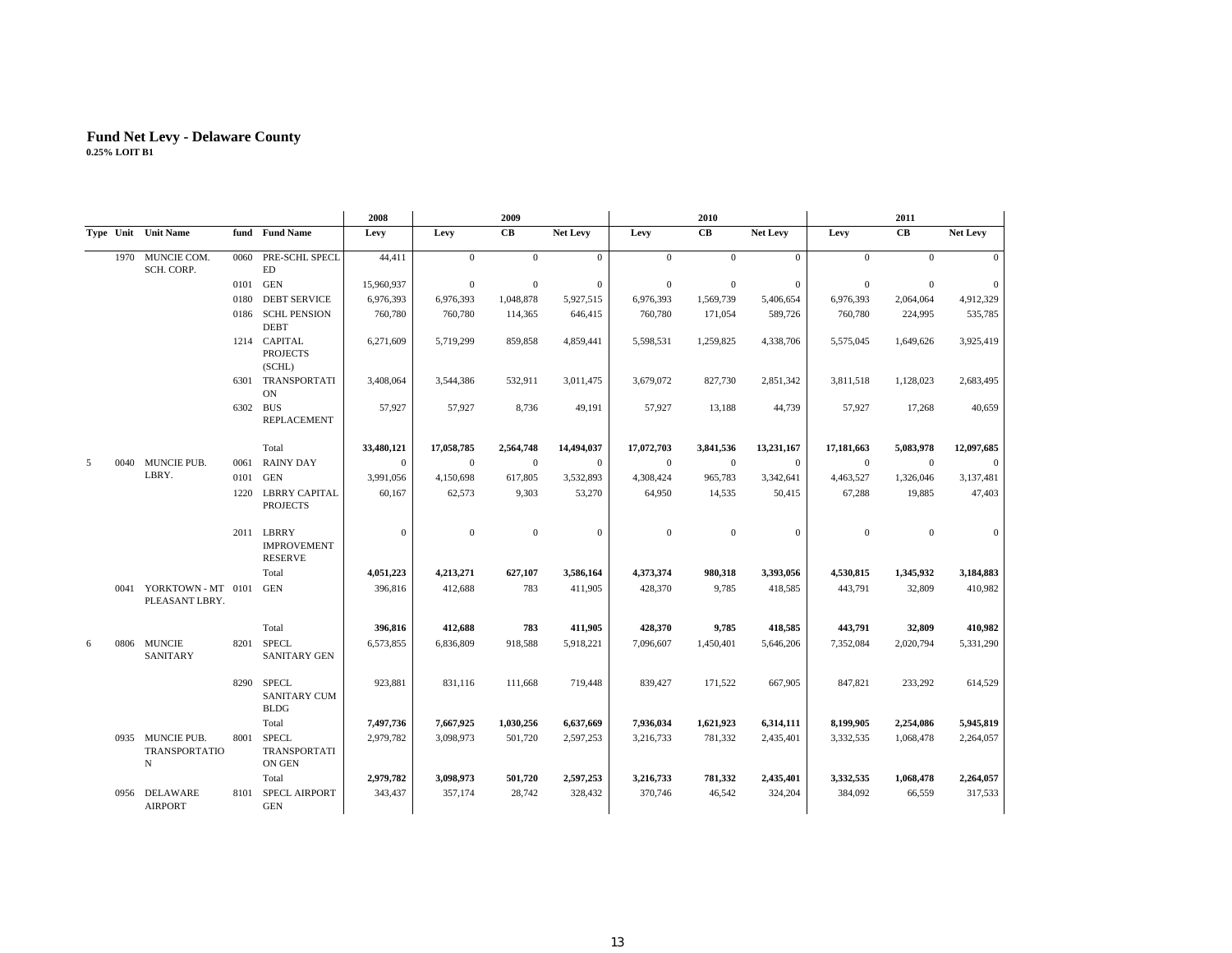|   |      |                                                      |      |                                                  | 2008        |             | 2009         |                 |            | 2010       |            |             | 2011       |            |
|---|------|------------------------------------------------------|------|--------------------------------------------------|-------------|-------------|--------------|-----------------|------------|------------|------------|-------------|------------|------------|
|   |      | Type Unit Unit Name                                  | fund | <b>Fund Name</b>                                 | Levy        | Levy        | CB           | <b>Net Levy</b> | Levy       | CB         | Net Levy   | Levy        | CB         | Net Levy   |
|   |      |                                                      | 8190 | <b>SPECL AIRPORT</b><br><b>CUML BLDG</b>         | 213,168     | 185,806     | 14,924       | 170,882         | 187,664    | 23,480     | 164.184    | 189,540     | 32,995     | 156,545    |
|   |      |                                                      |      | Total                                            | 556,605     | 542,980     | 43,665       | 499,315         | 558,410    | 70,022     | 488,388    | 573,632     | 99,555     | 474,077    |
|   | 1034 | <b>EAST CENTRAL</b><br><b>INDIANA SOLID</b><br>WASTE | 8210 | <b>SPECL SOLID</b><br><b>WASTE</b><br>MANAGEMENT | 232,905     | 242,221     | 19,345       | 222,876         | 251,425    | 31,447     | 219,978    | 260,476     | 44,942     | 215,534    |
|   |      |                                                      |      | Total                                            | 232,905     | 242,221     | 19,345       | 222,876         | 251,425    | 31,447     | 219,978    | 260,476     | 44,942     | 215,534    |
| 8 | 0009 | DELAWARE<br>COUNTY REDEV.                            | 8403 | <b>TAX INCREMENT</b><br><b>REPLACEMENT</b>       | 438,299     | 438,299     | 5,273        | 433,026         | 438,299    | 10,024     | 428,275    | 438,299     | 18,205     | 420,094    |
|   |      |                                                      |      | Total                                            | 438,299     | 438,299     | 5,273        | 433,026         | 438,299    | 10,024     | 428,275    | 438,299     | 18,205     | 420,094    |
|   | 0010 | <b>TOWN OF</b><br><b>YORKTOWN</b><br>REDEV.          | 8403 | TAX INCREMENT<br><b>REPLACEMENT</b>              | 13,433      | 13,433      | $\mathbf{0}$ | 13,433          | 13,433     | 321        | 13,112     | 13,433      | 1,049      | 12,384     |
|   |      |                                                      |      | Total                                            | 13,433      | 13,433      | $\bf{0}$     | 13,433          | 13,433     | 321        | 13,112     | 13,433      | 1,049      | 12,384     |
|   |      | 0015 MUNCIE REDEV.<br>COMSN.                         | 8403 | <b>TAX INCREMENT</b><br>REPLACEMENT              | 212,723     | 212,723     | 31,449       | 181,274         | 212,723    | 47,534     | 165,189    | 212,723     | 62,865     | 149,858    |
|   |      |                                                      |      | Total                                            | 212,723     | 212,723     | 31,449       | 181,274         | 212,723    | 47,534     | 165,189    | 212,723     | 62,865     | 149,858    |
|   |      | <b>Total</b>                                         |      |                                                  | 150,025,223 | 101,923,511 | 10,646,045   | 91,277,466      | 96,862,083 | 15,863,586 | 80,998,497 | 106,634,937 | 23,391,171 | 83,243,766 |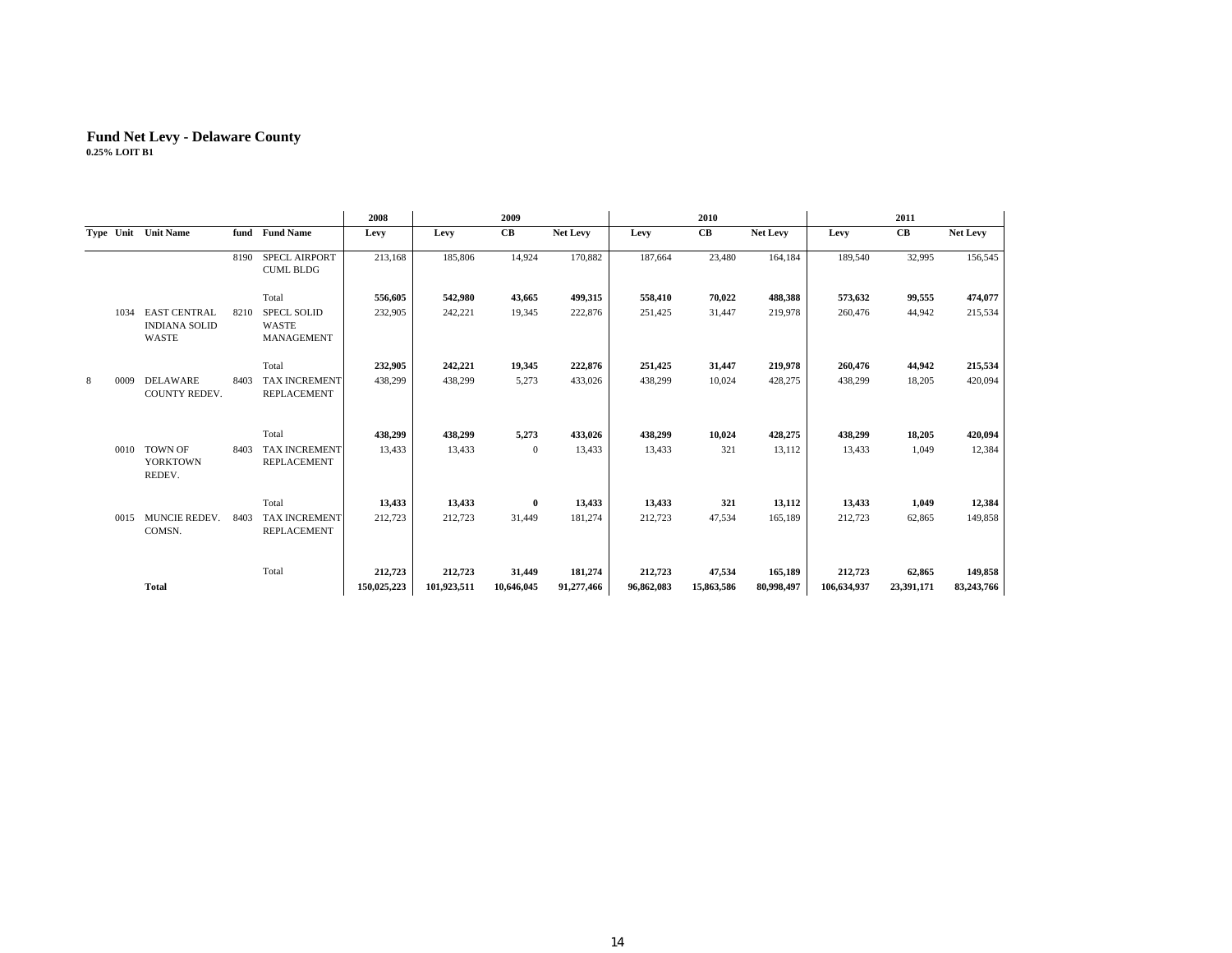## **Unit Circuit Breaker - Delaware Count y 0.25% LOIT B1**

|                |      |                                   |                  | 2009           |                  |                 |                | 2010             |                  |                 |                  |                  |                  |                 |
|----------------|------|-----------------------------------|------------------|----------------|------------------|-----------------|----------------|------------------|------------------|-----------------|------------------|------------------|------------------|-----------------|
|                |      | Type Unit Unit Name               | CB1              | CB2            | CB <sub>3</sub>  | <b>Total CB</b> | CB1            | CB2              | CB <sub>3</sub>  | <b>Total CB</b> | CB1              | CB2              | CB <sub>3</sub>  | <b>Total CB</b> |
| $\overline{0}$ | 0000 | <b>STATE UNIT</b>                 | $\overline{0}$   | $\overline{0}$ | $\overline{0}$   | $\overline{0}$  | $\overline{0}$ | $\overline{0}$   | $\overline{0}$   | $\Omega$        | $\overline{0}$   | $\overline{0}$   | $\Omega$         |                 |
| 1              | 0000 | DELAWARE<br><b>COUNTY</b>         | 5,886            | 1,091,882      | 505,129          | 1,602,897       | 57,319         | 933,200          | 663,592          | 1,654,111       | 279,710          | 1,807,695        | 1,568,238        | 3,655,643       |
| 2              | 0001 | <b>CENTER TWP.</b>                | 1,159            | 208,256        | 94,371           | 303,785         | 15,996         | 268,895          | 190,948          | 475,839         | 42,624           | 320,061          | 295,382          | 658,067         |
|                | 0002 | DELAWARE TWP.                     | $\boldsymbol{0}$ | $\mathbf{0}$   | $\boldsymbol{0}$ | $\Omega$        | $\mathbf{0}$   | 184              | $\mathbf{0}$     | 184             | $\boldsymbol{0}$ | 468              | $\overline{0}$   | 468             |
|                | 0003 | HAMILTON TWP.                     | $\boldsymbol{0}$ | $\overline{7}$ | 123              | 130             | $\mathbf{1}$   | 9                | 241              | 251             | 180              | 1,480            | 361              | 2,021           |
|                | 0004 | <b>HARRISON TWP.</b>              | $\boldsymbol{0}$ | $\mathbf{0}$   | $\boldsymbol{0}$ | $\Omega$        | $\mathbf{0}$   | $\boldsymbol{0}$ | $\mathbf{0}$     | $\mathbf{0}$    | $\boldsymbol{0}$ | $\boldsymbol{0}$ | $\overline{0}$   |                 |
|                | 0005 | LIBERTY TWP.                      | $\overline{0}$   | 54             | 20               | 74              | $\mathbf{0}$   | 160              | 39               | 200             | $\boldsymbol{0}$ | 287              | 59               | 346             |
|                | 0006 | MONROE TWP.                       | $\mathbf{0}$     | $\mathbf{0}$   | $\mathbf{0}$     | $\Omega$        | $\overline{0}$ | 68               | $\overline{0}$   | 68              | 14               | 2,457            | $\overline{0}$   | 2,471           |
|                | 0007 | MT. PLEASANT<br>TWP.              | $\boldsymbol{0}$ | 1,610          | 795              | 2,405           | 1,023          | 5,400            | 2,283            | 8,706           | 7,241            | 12,940           | 1,773            | 21,954          |
|                | 0008 | <b>NILES TWP.</b>                 | $\mathbf{0}$     | $\mathbf{0}$   | $\mathbf{0}$     | $\Omega$        | $\overline{0}$ | 77               | $\mathbf{0}$     | 77              | 39               | 174              | $\mathbf{0}$     | 213             |
|                | 0009 | PERRY TWP.                        | $\mathbf{0}$     | $\mathbf{0}$   | $\boldsymbol{0}$ | $\Omega$        | $\Omega$       | $\mathbf{0}$     | $\mathbf{0}$     | $\theta$        | $\boldsymbol{0}$ | $\mathbf{0}$     | $\mathbf{0}$     |                 |
|                | 0010 | <b>SALEM TWP.</b>                 | $\mathbf{0}$     | 85             | $\mathbf{0}$     | 85              | $\Omega$       | 442              | $\mathbf{0}$     | 442             | 23               | 2,230            | $\mathbf{0}$     | 2,253           |
|                | 0011 | UNION TWP.                        | $\boldsymbol{0}$ | 328            | $\mathbf{0}$     | 328             | 6              | 597              | $\mathbf{0}$     | 603             | 22               | 799              | 37               | 858             |
|                | 0012 | WASHINGTON<br>TWP.                | $\mathbf{0}$     | 127            | $\mathbf{0}$     | 127             | $\overline{0}$ | 287              | $\mathbf{0}$     | 287             | $\sqrt{2}$       | 406              | $\overline{0}$   | 408             |
| 3              | 0107 | MUNCIE CIV.<br><b>CITY</b>        | 13,979           | 2,548,556      | 1,199,682        | 3,762,217       | 182,332        | 3,221,427        | 2,452,011        | 5,855,769       | 420,915          | 3,816,383        | 3,771,114        | 8,008,412       |
|                | 0591 | ALBANY CIV.<br><b>TOWN</b>        | $\mathbf{0}$     | $\mathbf{0}$   | $\mathbf{0}$     | $\Omega$        | $\mathbf{0}$   | 6,736            | $\mathbf{0}$     | 6,736           | 445              | 16,859           | $\mathbf{0}$     | 17,305          |
|                |      | 0592 EATON CIV.<br><b>TOWN</b>    | $\overline{0}$   | 12,373         | $\boldsymbol{0}$ | 12,373          | 233            | 22,595           | $\boldsymbol{0}$ | 22,829          | 828              | 30,130           | 1,414            | 32,372          |
|                | 0593 | <b>GASTON CIV.</b><br><b>TOWN</b> | $\overline{0}$   | 7,780          | $\overline{0}$   | 7,780           | $\overline{0}$ | 17,997           | $\overline{0}$   | 17,997          | 151              | 25,523           | $\overline{0}$   | 25,674          |
|                | 0594 | SELMA CIV.<br><b>TOWN</b>         | $\overline{0}$   | $\mathbf{0}$   | $\overline{0}$   | $\Omega$        | $\mathbf{0}$   | 2,910            | $\overline{0}$   | 2,910           | $\boldsymbol{0}$ | 6,537            | $\mathbf{0}$     | 6,537           |
|                | 0595 | YORKTOWN CIV.<br><b>TOWN</b>      | $\mathbf{0}$     | 5,943          | $\overline{0}$   | 5,943           | 13,886         | 55,780           | $\overline{0}$   | 69,666          | 112,640          | 103,093          | 1,334            | 217,067         |
|                |      | 0746 CHESTERFIELD<br>CIV. TOWN    | $\boldsymbol{0}$ | $\mathbf{0}$   | $\boldsymbol{0}$ | $\Omega$        | $\mathbf{0}$   | $\mathbf{0}$     | $\boldsymbol{0}$ | $\mathbf{0}$    | $\boldsymbol{0}$ | $\mathbf{0}$     | $\boldsymbol{0}$ |                 |
|                | 0963 | DALEVILLE CIV.<br><b>TOWN</b>     | $\bf{0}$         | 1,618          | $\mathbf{0}$     | 1,618           | $\mathbf{0}$   | 8,447            | $\boldsymbol{0}$ | 8,447           | 437              | 13,936           | $\mathbf{0}$     | 14,373          |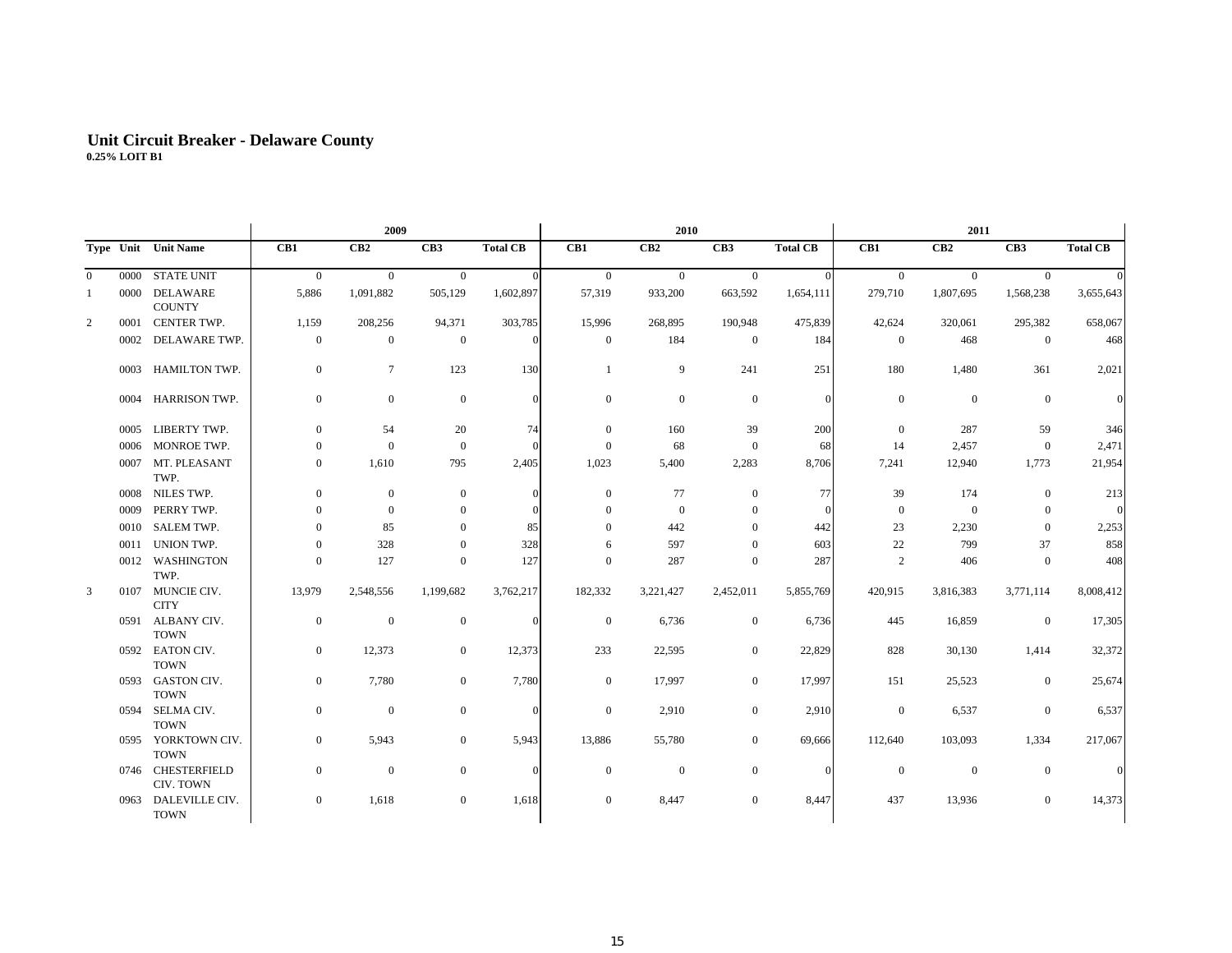## **Unit Circuit Breaker - Delaware Count y 0.25% LOIT B1**

|                |      |                                                           |                | 2009         |                  |                 |              | 2010      |                  |                 |                  | 2011      |                 |                 |
|----------------|------|-----------------------------------------------------------|----------------|--------------|------------------|-----------------|--------------|-----------|------------------|-----------------|------------------|-----------|-----------------|-----------------|
|                |      | Type Unit Unit Name                                       | CB1            | CB2          | CB <sub>3</sub>  | <b>Total CB</b> | CB1          | CB2       | CB <sub>3</sub>  | <b>Total CB</b> | CB1              | CB2       | CB <sub>3</sub> | <b>Total CB</b> |
| $\overline{4}$ | 1875 | DELAWARE COM.<br>SCH. CORP.                               | $\overline{0}$ | 12,924       | 17,470           | 30,393          | 360          | 34,133    | 32,822           | 67,315          | 4,226            | 75,773    | 48,946          | 128,945         |
|                | 1885 | WES-DEL COM.<br><b>SCH. CORP</b>                          | $\mathbf{0}$   | 4,142        | $\boldsymbol{0}$ | 4,142           | $\mathbf{0}$ | 9,070     | $\boldsymbol{0}$ | 9,070           | 73               | 12,461    | $\mathbf{0}$    | 12,534          |
|                |      | 1895 LIBERTY-PERRY<br>COM. SCH. CORP.                     | $\mathbf{0}$   | 2,838        | 1,061            | 3,900           | $\mathbf{0}$ | 8,109     | 1,993            | 10,101          | $\boldsymbol{0}$ | 14,062    | 2,878           | 16,940          |
|                | 1900 | COWAN COM.<br>SCH. CORP.                                  | $\mathbf{0}$   | $\mathbf{0}$ | $\boldsymbol{0}$ | $\Omega$        | $\mathbf{0}$ | 662       | $\boldsymbol{0}$ | 662             | 138              | 23,646    | $\mathbf{0}$    | 23,784          |
|                |      | 1910 MT. PLEASANT<br>TWP. COM. SCH. C                     | $\overline{0}$ | 50,964       | 28,859           | 79,824          | 19,539       | 139,409   | 79,631           | 238,579         | 163,142          | 259,527   | 57,598          | 480,267         |
|                | 1940 | DALEVILLE COM.<br>SCH.S                                   | $\mathbf{0}$   | 3,676        | $\boldsymbol{0}$ | 3,676           | $\mathbf{0}$ | 18,497    | $\overline{0}$   | 18,497          | 929              | 49,433    | $\mathbf{0}$    | 50,362          |
|                |      | 1970 MUNCIE COM.<br>SCH. CORP.                            | 9,832          | 1,754,337    | 800,580          | 2,564,748       | 125,695      | 2,152,909 | 1,562,932        | 3,841,536       | 290,261          | 2,445,206 | 2,348,510       | 5,083,978       |
| 5              |      | 0040 MUNCIE PUB.<br>LBRY.                                 | 2,326          | 425,168      | 199,613          | 627,107         | 30,857       | 541,044   | 408,416          | 980,318         | 74,732           | 644,225   | 626,975         | 1,345,932       |
|                |      | 0041 YORKTOWN - MT<br>PLEASANT LBRY.                      | $\mathbf{0}$   | 783          | $\boldsymbol{0}$ | 783             | 1,827        | 7,958     | $\overline{0}$   | 9,785           | 14,940           | 17,693    | 176             | 32,809          |
| 6              | 0806 | <b>MUNCIE</b><br><b>SANITARY</b>                          | 3,811          | 699,417      | 327,028          | 1,030,256       | 57,424       | 894,852   | 669,648          | 1,621,923       | 149,759          | 1,079,069 | 1,025,258       | 2,254,086       |
|                |      | 0935 MUNCIE PUB.<br><b>TRANSPORTATIO</b><br>N             | 1,864          | 339,869      | 159,987          | 501,720         | 24,328       | 429,833   | 327,170          | 781,332         | 56,158           | 509,180   | 503,140         | 1,068,478       |
|                |      | 0956 DELAWARE<br><b>AIRPORT</b>                           | 160            | 29,744       | 13,760           | 43,665          | 2,426        | 39,504    | 28,091           | 70,022          | 7,617            | 49,229    | 42,708          | 99,555          |
|                |      | 1034 EAST CENTRAL<br><b>INDIANA SOLID</b><br><b>WASTE</b> | 71             | 13,178       | 6,096            | 19,345          | 1,090        | 17,741    | 12,616           | 31,447          | 3,439            | 22,223    | 19,280          | 44,942          |
| 8              | 0009 | <b>DELAWARE</b><br><b>COUNTY REDEV.</b>                   | $\mathbf{0}$   | 4,080        | 1,193            | 5,273           | 539          | 7,203     | 2,282            | 10,024          | 2,925            | 11,867    | 3,414           | 18,205          |
|                | 0010 | <b>TOWN OF</b><br><b>YORKTOWN</b><br>REDEV.               | $\mathbf{0}$   | $\mathbf{0}$ | $\boldsymbol{0}$ | $\Omega$        | $\mathbf{0}$ | 321       | $\mathbf{0}$     | 321             | 432              | 617       | $\mathbf{0}$    | 1,049           |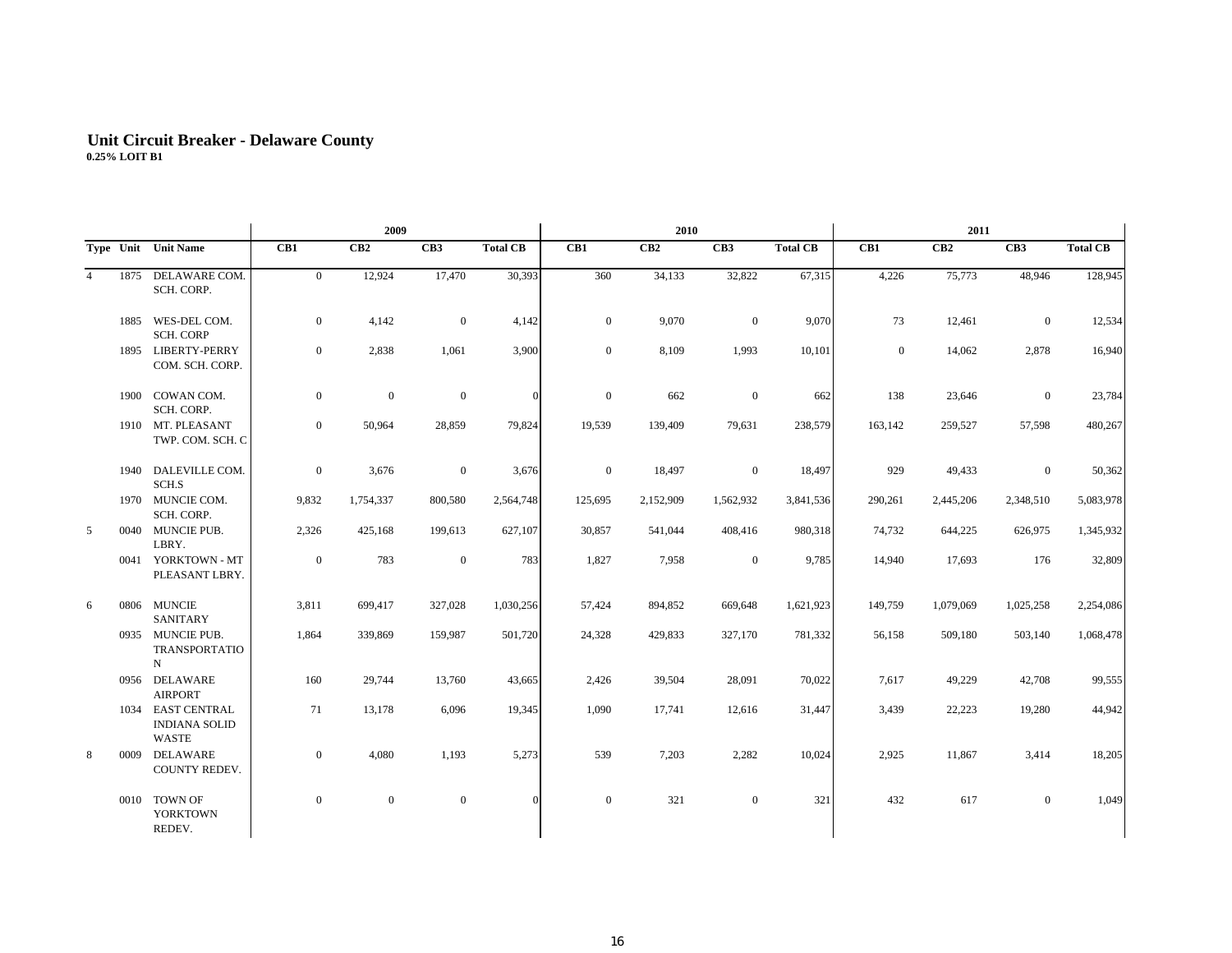# **Unit Circuit Breaker - Delaware Count y 0.25% LOIT B1**

|                               |        | 2009            |           |                 |         | 2010      |           |                 |           | 2011            |                 |                 |
|-------------------------------|--------|-----------------|-----------|-----------------|---------|-----------|-----------|-----------------|-----------|-----------------|-----------------|-----------------|
| Type Unit<br><b>Unit Name</b> | CB1    | CB <sub>2</sub> | CB3       | <b>Total CB</b> | CB1     | CB2       | CB3       | <b>Total CB</b> | CB1       | CB <sub>2</sub> | CB <sub>3</sub> | <b>Total CB</b> |
|                               |        |                 |           |                 |         |           |           |                 |           |                 |                 |                 |
| MUNCIE REDEV.<br>0015         | 125    | 21,187          | 10,137    | 31,449          | 1,573   | 25,856    | 20,105    | 47,534          | 3,500     | 29,539          | 29,826          | 62,865          |
| COMSN.                        |        |                 |           |                 |         |           |           |                 |           |                 |                 |                 |
| <b>Total</b>                  | 39,212 | 7,240,927       | 3,365,906 | 10,646,045      | 536,456 | 8,872,311 | 6,454,819 | 15,863,586      | 1,637,542 | 11,405,208      | 10,348,421      | 23,391,171      |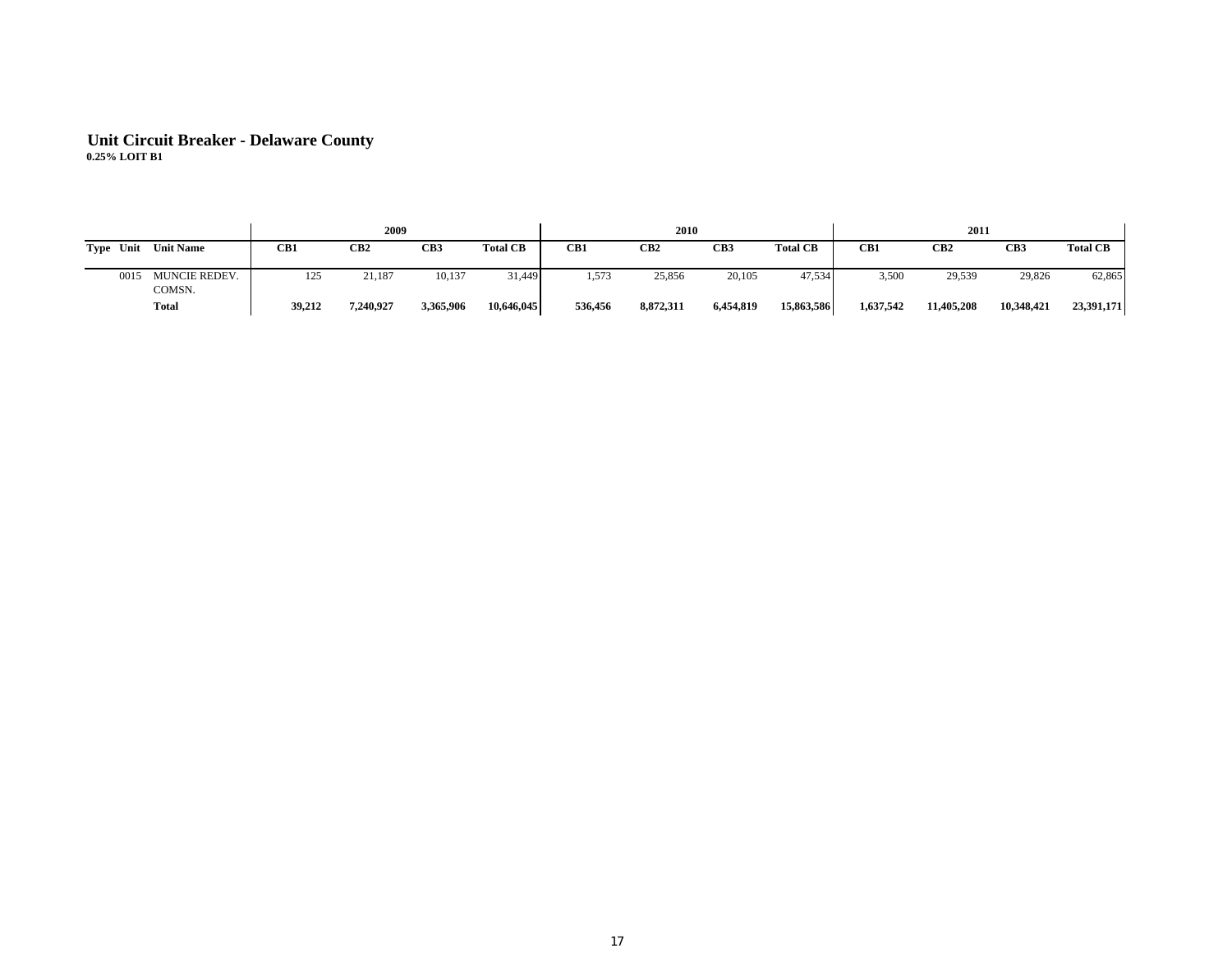## **Dist Circuit Breaker - Delaware Count y 0.25% LOIT B1**

|     |                                                 |        | 2009           |                  |                 |                | 2010             |                  |                 |                | 2011           |                  |                 |
|-----|-------------------------------------------------|--------|----------------|------------------|-----------------|----------------|------------------|------------------|-----------------|----------------|----------------|------------------|-----------------|
|     | Dist Dist Name                                  | CB1    | CB2            | CB <sub>3</sub>  | <b>Total CB</b> | CB1            | CB2              | CB <sub>3</sub>  | <b>Total CB</b> | CB1            | CB2            | CB3              | <b>Total CB</b> |
| 001 | <b>CENTER TOWNSHIP</b>                          |        | $\overline{0}$ | $\overline{0}$   | $\overline{0}$  | $\overline{0}$ | 1,937            | $\overline{0}$   | 1,937           | 1,046          | 25,087         | $\overline{0}$   | 26,133          |
| 002 | <b>CENTER TOWNSHIP -</b><br><b>MUNCIE SANIT</b> |        | 12,756         | $\boldsymbol{0}$ | 12,756          | 5,051          | 44,034           | $\mathbf{0}$     | 49,086          | 51,056         | 77,529         | $\boldsymbol{0}$ | 128,584         |
| 003 | <b>MUNCIE CITY - CENTER</b><br><b>TOWNSHIP</b>  | 39,212 | 6,485,204      | 3,032,915        | 9,557,331       | 478,058        | 7,661,983        | 5,760,682        | 13,900,722      | 1,147,440      | 9,443,288      | 9,477,425        | 20,068,152      |
| 004 | <b>DELAWARE TOWNSHIP</b>                        |        | $\Omega$       | $\mathbf{0}$     |                 | $\Omega$       | $\boldsymbol{0}$ | $\boldsymbol{0}$ |                 | $\overline{0}$ | $\overline{0}$ | $\overline{0}$   |                 |
| 005 | ALBANY TOWN -<br><b>DELAWARE TOWNSHI</b>        |        | $\Omega$       | $\overline{0}$   |                 | $\overline{0}$ | 20,172           | $\mathbf{0}$     | 20,172          | $\mathbf{0}$   | 55,606         | $\boldsymbol{0}$ | 55,606          |
| 006 | <b>HAMILTON TOWNSHIP</b>                        |        | $\Omega$       | $\overline{0}$   |                 | $\mathbf{0}$   | $\boldsymbol{0}$ | $\bf{0}$         |                 | $\theta$       | $\mathbf{0}$   | $\mathbf{0}$     |                 |
| 007 | <b>HAMILTON TWP -</b><br><b>MUNCIE SANITARY</b> |        | $\Omega$       | $\overline{0}$   |                 | $\Omega$       | $\mathbf{0}$     | $\mathbf{0}$     |                 | 4,452          | 37,154         | $\mathbf{0}$     | 41,606          |
| 008 | <b>HARRISON TOWNSHIP</b>                        |        | $\Omega$       | $\Omega$         |                 | $\Omega$       | $\boldsymbol{0}$ | $\mathbf{0}$     |                 | $\theta$       | $\Omega$       | $\Omega$         |                 |
| 009 | <b>HARRISON TWP -</b><br><b>MUNCIE SANITARY</b> |        | $\Omega$       | $\Omega$         |                 | $\Omega$       | $\Omega$         | $\Omega$         |                 |                | $\Omega$       | 0                |                 |
| 010 | <b>LIBERTY TOWNSHIP</b>                         |        | $\Omega$       | $\Omega$         |                 | $\Omega$       | $\boldsymbol{0}$ | $\Omega$         |                 | $\Omega$       | $\Omega$       | $\mathbf{0}$     |                 |
| 011 | <b>SELMA TOWN</b>                               |        |                | $\Omega$         |                 | $\mathbf{0}$   | 9,495            | $\mathbf{0}$     | 9,495           | $\Omega$       | 23,077         | $\mathbf{0}$     | 23,077          |
| 012 | <b>MONROE TOWNSHIP</b>                          |        |                | $\Omega$         |                 | $\mathbf{0}$   | $\overline{0}$   | $\mathbf{0}$     | $\Omega$        | $\overline{0}$ | 35,598         | $\overline{0}$   | 35,598          |
| 013 | MONROE TOWNSHIP -<br><b>MUNCIE SANIT</b>        |        | $\Omega$       | $\Omega$         |                 | $\Omega$       | 1,141            | $\overline{0}$   | 1,141           | 264            | 2,891          | $\Omega$         | 3,156           |
|     | 014 MT PLEASANT<br><b>TOWNSHIP</b>              |        | $\Omega$       | $\overline{0}$   |                 | $\overline{0}$ | $\boldsymbol{0}$ | $\mathbf{0}$     |                 | 1,223          | 2,106          | $\overline{0}$   | 3,328           |
|     | 015 MT PLEASANT TWP -<br><b>MUNCIE SANIT</b>    |        | $\Omega$       | $\overline{0}$   |                 | $\overline{0}$ | 13,163           | $\mathbf{0}$     | 13,163          | 1,294          | 95,105         | $\boldsymbol{0}$ | 96,399          |
|     | 016 MUNCIE CITY - MT<br>PLEASANT TWP            |        | 156,435        | 86,450           | 242,885         | 201            | 193,503          | 243,474          | 437,179         | 564            | 247,113        | 140,882          | 388,560         |
| 017 | YORKTOWN TOWN                                   |        | $\Omega$       | $\Omega$         |                 | 136            | 97,935           | $\mathbf{0}$     | 98,071          | 150,342        | 214,571        | $\boldsymbol{0}$ | 364,914         |
| 018 | <b>NILES TOWNSHIP</b>                           |        | $\Omega$       | $\overline{0}$   |                 | $\overline{0}$ | $\bf{0}$         | $\bf{0}$         |                 | $\mathbf{0}$   | $\overline{0}$ | $\bf{0}$         | $\Omega$        |
| 019 | <b>ALBANY TOWN - NILES</b><br><b>TWP</b>        |        | $\Omega$       | $\Omega$         |                 | $\mathbf{0}$   | 3,123            | $\mathbf{0}$     | 3,123           | 1,691          | 7,613          | $\Omega$         | 9,305           |
| 020 | PERRY TOWNSHIP                                  |        | $\Omega$       | $\theta$         |                 | $\Omega$       | $\theta$         | $\Omega$         |                 | $\Omega$       | $\Omega$       | $\Omega$         | $\Omega$        |
| 021 | <b>SALEM TOWNSHIP</b>                           |        |                | $\Omega$         |                 | $\Omega$       | $\Omega$         | $\Omega$         |                 | $\Omega$       | 31,168         | $\Omega$         | 31,168          |
| 022 | <b>UNION TOWNSHIP</b>                           |        |                |                  |                 |                | $\Omega$         |                  |                 |                | $\Omega$       | 0                |                 |
|     | 023 EATON TOWN                                  |        | 31,354         | $\Omega$         | 31,354          | 542            | 52,525           | $\overline{0}$   | 53,067          | 2,057          | 74,845         | 3,512            | 80,414          |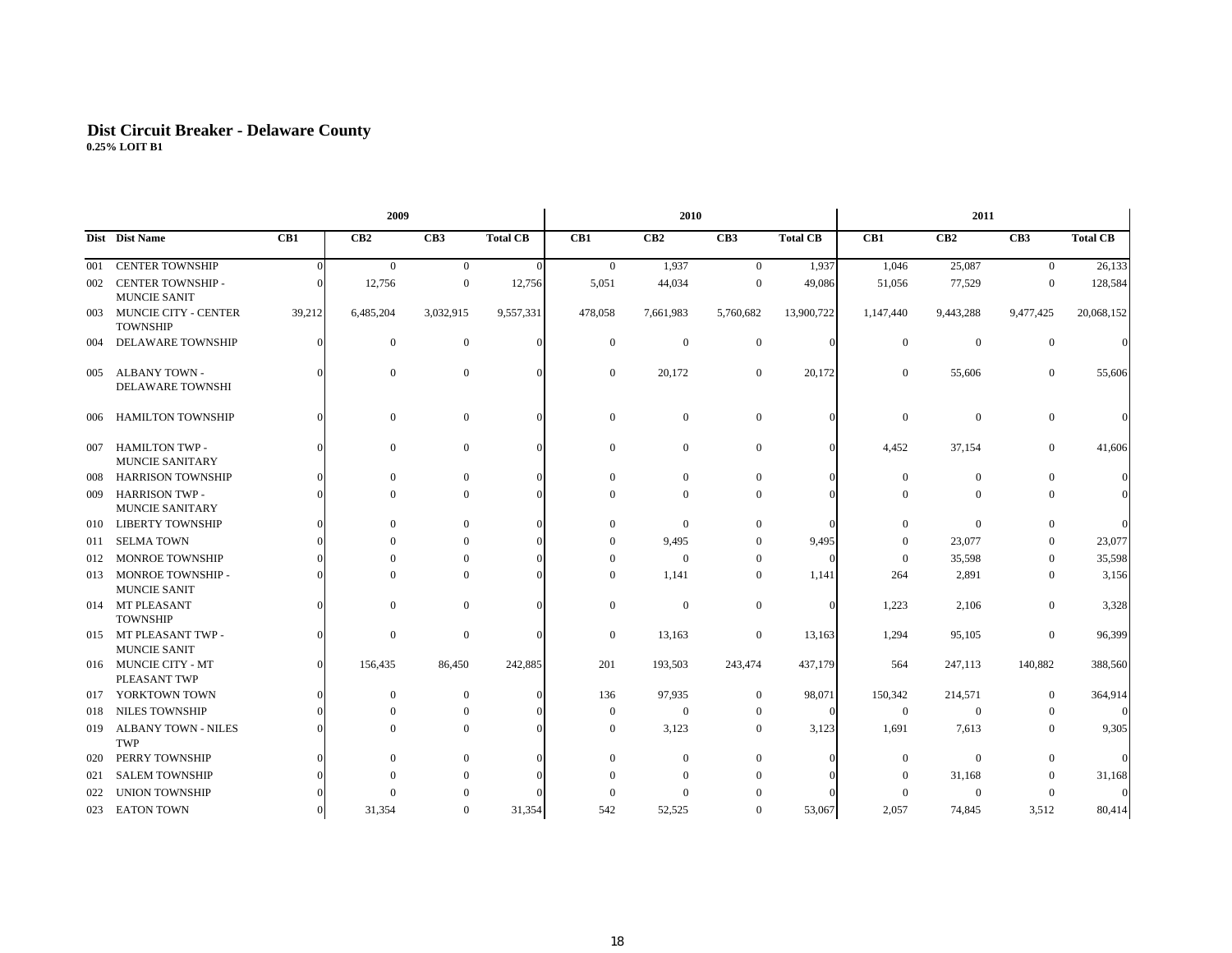## **Dist Circuit Breaker - Delaware Count y 0.25% LOIT B1**

|       |                                           |        | 2009         |                  |                 |                | 2010            |                  |                 |                | 2011           |                 |                 |
|-------|-------------------------------------------|--------|--------------|------------------|-----------------|----------------|-----------------|------------------|-----------------|----------------|----------------|-----------------|-----------------|
|       | Dist Dist Name                            | CB1    | CB2          | CB <sub>3</sub>  | <b>Total CB</b> | CB1            | CB <sub>2</sub> | CB3              | <b>Total CB</b> | CB1            | CB2            | CB <sub>3</sub> | <b>Total CB</b> |
| 024   | <b>WASHINGTON</b><br><b>TOWNSHIP</b>      |        | $\mathbf{0}$ | $\overline{0}$   |                 | $\mathbf{0}$   | $\overline{0}$  | $\overline{0}$   |                 | $\mathbf{0}$   | $\overline{0}$ | $\mathbf{0}$    |                 |
| 025   | <b>GASTON TOWN</b>                        |        | 15,567       | $\overline{0}$   | 15,567          | $\overline{0}$ | 32,674          | $\overline{0}$   | 32,674          | 293            | 49,658         | $\mathbf{0}$    | 49,951          |
| 026   | <b>DALEVILLE TOWN</b>                     |        | 7,114        | $\boldsymbol{0}$ | 7,114           | 0              | 33,379          | $\bf{0}$         | 33,379          | 1,853          | 59,144         | $\mathbf{0}$    | 60,996          |
| 027   | <b>CHESTERFIELD TOWN</b>                  |        | $\mathbf{0}$ | $\overline{0}$   |                 | $\overline{0}$ | $\mathbf{0}$    | $\boldsymbol{0}$ |                 | $\mathbf{0}$   | $\overline{0}$ | $\mathbf{0}$    | $\overline{0}$  |
| 028   | <b>HAMILTON SANITARY</b><br><b>MUNCIE</b> |        | 3,602        | 61,477           | 65,078          | 481            | 4,283           | 111,070          | 115,834         | 1,956          | 5,269          | 175,504         | 182,730         |
| 029   | <b>LIBERTY MUNCIE</b>                     |        | 10,104       | 3,779            | 13,882          | $\mathbf{0}$   | 11,794          | 6,820            | 18,615          | $\overline{0}$ | 14,443         | 10,718          | 25,161          |
| 030   | <b>MUNCIE ANNEX</b>                       |        | 465,014      | 132,386          | 597,400         | 702            | 571,230         | 241,942          | 813,874         | 1,721          | 707,801        | 386,403         | 1,095,925       |
| 031   | MT. PLEASANT-MUNCIE-<br><b>CNTY TIF</b>   |        | $\mathbf{0}$ | 20,588           | 20,588          | $\overline{0}$ | $\overline{0}$  | 39,196           | 39,196          | $\overline{0}$ | $\bf{0}$       | 66,239          | 66,239          |
| 032   | YORKTOWN ANNEX                            |        | 2,054        | $\overline{0}$   | 2,054           | 1,972          | 44,167          | $\overline{0}$   | 46,138          | 61,785         | 91,090         | $\overline{0}$  | 152,875         |
| 033   | <b>MUNCIE PHASE IN 1</b>                  |        | 28,916       | 18,099           | 47,015          | 356            | 35,612          | 32,898           | 68,866          | 1,516          | 44,146         | 52,428          | 98,090          |
| 034   | <b>MUNCIE PHASE IN 2</b>                  |        | 767          | 10,213           | 10,981          | $\overline{0}$ | 888             | 18,737           | 19,625          | 128            | 1,089          | 29,941          | 31,159          |
| 035   | YORKTOWN SAN                              |        | 22,040       | $\overline{0}$   | 22,040          | 48,957         | 39,274          | $\overline{0}$   | 88,231          | 206,861        | 59,817         | 5,368           | 272,046         |
| Total |                                           | 39,212 | 7,240,927    | 3,365,906        | 10,646,045      | 536,456        | 8,872,311       | 6,454,819        | 15,863,586      | 1,637,542      | 11,405,208     | 10,348,421      | 23,391,171      |
|       |                                           |        |              |                  |                 |                |                 |                  |                 |                |                |                 |                 |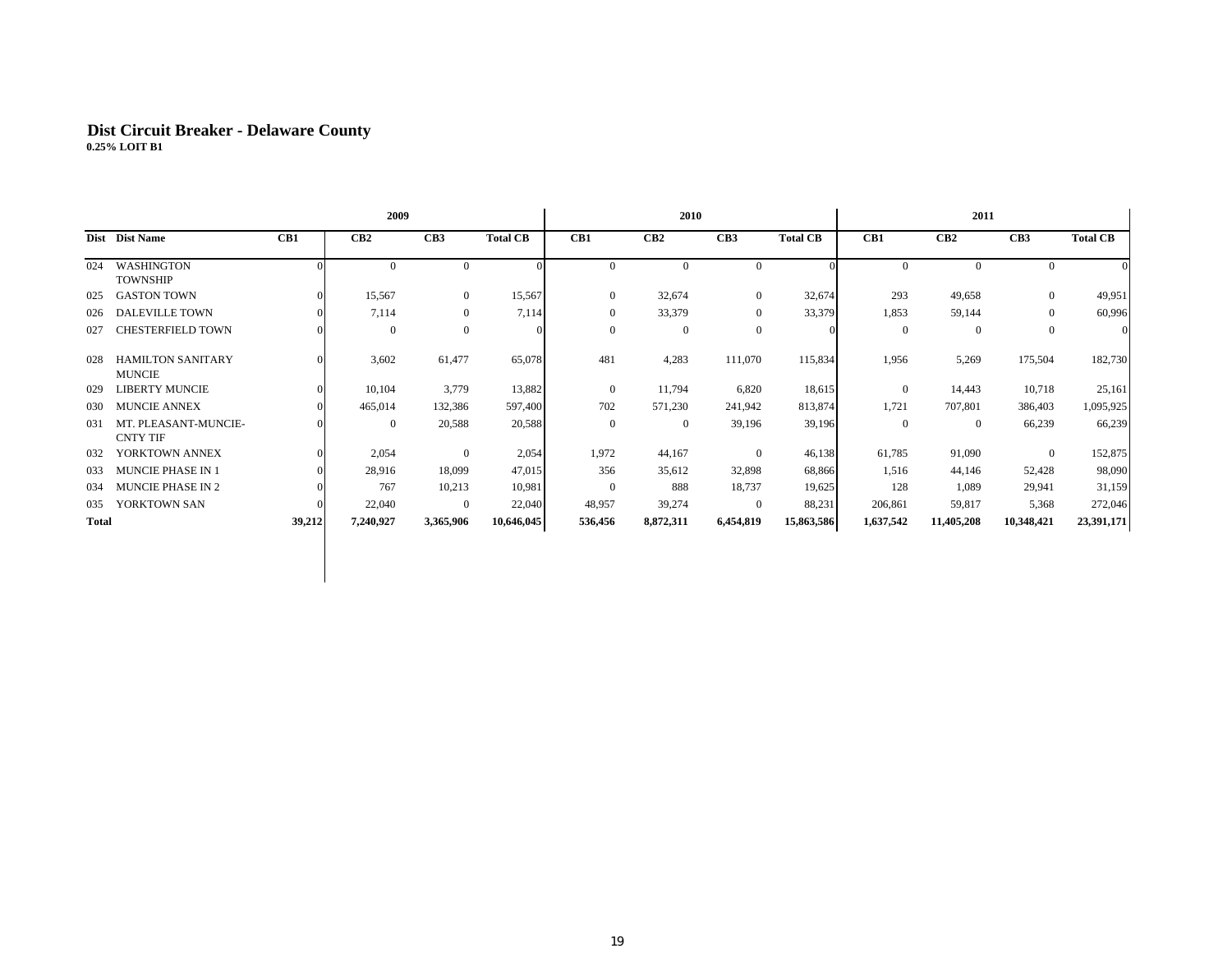#### **AV b y Pro pert y Class Grou pin g - Delaware Count y**

#### **0.25% LOIT B1**

#### **AV in Thousands**

|                                           |           |           | <b>Gross Assessed Value</b> |           |           |             |           |           | <b>Net Assessed Value</b> |             |           |             |
|-------------------------------------------|-----------|-----------|-----------------------------|-----------|-----------|-------------|-----------|-----------|---------------------------|-------------|-----------|-------------|
| <b>Property Class Grouping</b>            | 2007      | 2008      | 2009                        | 2010      | 2011      | <b>CAGR</b> | 2007      | 2008      | 2009                      | <b>2010</b> | 2011      | <b>CAGR</b> |
| Agriculture                               | 364,467   | 395,634   | 416,485                     | 420,649   | 420,649   | 3.65%       | 306,027   | 339,918   | 326,935                   | 330,503     | 330,503   | 1.94%       |
| Industrial and Commercial Vacant          | 23,164    | 25,954    | 40,676                      | 41,083    | 40,961    | 15.32%      | 19,953    | 22,425    | 36,946                    | 37,315      | 37,193    | 16.85%      |
| Mineral and Industrial Mining             | 2,628     | 2,659     | 2,813                       | 2,841     | 2,841     | 1.97%       | 2,628     | 2,659     | 2,813                     | 2,841       | 2,841     | 1.97%       |
| General Industrial                        | 128,480   | 117,680   | 121,001                     | 122,211   | 117,078   | $-2.30%$    | 126,672   | 108,670   | 111,732                   | 112,849     | 107,717   | $-3.97%$    |
| General Commercial                        | 883,030   | 917,595   | 969,678                     | 979,375   | 979,375   | 2.62%       | 732,374   | 773,219   | 820,997                   | 829,211     | 829,211   | 3.15%       |
| <b>Commercial Multifamily Residential</b> | 207,266   | 191,358   | 188,751                     | 190,638   | 190,638   | $-2.07%$    | 189,440   | 174,867   | 171,664                   | 173,382     | 173,382   | $-2.19%$    |
| Commercial-Other Housing                  | 57,268    | 61,314    | 63,735                      | 64,372    | 64,372    | 2.97%       | 51,854    | 46,302    | 48,498                    | 48,983      | 48,983    | $-1.41%$    |
| General Residential                       | 3,256,594 | 3,295,864 | 3,299,160                   | 3,132,836 | 3,098,639 | $-1.24%$    | 2,145,466 | 2,169,562 | 1,599,865                 | 1,492,592   | 1,470,721 | $-9.01%$    |
| Other Residential                         | 115,865   | 116,725   | 117,195                     | 111,287   | 110,072   | $-1.27%$    | 80,479    | 80,049    | 62,311                    | 58,014      | 57,132    | $-8.21%$    |
| <b>Residential Mobile Home</b>            | 44,470    | 44,747    | 46,875                      | 44,511    | 44,025    | $-0.25%$    | 32,728    | 33,029    | 31,461                    | 29,728      | 29,373    | $-2.67%$    |
| <b>Residential Vacant</b>                 | 47,453    | 51,515    | 69,814                      | 66,292    | 65,565    | 8.42%       | 41,954    | 46,207    | 59,397                    | 56,262      | 55,615    | 7.30%       |
| <b>Tax Exempt</b>                         | 173,175   | 195,263   | 214,922                     | 217,071   | 217,071   | 5.81%       | 1,928     | 19,798    | 22,478                    | 22,703      | 22,703    | 85.24%      |
| Personal Property                         | 491,112   | 484,629   | 497,663                     | 502,637   | 477,144   | $-0.72%$    | 435,908   | 402,845   | 415,062                   | 419,210     | 394,943   | $-2.44%$    |
| <b>Total</b>                              | 5,794,970 | 5,900,936 | 6,048,767                   | 5,895,803 | 5,828,432 | 0.14%       | 4,167,409 | 4,219,548 | 3,710,158                 | 3,613,593   | 3,560,318 | $-3.86%$    |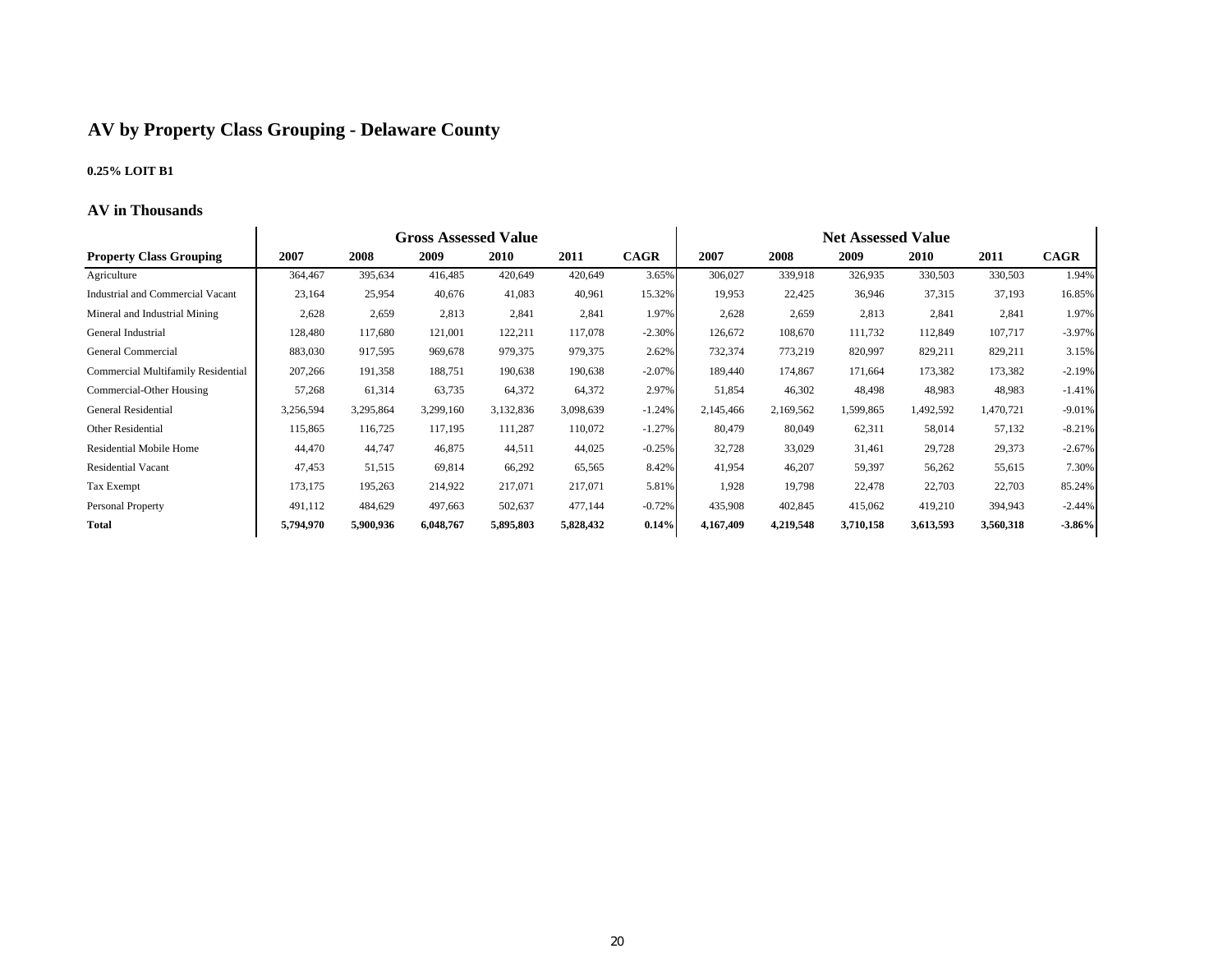|                |      |                                  |              |                                          |        | 2009             |                        |        | 2010         |               |        | 2011         |               |
|----------------|------|----------------------------------|--------------|------------------------------------------|--------|------------------|------------------------|--------|--------------|---------------|--------|--------------|---------------|
|                |      | Type Unit Unit Name              |              | fund Fundname                            | Rate   | Levy             | <b>NAV</b>             | Rate   | Levy         | <b>NAV</b>    | Rate   | Levy         | <b>NAV</b>    |
| $\Omega$       | 0000 | <b>STATE UNIT</b>                | 9986         | ST. FAIR                                 | 0.0000 | $\mathbf{0}$     | 3,440,814,690          | 0.0000 | $\mathbf{0}$ | 3,343,388,022 | 0.0000 | $\mathbf{0}$ | 3,290,823,275 |
|                |      | <b>STATE UNIT</b>                |              | 9987 ST. FORESTRY                        | 0.0000 | $\mathbf{0}$     | 3,440,869,167          | 0.0000 | $\mathbf{0}$ | 3,343,440,956 | 0.0000 | $\mathbf{0}$ | 3,290,875,377 |
|                |      |                                  | <b>Total</b> |                                          | 0.0000 | $\bf{0}$         | 3,440,869,167          | 0.0000 | $\bf{0}$     | 3,343,440,956 | 0.0000 | $\bf{0}$     | 3,290,875,377 |
| 1              | 0000 | <b>DELAWARE</b><br><b>COUNTY</b> | 0101         | <b>GEN</b>                               | 0.4091 | 14,077,583       | 3,440,855,488          | 0.4371 | 14,612,531   | 3,343,427,664 | 0.4600 | 15,138,582   | 3,290,862,294 |
|                |      | <b>DELAWARE</b><br><b>COUNTY</b> |              | 0123 2006<br>REASSESSMENT                | 0.0075 | 258,642          | 3,440,849,278          | 0.0080 | 268,470      | 3,343,421,630 | 0.0085 | 278,134      | 3,290,856,355 |
|                |      | DELAWARE<br><b>COUNTY</b>        |              | 0180 DEBT SERVICE                        | 0.0297 | 1,022,415        | 3,440,856,757          | 0.0306 | 1,022,415    | 3,343,428,897 | 0.0311 | 1,022,415    | 3,290,863,507 |
|                |      | <b>DELAWARE</b><br><b>COUNTY</b> |              | 0283 LEASE RENTAL<br><b>PAYMENT</b>      | 0.0492 | 1,693,498        | 3,440,856,341          | 0.0507 | 1,693,498    | 3,343,428,493 | 0.0515 | 1,693,498    | 3,290,863,110 |
|                |      | <b>DELAWARE</b><br><b>COUNTY</b> |              | 0702 HIGHWAY                             | 0.0000 | $\boldsymbol{0}$ | $\Omega$               | 0.0000 | $\mathbf{0}$ | $\Omega$      | 0.0000 | $\mathbf{0}$ | $\sqrt{a}$    |
|                |      | <b>DELAWARE</b><br><b>COUNTY</b> | 0706         | <b>LOCAL ROAD &amp;</b><br><b>STREET</b> | 0.0000 | $\mathbf{0}$     |                        | 0.0000 | $\mathbf{0}$ | $\Omega$      | 0.0000 | $\mathbf{0}$ | $\sqrt{ }$    |
|                |      | <b>DELAWARE</b><br><b>COUNTY</b> |              | 0790 CUM BRIDGE                          | 0.0605 | 2.081.717        | 3,440,855,750          | 0.0629 | 2,102,534    | 3,343,427,919 | 0.0645 | 2,123,559    | 3,290,862,545 |
|                |      | <b>DELAWARE</b><br><b>COUNTY</b> |              | 0801 HEALTH                              | 0.0240 | 825,195          | 3,440,855,886          | 0.0256 | 856,552      | 3,343,428,051 | 0.0270 | 887,387      | 3,290,862,675 |
|                |      | <b>DELAWARE</b><br><b>COUNTY</b> |              | 0843 CNTY WELFARE<br><b>FAMILY AND</b>   | 0.0000 | $\mathbf{0}$     | 3,440,855,346 (0.1994) |        | (6,665,170)  | 3,343,427,526 | 0.0000 | $\mathbf{0}$ | 3,290,862,158 |
|                |      | <b>DELAWARE</b><br><b>COUNTY</b> |              | 0856 CNTY HOSP CARE<br><b>INDIGENT</b>   | 0.0000 | $\mathbf{0}$     | 3,440,854,309          | 0.0000 | $\mathbf{0}$ | 3,343,426,519 | 0.0000 | $\mathbf{0}$ | 3,290,861,167 |
|                |      | <b>DELAWARE</b><br><b>COUNTY</b> |              | 0858 CNTY WELFARE<br><b>MAW</b>          | 0.0000 | $\boldsymbol{0}$ | 3,440,887,326          | 0.0000 | $\mathbf{0}$ | 3,343,458,601 | 0.0000 | $\mathbf{0}$ | 3,290,892,744 |
|                |      | <b>DELAWARE</b><br><b>COUNTY</b> | 0859         | <b>CNTY WELFARE</b><br><b>CSHCN</b>      | 0.0000 | $\mathbf{0}$     | 3,440,860,565          | 0.0000 | $\mathbf{0}$ | 3,343,432,598 | 0.0000 | $\mathbf{0}$ | 3,290,867,150 |
|                |      | <b>DELAWARE</b><br><b>COUNTY</b> |              | 0860 CHLDRN<br><b>PSYCHIATRIC RES</b>    | 0.0000 | $\mathbf{0}$     | 3,440,857,417 (0.0210) |        | (702, 288)   | 3,343,429,539 | 0.0000 | $\mathbf{0}$ | 3,290,864,139 |
|                |      |                                  | <b>Total</b> |                                          | 0.5800 | 19,959,050       | 3,440,887,326          | 0.3945 | 13,188,542   | 3,343,458,601 | 0.6426 | 21,143,575   | 3,290,892,744 |
| $\overline{2}$ | 0001 | CENTER TWP.                      |              | 0101 GEN                                 | 0.0105 | 184,749          | 1,760,867,185          | 0.0111 | 191,769      | 1,723,684,713 | 0.0116 | 198,672      | 1,716,453,855 |
|                |      | <b>CENTER TWP.</b>               | 0840         | <b>TOWNSHIP</b>                          | 0.0877 | 1,544,267        | 1,760,868,217          | 0.0930 | 1,602,949    | 1,723,685,723 | 0.0967 | 1,660,655    | 1,716,454,861 |
|                |      | CENTER TWP.                      |              | 1111 FIRE                                | 0.2740 | 415,537          | 151,641,132            | 0.2926 | 431,327      | 147,403,823   | 0.3047 | 446,854      | 146,633,785   |
|                |      | CENTER TWP.                      |              | 1190 CUM FIRE                            | 0.0250 | 37,909           | 151,639,356            | 0.0260 | 38,288       | 147,402,097   | 0.0264 | 38,670       | 146,632,068   |
|                |      | CENTER TWP.                      |              | 1312 RECREATION                          | 0.0160 | 281,141          | 1,760,868,318          | 0.0169 | 291,824      | 1,723,685,822 | 0.0176 | 302,329      | 1,716,454,959 |
|                |      |                                  | <b>Total</b> |                                          | 0.4132 | 2,463,603        | 1,760,868,318          | 0.4396 | 2,556,157    | 1,723,685,822 | 0.4570 | 2,647,180    | 1,716,454,959 |
|                | 0002 | DELAWARE TWP.                    |              | 0101 GEN                                 | 0.0124 | 14,673           | 118,352,414            | 0.0132 | 15,230       | 115,237,615   | 0.0138 | 15,778       | 114,635,844   |
|                |      | DELAWARE TWP.                    | 0840         | <b>TOWNSHIP</b><br><b>ASSISTANCE</b>     | 0.0070 | 8,305            | 118,349,059            | 0.0075 | 8,620        | 115,234,348   | 0.0078 | 8,930        | 114,632,594   |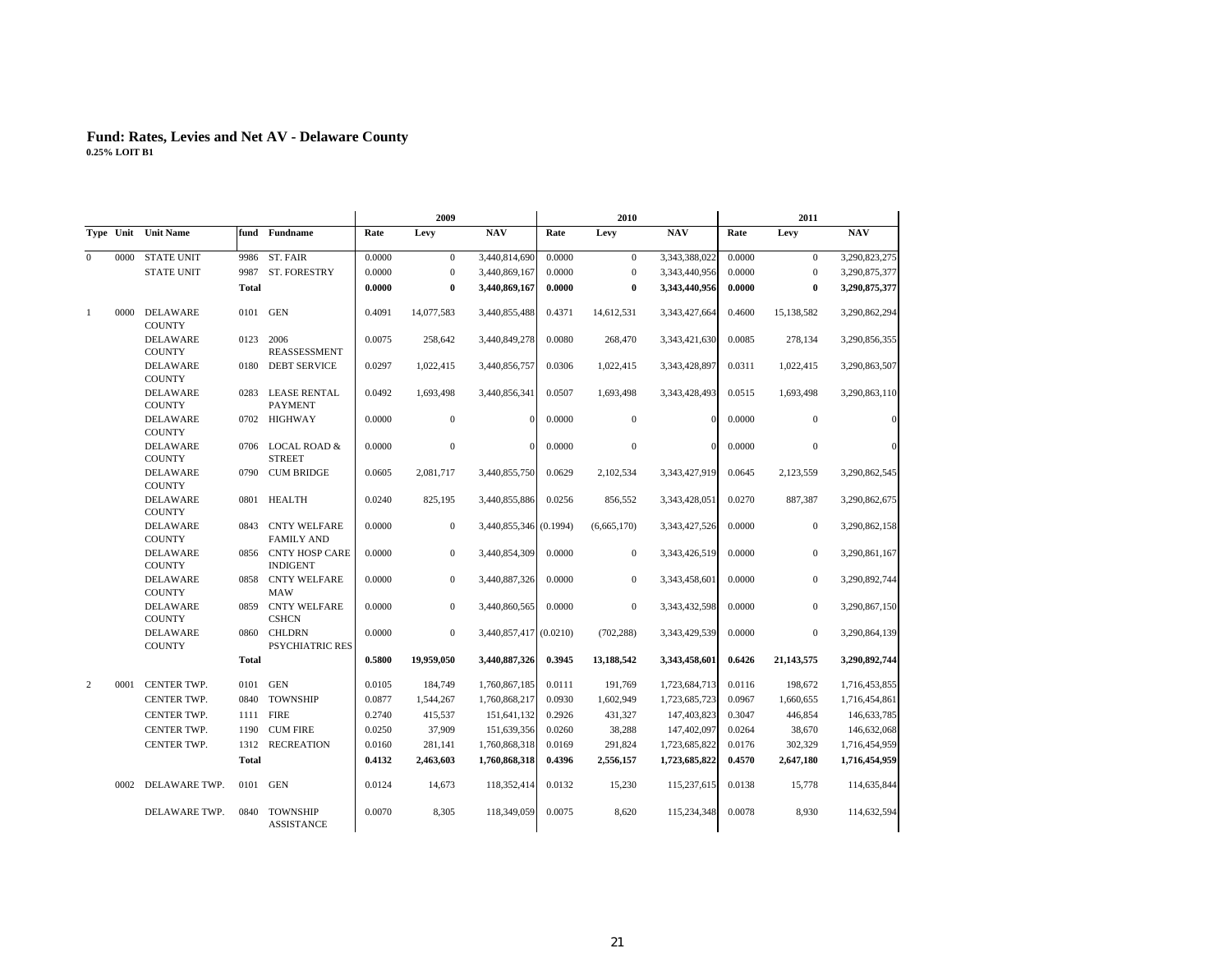|      |                      |              |                                    |        | 2009        |              |        | 2010         |             |        | 2011         |             |
|------|----------------------|--------------|------------------------------------|--------|-------------|--------------|--------|--------------|-------------|--------|--------------|-------------|
|      | Type Unit Unit Name  |              | fund Fundname                      | Rate   | Levy        | NAV          | Rate   | Levy         | NAV         | Rate   | Levy         | NAV         |
|      | DELAWARE TWP.        |              | 1111 FIRE                          | 0.0213 | 16,598      | 78,034,170   | 0.0226 | 17,228       | 76,080,740  | 0.0236 | 17,848       | 75,685,120  |
|      | DELAWARE TWP.        |              | 1190 CUM FIRE<br>(TOWNSHIP)        | 0.0155 | 12,095      | 78,037,578   | 0.0161 | 12,215       | 76,084,063  | 0.0163 | 12,337       | 75,688,425  |
|      |                      | Total        |                                    | 0.0562 | 51,671      | 118,352,414  | 0.0594 | 53,293       | 115,237,615 | 0.0615 | 54.893       | 114,635,844 |
| 0003 | <b>HAMILTON TWP.</b> |              | 0101 GEN                           | 0.0020 | 4,515       | 229,653,010  | 0.0021 | 4,686        | 218,701,087 | 0.0022 | 4,854        | 216,567,439 |
|      | HAMILTON TWP.        |              | 0840 TOWNSHIP<br><b>ASSISTANCE</b> | 0.0058 | 13,247      | 229,679,457  | 0.0063 | 13,750       | 218,726,273 | 0.0066 | 14,245       | 216,592,379 |
|      | <b>HAMILTON TWP.</b> |              | 1111 FIRE                          | 0.0287 | 61,249      | 213,583,884  | 0.0314 | 63,576       | 202,526,432 | 0.0329 | 65,864       | 200,326,387 |
|      | HAMILTON TWP.        |              | 1182 FIRE EQUIPMENT<br><b>DEBT</b> | 0.0242 | 51,772      | 213,584,152  | 0.0256 | 51,772       | 202,526,686 | 0.0258 | 51,772       | 200,326,638 |
|      | <b>HAMILTON TWP.</b> |              | 1190 CUM FIRE<br>(TOWNSHIP)        | 0.0242 | 51,687      | 213,583,914  | 0.0258 | 52,203       | 202,526,461 | 0.0263 | 52,725       | 200,326,416 |
|      |                      | <b>Total</b> |                                    | 0.0849 | 182,470     | 229,679,457  | 0.0912 | 185,987      | 218,726,273 | 0.0938 | 189,460      | 216,592,379 |
| 0004 | <b>HARRISON TWP.</b> | 0101         | <b>GEN</b>                         | 0.0183 | 30,405      | 165,926,776  | 0.0195 | 31,560       | 161,608,697 | 0.0203 | 32,696       | 160,710,152 |
|      | HARRISON TWP.        |              | 0840 TOWNSHIP                      | 0.0000 | $\mathbf 0$ | $\mathbf{0}$ | 0.0000 | $\mathbf{0}$ |             | 0.0000 | $\mathbf{0}$ | $\sqrt{a}$  |
|      | <b>HARRISON TWP.</b> |              | 1111 FIRE                          | 0.0113 | 18,785      | 165,926,717  | 0.0121 | 19,498       | 161,608,640 | 0.0126 | 20,199       | 160,710,095 |
|      | HARRISON TWP.        |              | 1190 CUM FIRE                      | 0.0167 | 27,709      | 165,925,892  | 0.0173 | 27,986       | 161,607,836 | 0.0176 | 28,265       | 160,709,296 |
|      |                      | <b>Total</b> |                                    | 0.0463 | 76,899      | 165,926,776  | 0.0489 | 79,044       | 161,608,697 | 0.0505 | 81,160       | 160,710,152 |
|      | 0005 LIBERTY TWP.    |              | 0101 GEN                           | 0.0084 | 10,354      | 123,705,712  | 0.0090 | 10,747       | 118,764,411 | 0.0095 | 11,133       | 117,770,590 |
|      | LIBERTY TWP.         |              | 0840 TOWNSHIP                      | 0.0124 | 15,375      | 123,712,813  | 0.0134 | 15,959       | 118,771,228 | 0.0140 | 16,533       | 117,777,350 |
|      | LIBERTY TWP.         |              | 1111 FIRE                          | 0.0242 | 25,890      | 106,929,029  | 0.0262 | 26,873       | 102,678,065 | 0.0273 | 27,840       | 101,819,060 |
|      | LIBERTY TWP.         |              | 1182 FIRE EQUIPMENT                | 0.0377 | 40,306      | 106,928,524  | 0.0393 | 40,306       | 102,677,580 | 0.0396 | 40,306       | 101,818,579 |
|      | LIBERTY TWP.         |              | 1190 CUM FIRE                      | 0.0174 | 18,605      | 106,928,066  | 0.0183 | 18,791       | 102,677,140 | 0.0186 | 18,978       | 101,818,143 |
|      |                      | Total        |                                    | 0.1001 | 110,530     | 123,712,813  | 0.1062 | 112,676      | 118,771,228 | 0.1090 | 114,790      | 117,777,350 |
|      | 0006 MONROE TWP.     |              | 0101 GEN                           | 0.0164 | 18,003      | 109,459,513  | 0.0178 | 18,687       | 105,079,600 | 0.0186 | 19,359       | 104,167,403 |
|      | MONROE TWP.          |              | 0840 TOWNSHIP                      | 0.0146 | 16,003      | 109,462,675  | 0.0158 | 16,611       | 105,082,635 | 0.0165 | 17,208       | 104,170,412 |
|      | MONROE TWP.          |              | 1111 FIRE                          | 0.0394 | 43,151      | 109,460,979  | 0.0426 | 44,790       | 105,081,007 | 0.0445 | 46,402       | 104,168,798 |
|      | MONROE TWP.          |              | 1182 FIRE EQUIPMENT                | 0.0418 | 45,751      | 109,460,709  | 0.0435 | 45,751       | 105,080,748 | 0.0439 | 45,751       | 104,168,542 |
|      | MONROE TWP.          | 1190         | <b>CUM FIRE</b>                    | 0.0163 | 17,842      | 109,462,500  | 0.0171 | 18,020       | 105,082,467 | 0.0175 | 18,200       | 104,170,246 |
|      | MONROE TWP.          |              | 2120 CEMETERY                      | 0.0018 | 1,999       | 109,434,220  | 0.0020 | 2,074        | 105,055,319 | 0.0021 | 2,148        | 104,143,333 |
|      |                      | <b>Total</b> |                                    | 0.1303 | 142,749     | 109,462,675  | 0.1388 | 145,933      | 105,082,635 | 0.1431 | 149,068      | 104,170,412 |
| 0007 | MT. PLEASANT<br>TWP. |              | 0101 GEN                           | 0.0144 | 72,352      | 503,869,340  | 0.0156 | 75,101       | 482,413,071 | 0.0175 | 77,804       | 445,065,133 |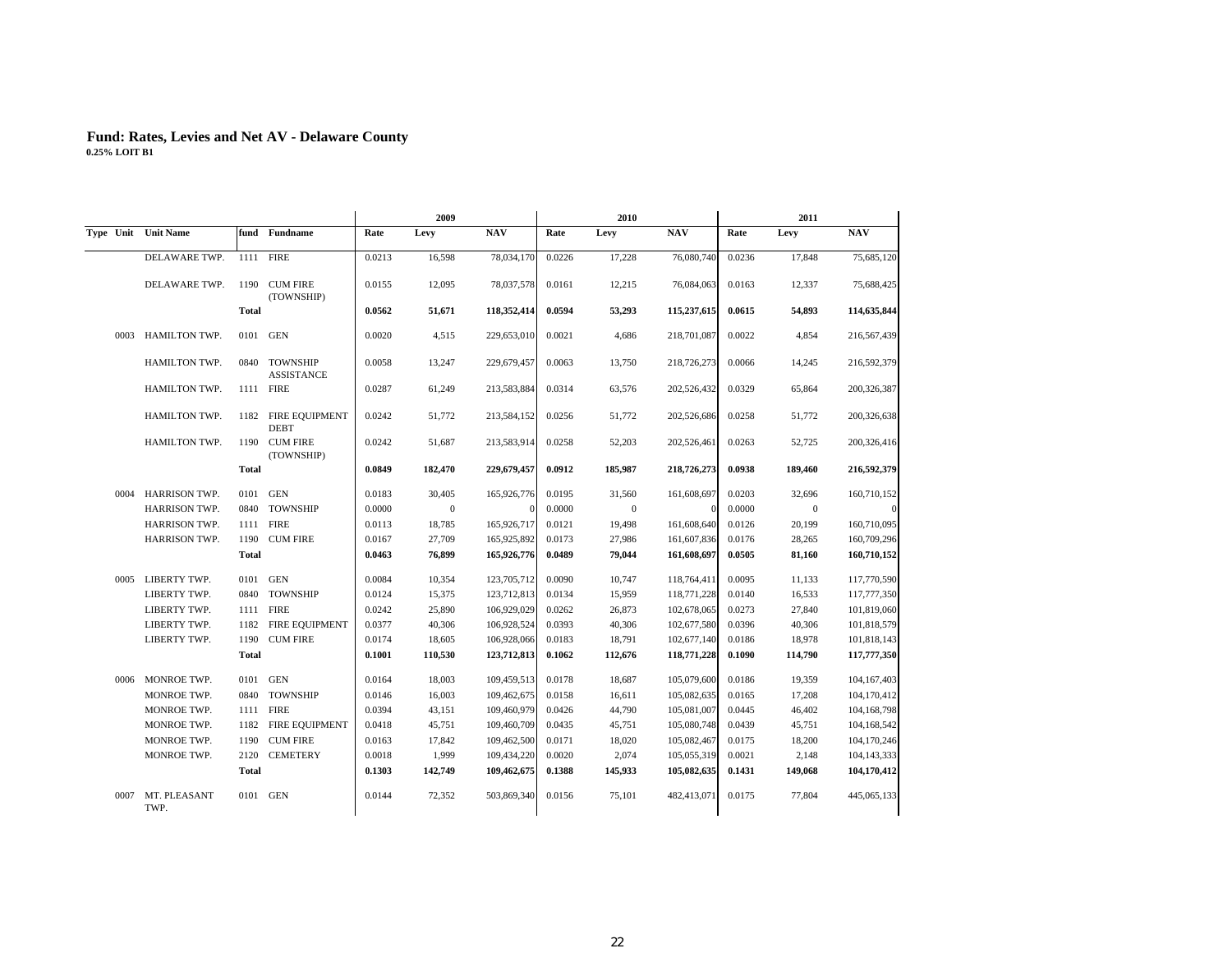|      |                         |              |                                      |        | 2009         |              |        | 2010             |              |        | 2011         |             |
|------|-------------------------|--------------|--------------------------------------|--------|--------------|--------------|--------|------------------|--------------|--------|--------------|-------------|
|      | Type Unit Unit Name     |              | fund Fundname                        | Rate   | Levy         | <b>NAV</b>   | Rate   | Levy             | NAV          | Rate   | Levy         | <b>NAV</b>  |
|      | MT. PLEASANT<br>TWP.    | 0840         | <b>TOWNSHIP</b><br><b>ASSISTANCE</b> | 0.0142 | 71,689       | 503,871,218  | 0.0154 | 74,413           | 482,414,869  | 0.0173 | 77,091       | 445,066,792 |
|      | MT. PLEASANT<br>TWP.    |              | 1111 FIRE                            | 0.0481 | 69,730       | 144,955,515  | 0.0521 | 72,379           | 138,959,864  | 0.0544 | 74,984       | 137,745,771 |
|      | MT. PLEASANT<br>TWP.    |              | 1182 FIRE EQUIPMENT<br><b>DEBT</b>   | 0.0244 | 66,090       | 270,409,884  | 0.0258 | 66,090           | 256,474,040  | 0.0261 | 66,090       | 253,624,356 |
|      | MT. PLEASANT<br>TWP.    |              | 1190 CUM FIRE<br>(TOWNSHIP)          | 0.0167 | 24,207       | 144,955,424  | 0.0176 | 24,449           | 138,959,777  | 0.0179 | 24,693       | 137,745,685 |
|      |                         | <b>Total</b> |                                      | 0.1178 | 304,068      | 503,871,218  | 0.1265 | 312,432          | 482,414,869  | 0.1332 | 320,662      | 445,066,792 |
| 0008 | NILES TWP.              |              | 0101 GEN                             | 0.0496 | 29,642       | 59,770,809   | 0.0528 | 30,768           | 58,301,881   | 0.0550 | 31,875       | 57,963,846  |
|      | NILES TWP.              | 0840         | <b>TOWNSHIP</b>                      | 0.0040 | 2,407        | 59,782,493   | 0.0043 | 2,498            | 58,313,278   | 0.0045 | 2,587        | 57,975,177  |
|      | NILES TWP.              |              | 1111 FIRE                            | 0.0133 | 6,884        | 51,743,032   | 0.0141 | 7,145            | 50,706,153   | 0.0147 | 7,402        | 50,458,453  |
|      |                         | <b>Total</b> |                                      | 0.0669 | 38,933       | 59,782,493   | 0.0712 | 40,411           | 58, 313, 278 | 0.0742 | 41,864       | 57,975,177  |
| 0009 | PERRY TWP.              |              | 0101 GEN                             | 0.0125 | 9,018        | 72,071,407   | 0.0133 | 9,360            | 70,306,450   | 0.0139 | 9,696        | 69,904,789  |
|      | PERRY TWP.              | 0840         | <b>TOWNSHIP</b>                      | 0.0010 | 693          | 72,063,096   | 0.0010 | 719              | 70,298,342   | 0.0011 | 744          | 69,896,727  |
|      | PERRY TWP.              | 1111         | <b>FIRE</b>                          | 0.0135 | 9,712        | 72,070,813   | 0.0143 | 10,081           | 70,305,870   | 0.0149 | 10,443       | 69,904,212  |
|      | PERRY TWP.              |              | 1190 CUM FIRE                        | 0.0148 | 10,666       | 72,071,856   | 0.0153 | 10,772           | 70,306,888   | 0.0156 | 10,879       | 69,905,224  |
|      |                         | Total        |                                      | 0.0418 | 30,089       | 72,071,856   | 0.0439 | 30,932           | 70,306,888   | 0.0455 | 31,762       | 69,905,224  |
|      | 0010 SALEM TWP.         | 0101         | GEN                                  | 0.0267 | 39,917       | 149,305,979  | 0.0286 | 41,433           | 144,693,917  | 0.0299 | 42,924       | 143,769,901 |
|      | SALEM TWP.              | 0840         | <b>TOWNSHIP</b>                      | 0.0039 | 5,874        | 149,298,084  | 0.0042 | 6,097            | 144,686,266  | 0.0044 | 6,316        | 143,762,299 |
|      | SALEM TWP.              |              | 1111 FIRE                            | 0.0514 | 49,339       | 95,992,287   | 0.0552 | 51,213           | 92,787,392   | 0.0576 | 53,056       | 92,114,312  |
|      | SALEM TWP.              |              | 1190 CUM FIRE                        | 0.0125 | 11,999       | 95,993,988   | 0.0131 | 12,118           | 92,789,036   | 0.0133 | 12,239       | 92,115,944  |
|      |                         | <b>Total</b> |                                      | 0.0945 | 107,129      | 149,305,979  | 0.1011 | 110,861          | 144,693,917  | 0.1052 | 114,535      | 143,769,901 |
|      | 0011 UNION TWP.         | 0101         | GEN                                  | 0.0092 | 7,233        | 78,201,850   | 0.0098 | 7,507            | 76,451,457   | 0.0102 | 7,777        | 76,092,746  |
|      | UNION TWP.              | 0840         | <b>TOWNSHIP</b>                      | 0.0213 | 16,671       | 78,199,767   | 0.0226 | 17,304           | 76,449,421   | 0.0236 | 17,926       | 76,090,720  |
|      | UNION TWP.              |              | 1111 FIRE                            | 0.0326 | 16,748       | 51,326,239   | 0.0346 | 17,384           | 50,275,385   | 0.0360 | 18,009       | 50,029,337  |
|      | UNION TWP.              | 1190         | <b>CUM FIRE</b>                      | 0.0155 | 7,955        | 51,323,771   | 0.0160 | 8,034            | 50,272,968   | 0.0162 | 8,114        | 50,026,932  |
|      |                         | Total        |                                      | 0.0786 | 48,607       | 78,201,850   | 0.0830 | 50,229           | 76,451,457   | 0.0860 | 51,826       | 76,092,746  |
|      | 0012 WASHINGTON<br>TWP. |              | 0101 GEN                             | 0.0227 | 15,887       | 70,014,595   | 0.0240 | 16,490           | 68,581,396   | 0.0250 | 17,083       | 68,259,886  |
|      | WASHINGTON<br>TWP.      |              | 0840 TOWNSHIP<br><b>ASSISTANCE</b>   | 0.0000 | $\mathbf{0}$ | $\mathbf{0}$ | 0.0000 | $\boldsymbol{0}$ | $\Omega$     | 0.0000 | $\mathbf{0}$ | $\mathbf 0$ |
|      | WASHINGTON<br>TWP.      |              | 1111 FIRE                            | 0.0334 | 18,947       | 56,787,390   | 0.0352 | 19,666           | 55,911,387   | 0.0366 | 20,373       | 55,698,252  |
|      |                         | Total        |                                      | 0.0561 | 34,834       | 70,014,595   | 0.0592 | 36,156           | 68,581,396   | 0.0616 | 37,456       | 68,259,886  |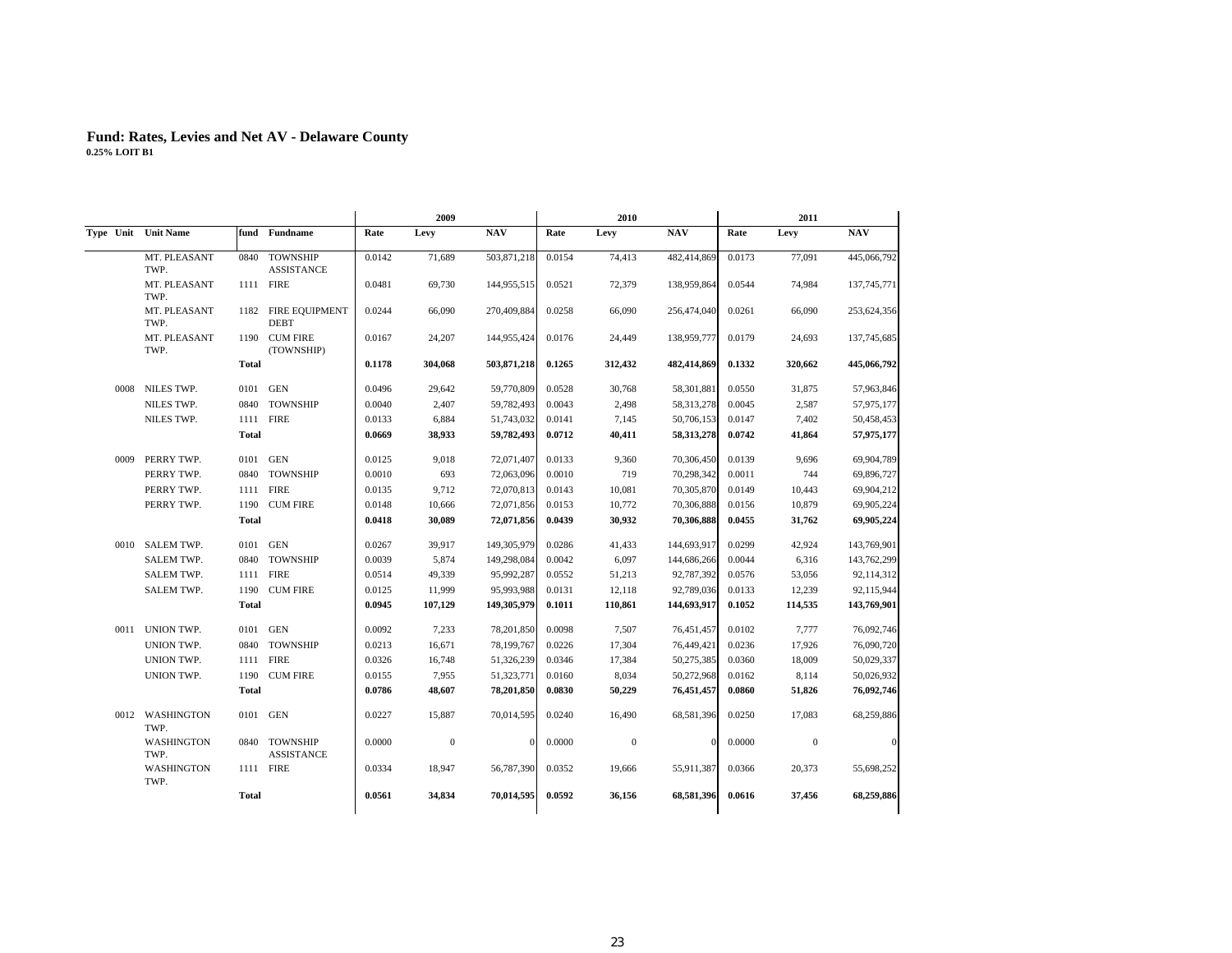|   |      | 2009                                 |              |                                          |        | 2010             |               | 2011   |                  |               |        |                  |               |
|---|------|--------------------------------------|--------------|------------------------------------------|--------|------------------|---------------|--------|------------------|---------------|--------|------------------|---------------|
|   |      | Type Unit Unit Name                  |              | fund Fundname                            | Rate   | Levy             | <b>NAV</b>    | Rate   | Levy             | <b>NAV</b>    | Rate   | Levy             | <b>NAV</b>    |
| 3 | 0107 | MUNCIE CIV. CITY 0101                |              | <b>GEN</b>                               | 1.0427 | 17,586,025       | 1,686,569,415 | 1.1035 | 18,254,293       | 1,654,180,535 | 1.1711 | 18,911,447       | 1,614,824,271 |
|   |      | MUNCIE CIV. CITY 0280                |              | BOND-GEN<br><b>SINKING</b>               | 0.0030 | 51,281           | 1,686,575,313 | 0.0031 | 51,281           | 1,654,186,320 | 0.0032 | 51,281           | 1,614,829,919 |
|   |      | MUNCIE CIV. CITY 0341                |              | <b>FIRE PENSION</b>                      | 0.1396 | 2,354,229        | 1,686,569,459 | 0.1477 | 2,443,689        | 1,654,180,579 | 0.1568 | 2,531,661        | 1,614,824,314 |
|   |      | MUNCIE CIV. CITY 0342 POLICE PENSION |              |                                          | 0.1112 | 1,876,145        | 1,686,569,404 | 0.1177 | 1,947,438        | 1,654,180,525 | 0.1249 | 2,017,545        | 1,614,824,261 |
|   |      | MUNCIE CIV. CITY 0706                |              | <b>LOCAL ROAD &amp;</b><br><b>STREET</b> | 0.0000 | $\mathbf{0}$     | $\Omega$      | 0.0000 | $\mathbf{0}$     | $\Omega$      | 0.0000 | $\mathbf{0}$     | $\sqrt{ }$    |
|   |      | MUNCIE CIV. CITY 0708                |              | <b>MOTOR VEHICLE</b><br><b>HIGHWAY</b>   | 0.0000 | $\mathbf{0}$     | $\Omega$      | 0.0000 | $\mathbf{0}$     | $\Omega$      | 0.0000 | $\mathbf{0}$     | $\sqrt{ }$    |
|   |      | MUNCIE CIV. CITY 1303 PARK           |              |                                          | 0.0618 | 1,041,879        | 1,686,568,640 | 0.0654 | 1,081,470        | 1,654,179,775 | 0.0694 | 1,120,402        | 1,614,823,529 |
|   |      | MUNCIE CIV. CITY 2120                |              | <b>CEMETERY</b>                          | 0.0192 | 323,801          | 1,686,570,284 | 0.0203 | 336,105          | 1,654,181,388 | 0.0216 | 348,204          | 1,614,825,104 |
|   |      | MUNCIE CIV. CITY 2379 CUM CAPITAL    |              | IMP (CIG TAX)                            | 0.0000 | $\mathbf{0}$     | $\mathbf{0}$  | 0.0000 | $\mathbf{0}$     | $\Omega$      | 0.0000 | $\boldsymbol{0}$ | $\sqrt{a}$    |
|   |      |                                      | <b>Total</b> |                                          | 1.3775 | 23,233,360       | 1,686,575,313 | 1.4577 | 24,114,276       | 1,654,186,320 | 1.5470 | 24,980,540       | 1,614,829,919 |
|   |      | 0591 ALBANY CIV.<br><b>TOWN</b>      |              | 0005 CASINO/RIVERBO<br>AT                | 0.0000 | $\mathbf{0}$     | $\Omega$      | 0.0000 | $\mathbf{0}$     | $\Omega$      | 0.0000 | $\mathbf{0}$     | $\sqrt{ }$    |
|   |      | ALBANY CIV.<br><b>TOWN</b>           | 0101         | <b>GEN</b>                               | 0.5080 | 245.512          | 48,325,396    | 0.5454 | 254.841          | 46.726.936    | 0.5686 | 264,015          | 46,429,799    |
|   |      | ALBANY CIV.<br><b>TOWN</b>           |              | 0706 LOCAL ROAD &<br><b>STREET</b>       | 0.0000 | $\boldsymbol{0}$ | $\mathbf{0}$  | 0.0000 | $\boldsymbol{0}$ | $\Omega$      | 0.0000 | $\mathbf 0$      | $\mathbf 0$   |
|   |      | ALBANY CIV.<br><b>TOWN</b>           |              | 0708 MOTOR VEHICLE<br><b>HIGHWAY</b>     | 0.0759 | 36,663           | 48,326,042    | 0.0814 | 38,056           | 46,727,561    | 0.0849 | 39,426           | 46,430,420    |
|   |      | ALBANY CIV.<br><b>TOWN</b>           |              | 1303 PARK                                | 0.0020 | 979              | 48,310,801    | 0.0022 | 1,016            | 46,712,824    | 0.0023 | 1,052            | 46,415,777    |
|   |      | ALBANY CIV.<br><b>TOWN</b>           |              | 2379 CUM CAPITAL<br>IMP (CIG TAX)        | 0.0000 | $\mathbf{0}$     | $\mathbf{0}$  | 0.0000 | $\boldsymbol{0}$ | $\Omega$      | 0.0000 | $\mathbf{0}$     | $\sqrt{a}$    |
|   |      | ALBANY CIV.<br><b>TOWN</b>           | 2391         | <b>CUM CAPITAL</b><br>DEVELOPMENT        | 0.0276 | 13,337           | 48,324,552    | 0.0288 | 13,470           | 46,726,120    | 0.0293 | 13,604           | 46,428,988    |
|   |      |                                      | <b>Total</b> |                                          | 0.6135 | 296,491          | 48,326,042    | 0.6578 | 307,383          | 46,727,561    | 0.6851 | 318,097          | 46,430,420    |
|   | 0592 | EATON CIV. TOWN 0101                 |              | <b>GEN</b>                               | 1.1037 | 296,620          | 26,875,190    | 1.1763 | 307,891          | 26,175,628    | 1.2239 | 318,975          | 26,062,994    |
|   |      | EATON CIV. TOWN 0706 LOCAL ROAD &    |              | <b>STREET</b>                            | 0.0000 | $\mathbf{0}$     | $\Omega$      | 0.0000 | $\mathbf{0}$     | $\Omega$      | 0.0000 | $\boldsymbol{0}$ |               |
|   |      | EATON CIV. TOWN 0708                 |              | <b>MOTOR VEHICLE</b><br><b>HIGHWAY</b>   | 0.0000 | $\mathbf{0}$     | $\Omega$      | 0.0000 | $\mathbf{0}$     | $\Omega$      | 0.0000 | $\mathbf{0}$     |               |
|   |      | EATON CIV. TOWN 1110 FIRE EQUIPMENT  |              |                                          | 0.0000 | $\mathbf{0}$     | $\Omega$      | 0.0000 | $\mathbf{0}$     | $\Omega$      | 0.0000 | $\mathbf{0}$     |               |
|   |      |                                      |              |                                          |        |                  |               |        |                  |               |        |                  |               |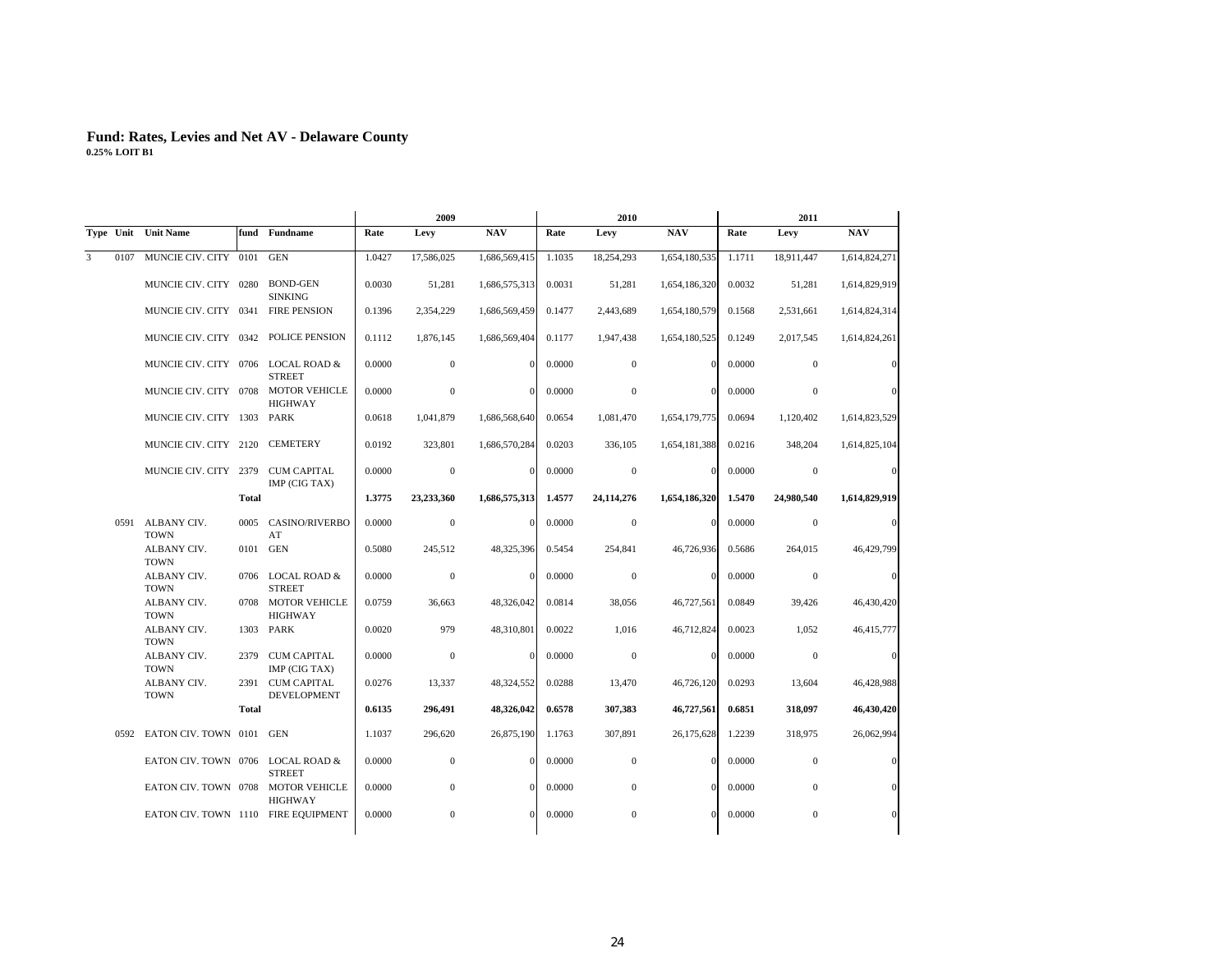|      |                                   |              |                                     |        | 2009             |              |        | 2010             |             |        | 2011             |             |
|------|-----------------------------------|--------------|-------------------------------------|--------|------------------|--------------|--------|------------------|-------------|--------|------------------|-------------|
|      | Type Unit Unit Name               |              | fund Fundname                       | Rate   | Levy             | <b>NAV</b>   | Rate   | Levy             | <b>NAV</b>  | Rate   | Levy             | <b>NAV</b>  |
|      | EATON CIV. TOWN 1301              |              | PARK &<br><b>RECREATION</b>         | 0.0135 | 3,626            | 26,872,814   | 0.0144 | 3,763            | 26,173,314  | 0.0150 | 3,898            | 26,060,690  |
|      | EATON CIV. TOWN 2379              |              | <b>CUM CAPITAL</b><br>IMP (CIG TAX) | 0.0000 | $\boldsymbol{0}$ | $\bf{0}$     | 0.0000 | $\mathbf{0}$     | $\Omega$    | 0.0000 | $\mathbf{0}$     | $\sqrt{ }$  |
|      | EATON CIV. TOWN 2391              |              | <b>CUM CAPITAL</b><br>DEVELOPMENT   | 0.0339 | 9,110            | 26,874,337   | 0.0352 | 9,201            | 26,174,798  | 0.0357 | 9,293            | 26,062,167  |
|      |                                   | <b>Total</b> |                                     | 1.1511 | 309,356          | 26,875,190   | 1.2259 | 320,855          | 26,175,628  | 1.2746 | 332,166          | 26,062,994  |
| 0593 | GASTON CIV.<br><b>TOWN</b>        | 0005         | <b>CASINO/RIVERBO</b><br>AT         | 0.0000 | $\mathbf{0}$     | $\Omega$     | 0.0000 | $\mathbf{0}$     | $\Omega$    | 0.0000 | $\mathbf{0}$     | $\sqrt{ }$  |
|      | GASTON CIV.<br><b>TOWN</b>        |              | 0061 RAINY DAY                      | 0.0000 | $\mathbf{0}$     | $\Omega$     | 0.0000 | $\boldsymbol{0}$ | $\Omega$    | 0.0000 | $\boldsymbol{0}$ |             |
|      | GASTON CIV.<br><b>TOWN</b>        |              | 0101 GEN                            | 1.3896 | 183,839          | 13,229,551   | 1.5057 | 190,824          | 12,673,565  | 1.5733 | 197,693          | 12,565,421  |
|      | GASTON CIV.<br><b>TOWN</b>        |              | 0706 LOCAL ROAD &<br><b>STREET</b>  | 0.0000 | $\mathbf{0}$     | $\Omega$     | 0.0000 | $\mathbf{0}$     | $\Omega$    | 0.0000 | $\mathbf{0}$     |             |
|      | GASTON CIV.<br><b>TOWN</b>        |              | 0708 MOTOR VEHICLE<br>HIGHWAY       | 0.0000 | $\mathbf{0}$     | $\Omega$     | 0.0000 | $\mathbf{0}$     | $\Omega$    | 0.0000 | $\mathbf{0}$     |             |
|      | GASTON CIV.<br><b>TOWN</b>        | 2379         | <b>CUM CAPITAL</b><br>IMP (CIG TAX) | 0.0000 | $\mathbf{0}$     | $\Omega$     | 0.0000 | $\mathbf{0}$     | $\Omega$    | 0.0000 | $\mathbf{0}$     |             |
|      |                                   | Total        |                                     | 1.3896 | 183,839          | 13,229,551   | 1.5057 | 190.824          | 12,673,565  | 1.5733 | 197,693          | 12,565,421  |
| 0594 | SELMA CIV. TOWN 0005              |              | <b>CASINO/RIVERBO</b><br>AT         | 0.0000 | $\mathbf{0}$     | $\Omega$     | 0.0000 | $\mathbf{0}$     | $\Omega$    | 0.0000 | $\overline{0}$   | $\sqrt{ }$  |
|      | SELMA CIV. TOWN 0061 RAINY DAY    |              |                                     | 0.0000 | $\mathbf 0$      | $\bf{0}$     | 0.0000 | $\boldsymbol{0}$ | $\Omega$    | 0.0000 | $\boldsymbol{0}$ |             |
|      | SELMA CIV. TOWN 0101 GEN          |              |                                     | 0.4981 | 75,351           | 15, 127, 113 | 0.5408 | 78,214           | 14,461,746  | 0.5653 | 81,029           | 14,333,846  |
|      | SELMA CIV. TOWN 0706 LOCAL ROAD & |              | <b>STREET</b>                       | 0.0000 | $\mathbf{0}$     | $\Omega$     | 0.0000 | $\mathbf{0}$     | $\Omega$    | 0.0000 | $\mathbf{0}$     | $\sqrt{ }$  |
|      | SELMA CIV. TOWN 0708              |              | <b>MOTOR VEHICLE</b><br>HIGHWAY     | 0.1262 | 19,097           | 15,126,912   | 0.1371 | 19,822           | 14,461,554  | 0.1433 | 20,535           | 14,333,656  |
|      | SELMA CIV. TOWN 2379              |              | <b>CUM CAPITAL</b><br>IMP (CIG TAX) | 0.0000 | $\boldsymbol{0}$ | $\mathbf{0}$ | 0.0000 | $\mathbf{0}$     | $\Omega$    | 0.0000 | $\mathbf{0}$     | $\sqrt{a}$  |
|      | SELMA CIV. TOWN 2391              |              | <b>CUM CAPITAL</b><br>DEVELOPMENT   | 0.0280 | 4,235            | 15, 127, 705 | 0.0296 | 4,277            | 14,462,312  | 0.0301 | 4,319            | 14,334,407  |
|      |                                   | <b>Total</b> |                                     | 0.6523 | 98,683           | 15, 127, 705 | 0.7075 | 102,313          | 14,462,312  | 0.7387 | 105,883          | 14,334,407  |
|      | 0595 YORKTOWN CIV.<br><b>TOWN</b> |              | 0061 RAINY DAY                      | 0.0000 | $\mathbf{0}$     | $\Omega$     | 0.0000 | $\mathbf{0}$     | $\Omega$    | 0.0000 | $\mathbf{0}$     | $\mathbf 0$ |
|      | YORKTOWN CIV.<br><b>TOWN</b>      |              | 0101 GEN                            | 0.3729 | 1,117,170        | 299,618,485  | 0.4087 | 1,159,622        | 283,723,424 | 0.4286 | 1,201,368        | 280,326,403 |
|      | YORKTOWN CIV.<br><b>TOWN</b>      |              | 0706 LOCAL ROAD &<br><b>STREET</b>  | 0.0000 | $\mathbf 0$      | $\Omega$     | 0.0000 | $\mathbf{0}$     | $\Omega$    | 0.0000 | $\mathbf{0}$     |             |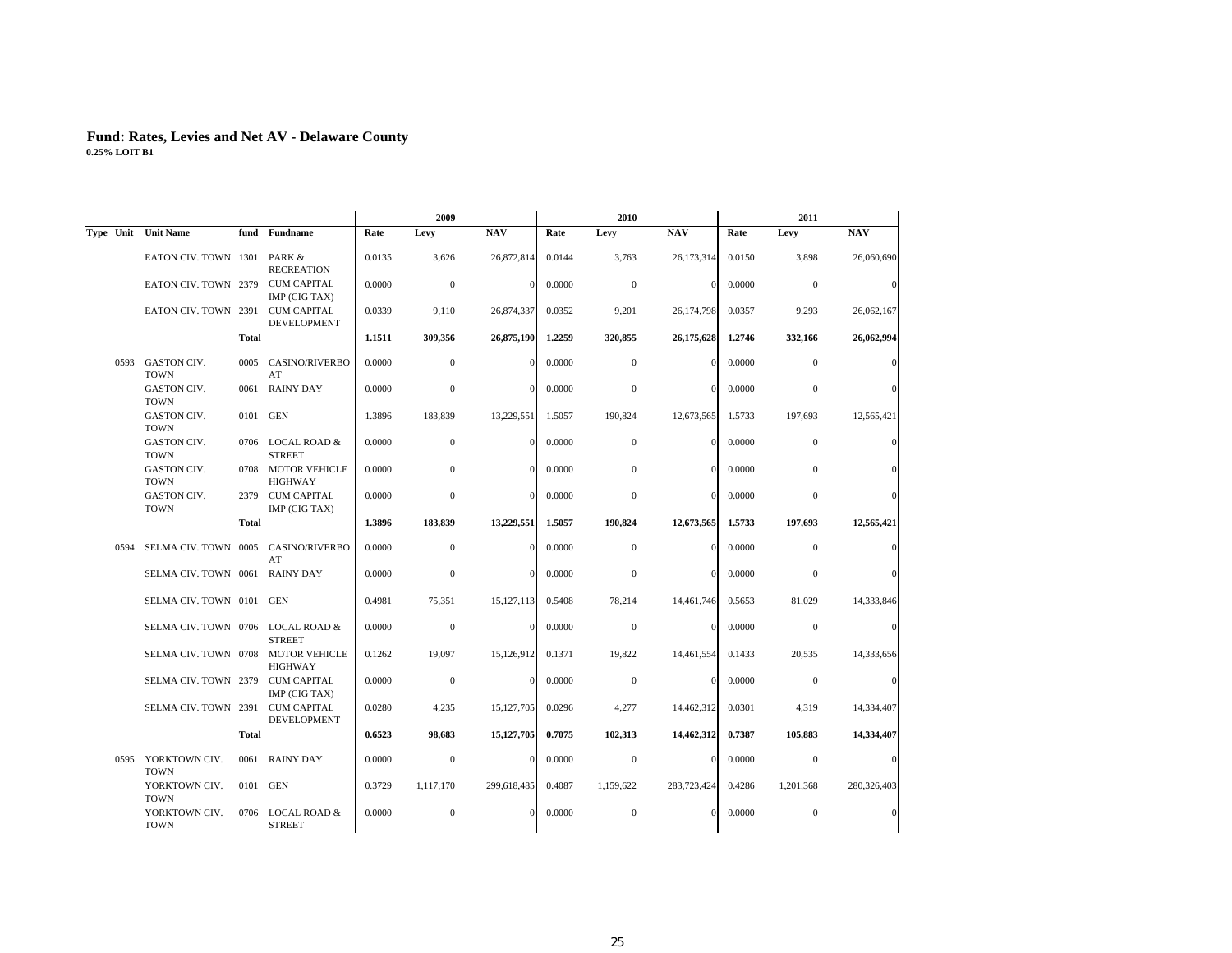|                        |                                  |              | 2009                                     |        |              |             | 2010   |                  | 2011         |        |                  |             |
|------------------------|----------------------------------|--------------|------------------------------------------|--------|--------------|-------------|--------|------------------|--------------|--------|------------------|-------------|
|                        | Type Unit Unit Name              | fund         | <b>Fundname</b>                          | Rate   | Levy         | <b>NAV</b>  | Rate   | Levy             | <b>NAV</b>   | Rate   | Levy             | <b>NAV</b>  |
|                        | YORKTOWN CIV.<br><b>TOWN</b>     | 0708         | <b>MOTOR VEHICLE</b><br><b>HIGHWAY</b>   | 0.2148 | 643,715      | 299,618,736 | 0.2355 | 668,176          | 283,723,662  | 0.2469 | 692,230          | 280,326,638 |
|                        | YORKTOWN CIV.<br><b>TOWN</b>     | 1191         | <b>CUM FIRE SPECL</b>                    | 0.0177 | 53,032       | 299,620,462 | 0.0189 | 53,562           | 283,725,296  | 0.0193 | 54,097           | 280,328,253 |
|                        | YORKTOWN CIV.<br><b>TOWN</b>     | 1301         | PARK &<br><b>RECREATION</b>              | 0.0724 | 216,807      | 299,617,936 | 0.0793 | 225,045          | 283,722,904  | 0.0832 | 233,146          | 280,325,889 |
|                        | YORKTOWN CIV.<br><b>TOWN</b>     | 2120         | <b>CEMETERY</b>                          | 0.0000 | $\mathbf{0}$ | $\Omega$    | 0.0000 | $\mathbf{0}$     | $\Omega$     | 0.0000 | $\mathbf{0}$     | $\sqrt{ }$  |
|                        | YORKTOWN CIV.<br><b>TOWN</b>     | 2379         | <b>CUM CAPITAL</b><br>IMP (CIG TAX)      | 0.0000 | $\mathbf{0}$ | $\theta$    | 0.0000 | $\mathbf{0}$     | $\mathbf{0}$ | 0.0000 | $\mathbf{0}$     |             |
|                        | YORKTOWN CIV.<br><b>TOWN</b>     | 2391         | <b>CUM CAPITAL</b><br><b>DEVELOPMENT</b> | 0.0266 | 79,698       | 299,618,741 | 0.0284 | 80,494           | 283,723,667  | 0.0290 | 81,298           | 280,326,643 |
|                        |                                  | <b>Total</b> |                                          | 0.7044 | 2,110,422    | 299,620,462 | 0.7708 | 2,186,899        | 283,725,296  | 0.8070 | 2,262,139        | 280,328,253 |
| 0746                   | CHESTERFIELD<br>CIV. TOWN        |              | 0101 GEN                                 | 0.7920 | 55,407       | 6,995,791   | 0.8146 | 57,512           | 7,059,984    | 0.8433 | 59,582           | 7,065,271   |
|                        | <b>CHESTERFIELD</b><br>CIV. TOWN |              | 0706 LOCAL ROAD &<br><b>STREET</b>       | 0.0000 | $\mathbf{0}$ | $\Omega$    | 0.0000 | $\mathbf{0}$     | $\Omega$     | 0.0000 | $\mathbf{0}$     |             |
|                        | <b>CHESTERFIELD</b><br>CIV. TOWN | 0708         | <b>MOTOR VEHICLE</b><br><b>HIGHWAY</b>   | 0.0000 | $\mathbf{0}$ | $\Omega$    | 0.0000 | $\mathbf{0}$     | $\Omega$     | 0.0000 | $\mathbf{0}$     |             |
|                        | <b>CHESTERFIELD</b><br>CIV. TOWN | 1303         | PARK                                     | 0.0396 | 2,770        | 6,996,316   | 0.0407 | 2,875            | 7,060,514    | 0.0421 | 2,978            | 7,065,802   |
|                        | <b>CHESTERFIELD</b><br>CIV. TOWN | 2379         | CUM CAPITAL<br>IMP (CIG TAX)             | 0.0000 | $\theta$     | $\Omega$    | 0.0000 | $\mathbf{0}$     | $\Omega$     | 0.0000 | $\mathbf{0}$     | $\sqrt{ }$  |
|                        | CHESTERFIELD<br>CIV. TOWN        | 2391         | <b>CUM CAPITAL</b><br>DEVELOPMENT        | 0.0146 | 1,021        | 6,993,672   | 0.0146 | 1,031            | 7,057,845    | 0.0147 | 1,041            | 7,063,131   |
|                        |                                  | <b>Total</b> |                                          | 0.8462 | 59,198       | 6,996,316   | 0.8699 | 61,418           | 7,060,514    | 0.9001 | 63,601           | 7,065,802   |
| 0963                   | DALEVILLE CIV.<br><b>TOWN</b>    | 0101         | GEN                                      | 0.5603 | 259,372      | 46,287,854  | 0.6007 | 269,228          | 44,816,409   | 0.6259 | 278,920          | 44,559,610  |
|                        | DALEVILLE CIV.<br><b>TOWN</b>    | 0706         | <b>LOCAL ROAD &amp;</b><br><b>STREET</b> | 0.0000 | $\mathbf{0}$ | $\Omega$    | 0.0000 | $\mathbf{0}$     | $\Omega$     | 0.0000 | $\boldsymbol{0}$ |             |
|                        | DALEVILLE CIV.<br><b>TOWN</b>    |              | 0708 MOTOR VEHICLE<br><b>HIGHWAY</b>     | 0.0000 | $\Omega$     | $\Omega$    | 0.0000 | $\mathbf{0}$     | $\Omega$     | 0.0000 | $\Omega$         |             |
|                        | DALEVILLE CIV.<br><b>TOWN</b>    | 2379         | CUM CAPITAL<br>IMP (CIG TAX)             | 0.0000 | $\bf{0}$     | $\Omega$    | 0.0000 | $\boldsymbol{0}$ | $\Omega$     | 0.0000 | $\boldsymbol{0}$ |             |
|                        | DALEVILLE CIV.<br><b>TOWN</b>    | 2391         | <b>CUM CAPITAL</b><br><b>DEVELOPMENT</b> | 0.0256 | 11,849       | 46,288,872  | 0.0267 | 11,967           | 44,817,395   | 0.0271 | 12,086           | 44,560,591  |
|                        |                                  | <b>Total</b> |                                          | 0.5859 | 271,221      | 46,288,872  | 0.6274 | 281,195          | 44,817,395   | 0.6530 | 291,006          | 44,560,591  |
| $\overline{4}$<br>1875 | DELAWARE COM.<br>SCH. CORP.      | 0060         | PRE-SCHL SPECL<br>ED                     | 0.0000 | $\mathbf{0}$ | 485,954,179 | 0.0000 | $\mathbf{0}$     | 468,662,471  | 0.0000 | $\mathbf{0}$     | 465,229,049 |
|                        | DELAWARE COM.<br>SCH. CORP.      | 0101         | GEN                                      | 0.0000 | $\mathbf{0}$ | 485,972,852 | 0.0000 | $\mathbf{0}$     | 468,680,480  | 0.0000 | $\mathbf{0}$     | 465,246,926 |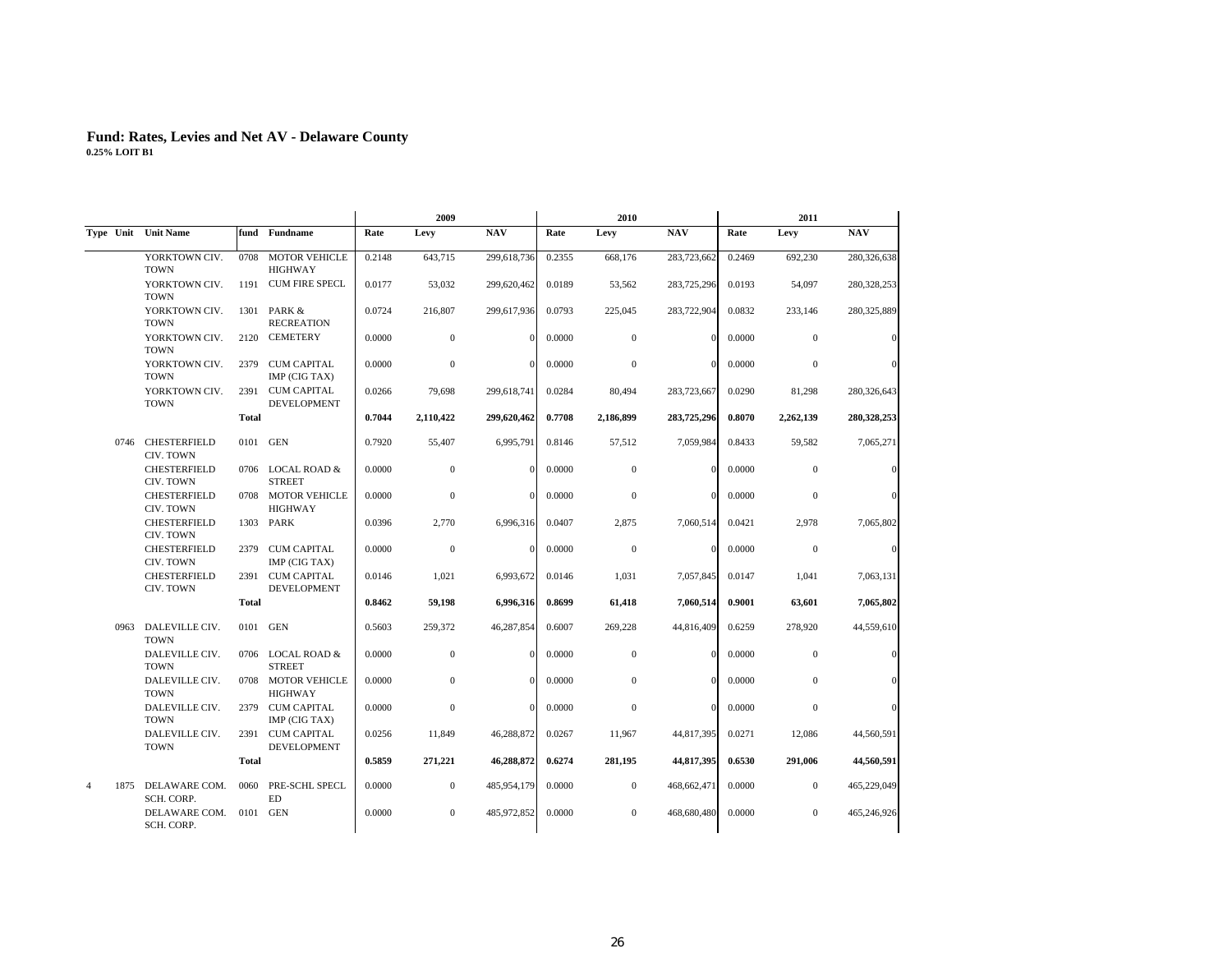|      |                                          |              |                                  |        | 2009         |             |        | 2010         |               |        | 2011         |             |
|------|------------------------------------------|--------------|----------------------------------|--------|--------------|-------------|--------|--------------|---------------|--------|--------------|-------------|
|      | Type Unit Unit Name                      |              | fund Fundname                    | Rate   | Levy         | <b>NAV</b>  | Rate   | Levy         | <b>NAV</b>    | Rate   | Levy         | <b>NAV</b>  |
|      | DELAWARE COM.<br>SCH. CORP.              | 0180         | <b>DEBT SERVICE</b>              | 0.2815 | 1,367,907    | 485,972,906 | 0.2919 | 1,367,907    | 468,680,532   | 0.2940 | 1,367,907    | 465,246,978 |
|      | DELAWARE COM.<br>SCH. CORP.              |              | 0186 SCHL PENSION<br><b>DEBT</b> | 0.0746 | 362,481      | 485,972,885 | 0.0773 | 362,481      | 468,680,511   | 0.0779 | 362,481      | 465,246,957 |
|      | DELAWARE COM. 1214 CAPITAL<br>SCH. CORP. |              | PROJECTS (SCHL)                  | 0.3442 | 1,672,718    | 485,972,899 | 0.3442 | 1,613,198    | 468,680,525   | 0.3442 | 1,601,380    | 465,246,971 |
|      | DELAWARE COM.<br>SCH. CORP.              |              | 6301 TRANSPORTATIO<br>N          | 0.2816 | 1,368,342    | 485,972,787 | 0.3031 | 1,420,338    | 468,680,417   | 0.3163 | 1,471,470    | 465,246,864 |
|      | DELAWARE COM.<br>SCH. CORP.              |              | 6302 BUS<br>REPLACEMENT          | 0.1252 | 608,532      | 485,972,737 | 0.1298 | 608,532      | 468,680,369   | 0.1308 | 608,532      | 465,246,816 |
|      |                                          | Total        |                                  | 1.1071 | 5,379,980    | 485,972,906 | 1.1463 | 5,372,456    | 468,680,532   | 1.1632 | 5,411,770    | 465,246,978 |
| 1885 | WES-DEL COM.<br><b>SCH. CORP</b>         | 0060         | PRE-SCHL SPECL<br><b>ED</b>      | 0.0000 | $\mathbf{0}$ | 235,961,736 | 0.0000 | $\mathbf{0}$ | 230,209,460   | 0.0000 | $\mathbf{0}$ | 228,989,349 |
|      | WES-DEL COM.<br><b>SCH. CORP</b>         |              | 0101 GEN                         | 0.0000 | $\mathbf{0}$ | 235,942,406 | 0.0000 | $\mathbf{0}$ | 230,190,602   | 0.0000 | $\mathbf{0}$ | 228,970,591 |
|      | WES-DEL COM.<br><b>SCH. CORP</b>         |              | 0180 DEBT SERVICE                | 0.2311 | 545,297      | 235,942,427 | 0.2369 | 545,297      | 230,190,622   | 0.2382 | 545,297      | 228,970,611 |
|      | WES-DEL COM.<br><b>SCH. CORP</b>         |              | 0186 SCHL PENSION<br><b>DEBT</b> | 0.0295 | 69,698       | 235,943,752 | 0.0303 | 69,698       | 230, 191, 915 | 0.0304 | 69,698       | 228,971,897 |
|      | WES-DEL COM.<br><b>SCH. CORP</b>         |              | 1214 CAPITAL<br>PROJECTS (SCHL)  | 0.2513 | 592.923      | 235,942,376 | 0.2513 | 578,468      | 230,190,572   | 0.2513 | 575.403      | 228,970,561 |
|      | WES-DEL COM.<br><b>SCH. CORP</b>         |              | 6301 TRANSPORTATIO<br>$_{\rm N}$ | 0.1721 | 406,029      | 235,942,170 | 0.1831 | 421,458      | 230,190,371   | 0.1907 | 436,630      | 228,970,362 |
|      | WES-DEL COM.<br><b>SCH. CORP</b>         |              | 6302 BUS<br>REPLACEMENT          | 0.0558 | 131,651      | 235,942,357 | 0.0572 | 131,651      | 230,190,554   | 0.0575 | 131,651      | 228,970,544 |
|      |                                          | <b>Total</b> |                                  | 0.7398 | 1,745,598    | 235,961,736 | 0.7588 | 1,746,572    | 230,209,460   | 0.7681 | 1,758,679    | 228,989,349 |
|      | 1895 LIBERTY-PERRY<br>COM. SCH. CORP.    | 0060         | PRE-SCHL SPECL<br>ED             | 0.0000 | $\mathbf{0}$ | 195,772,219 | 0.0000 | $\mathbf{0}$ | 189,064,083   | 0.0000 | $\bf{0}$     | 187,668,222 |
|      | LIBERTY-PERRY<br>COM. SCH. CORP.         |              | 0101 GEN                         | 0.0000 | $\mathbf{0}$ | 195,776,640 | 0.0000 | $\mathbf{0}$ | 189,068,353   | 0.0000 | $\mathbf{0}$ | 187,672,461 |
|      | LIBERTY-PERRY<br>COM. SCH. CORP.         |              | 0180 DEBT SERVICE                | 0.3128 | 612,305      | 195,776,676 | 0.3239 | 612,305      | 189,068,388   | 0.3263 | 612,305      | 187,672,496 |
|      | <b>LIBERTY-PERRY</b><br>COM. SCH. CORP.  |              | 0186 SCHL PENSION<br><b>DEBT</b> | 0.1461 | 286,008      | 195,776,809 | 0.1513 | 286,008      | 189,068,516   | 0.1524 | 286,008      | 187,672,623 |
|      | <b>LIBERTY-PERRY</b><br>COM. SCH. CORP.  |              | 1214 CAPITAL<br>PROJECTS (SCHL)  | 0.3003 | 587,916      | 195,776,508 | 0.3003 | 567,771      | 189,068,225   | 0.3003 | 563,580      | 187,672,334 |
|      | LIBERTY-PERRY<br>COM. SCH. CORP.         |              | 6301 TRANSPORTATIO<br>$_{\rm N}$ | 0.2798 | 547,879      | 195,776,612 | 0.3008 | 568,698      | 189,068,326   | 0.3139 | 589,171      | 187,672,434 |
|      | LIBERTY-PERRY<br>COM. SCH. CORP.         |              | 6302 BUS<br>REPLACEMENT          | 0.0555 | 108,688      | 195,777,304 | 0.0575 | 108,688      | 189,068,994   | 0.0579 | 108,688      | 187,673,097 |
|      |                                          | <b>Total</b> |                                  | 1.0945 | 2,142,796    | 195,777,304 | 1.1338 | 2,143,470    | 189,068,994   | 1.1508 | 2,159,752    | 187,673,097 |
|      |                                          |              |                                  |        |              |             |        |              |               |        |              |             |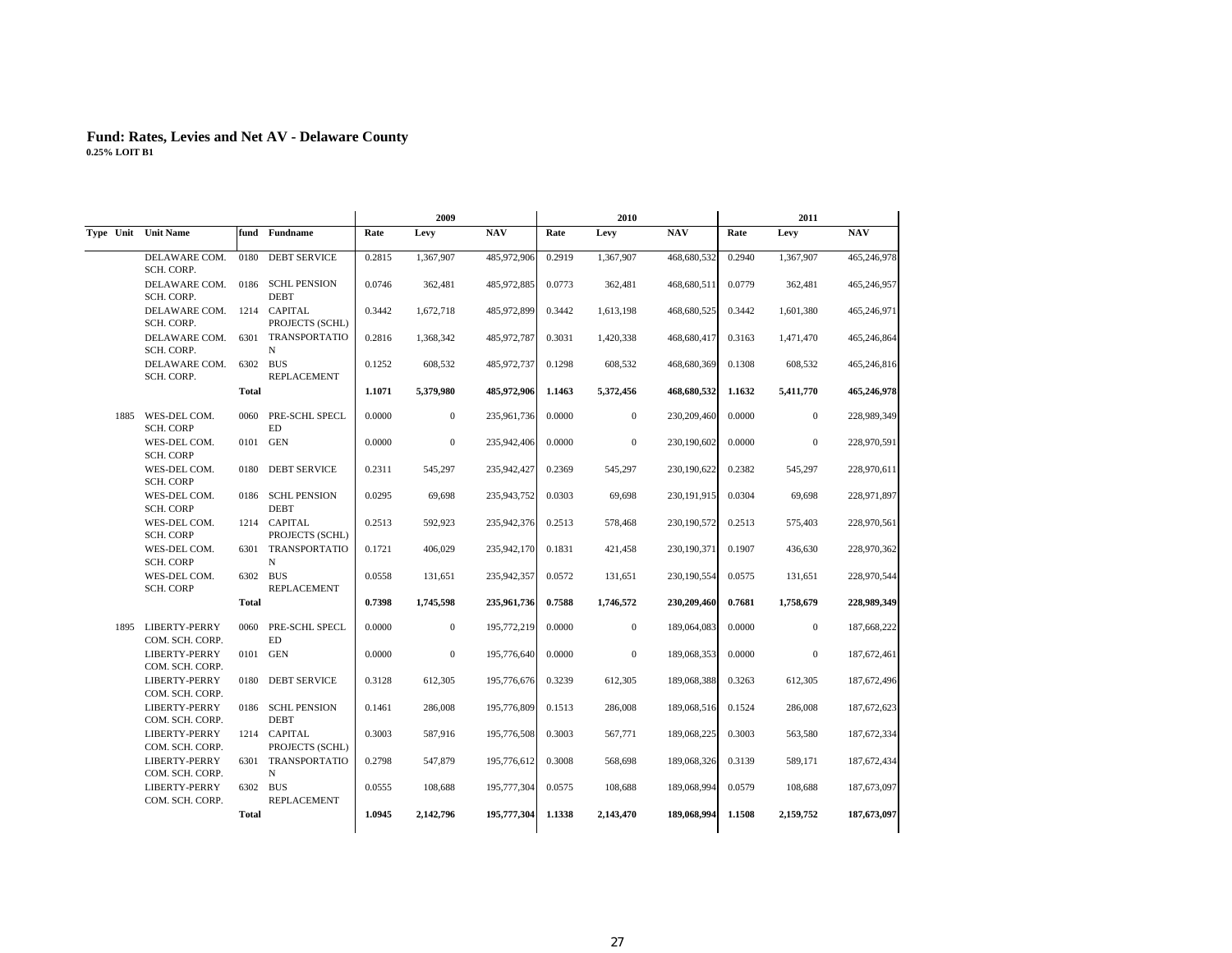|      |                                             |              |                                  |        | 2009         |             |        | 2010         |             |        | 2011             |             |
|------|---------------------------------------------|--------------|----------------------------------|--------|--------------|-------------|--------|--------------|-------------|--------|------------------|-------------|
|      | Type Unit Unit Name                         |              | fund Fundname                    | Rate   | Levy         | <b>NAV</b>  | Rate   | Levy         | <b>NAV</b>  | Rate   | Levy             | <b>NAV</b>  |
| 1900 | COWAN COM. SCH. 0060<br>CORP.               |              | PRE-SCHL SPECL<br>ED             | 0.0000 | $\mathbf{0}$ | 109,459,513 | 0.0000 | $\mathbf{0}$ | 105,079,600 | 0.0000 | $\overline{0}$   | 104,167,403 |
|      | COWAN COM. SCH. 0101 GEN<br>CORP.           |              |                                  | 0.0000 | $\mathbf{0}$ | 109,461,341 | 0.0000 | $\mathbf{0}$ | 105,081,354 | 0.0000 | $\overline{0}$   | 104,169,142 |
|      | COWAN COM. SCH. 0180 DEBT SERVICE<br>CORP.  |              |                                  | 0.7004 | 766,643      | 109,461,369 | 0.7296 | 766,643      | 105,081,381 | 0.7360 | 766,643          | 104,169,169 |
|      | COWAN COM. SCH. 0186 SCHL PENSION<br>CORP.  |              | <b>DEBT</b>                      | 0.0845 | 92,464       | 109,461,026 | 0.0880 | 92,464       | 105,081,052 | 0.0888 | 92,464           | 104,168,843 |
|      | COWAN COM. SCH. 1214 CAPITAL<br>CORP.       |              | PROJECTS (SCHL)                  | 0.1964 | 214,981      | 109,461,226 | 0.1964 | 206,379      | 105,081,244 | 0.1964 | 204,587          | 104,169,033 |
|      | COWAN COM. SCH. 6301 TRANSPORTATIO<br>CORP. |              | N                                | 0.2736 | 299,490      | 109,461,371 | 0.2958 | 310,870      | 105,081,383 | 0.3092 | 322,061          | 104,169,171 |
|      | COWAN COM. SCH. 6302 BUS<br>CORP.           |              | REPLACEMENT                      | 0.0446 | 48,774       | 109,461,633 | 0.0464 | 48,774       | 105,081,635 | 0.0468 | 48,774           | 104,169,421 |
|      |                                             | <b>Total</b> |                                  | 1.2995 | 1,422,352    | 109,461,633 | 1.3562 | 1,425,130    | 105,081,635 | 1.3772 | 1,434,529        | 104,169,421 |
| 1910 | MT. PLEASANT<br>TWP. COM. SCH. C            | 0060         | PRE-SCHL SPECL<br>ED             | 0.0000 | $\mathbf{0}$ | 503,881,851 | 0.0000 | $\mathbf{0}$ | 482,425,050 | 0.0000 | $\mathbf{0}$     | 445,076,185 |
|      | MT. PLEASANT<br>TWP. COM. SCH. C            |              | 0101 GEN                         | 0.0000 | $\mathbf{0}$ | 503,872,137 | 0.0000 | $\mathbf{0}$ | 482,415,749 | 0.0000 | $\overline{0}$   | 445,067,604 |
|      | MT. PLEASANT<br>TWP. COM. SCH. C            |              | 0180 DEBT SERVICE                | 0.3439 | 1,732,877    | 503,872,123 | 0.3592 | 1,732,877    | 482,415,736 | 0.3894 | 1,732,877        | 445,067,592 |
|      | MT. PLEASANT<br>TWP. COM. SCH. C            |              | 0186 SCHL PENSION<br><b>DEBT</b> | 0.0896 | 451,250      | 503,872,004 | 0.0935 | 451,250      | 482,415,622 | 0.1014 | 451,250          | 445,067,486 |
|      | MT. PLEASANT<br>TWP. COM. SCH. C            |              | 1214 CAPITAL<br>PROJECTS (SCHL)  | 0.2987 | 1,505,066    | 503,872,168 | 0.2987 | 1,440,975    | 482,415,779 | 0.2987 | 1,329,417        | 445,067,631 |
|      | MT. PLEASANT<br>TWP. COM. SCH. C            |              | 6301 TRANSPORTATIO<br>N          | 0.2665 | 1,342,849    | 503,872,201 | 0.2889 | 1,393,877    | 482,415,811 | 0.3245 | 1,444,056        | 445,067,661 |
|      | MT. PLEASANT<br>TWP. COM. SCH. C            |              | 6302 BUS<br>REPLACEMENT          | 0.0394 | 198,499      | 503,872,159 | 0.0411 | 198,499      | 482,415,770 | 0.0446 | 198,499          | 445,067,623 |
|      |                                             | <b>Total</b> |                                  | 1.0381 | 5,230,541    | 503,881,851 | 1.0814 | 5,217,478    | 482,425,050 | 1.1586 | 5,156,099        | 445,076,185 |
| 1940 | DALEVILLE COM.<br>SCH.S                     | 0060         | PRE-SCHL SPECL<br><b>ED</b>      | 0.0000 | $\mathbf{0}$ | 149,300,728 | 0.0000 | $\mathbf{0}$ | 144,688,828 | 0.0000 | $\boldsymbol{0}$ | 143,764,845 |
|      | DALEVILLE COM.<br>SCH.S                     | 0101         | <b>GEN</b>                       | 0.0000 | $\mathbf{0}$ | 149,304,049 | 0.0000 | $\mathbf{0}$ | 144,692,046 | 0.0000 | $\mathbf{0}$     | 143,768,042 |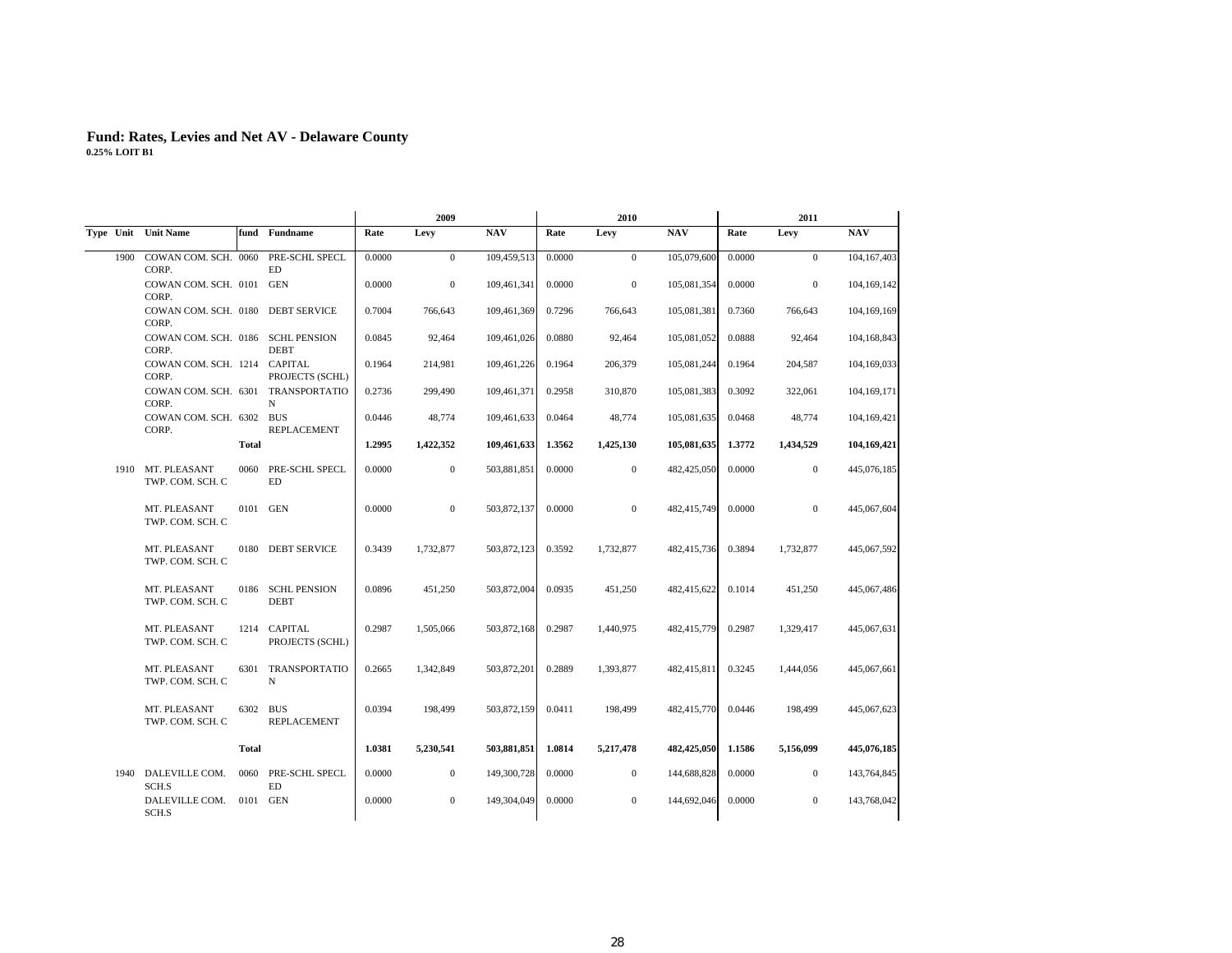|   |                                        |                           |                                                   |        | 2009         |               |        | 2010         |               |        | 2011         |               |
|---|----------------------------------------|---------------------------|---------------------------------------------------|--------|--------------|---------------|--------|--------------|---------------|--------|--------------|---------------|
|   | Type Unit Unit Name                    |                           | fund Fundname                                     | Rate   | Levy         | <b>NAV</b>    | Rate   | Levy         | <b>NAV</b>    | Rate   | Levy         | <b>NAV</b>    |
|   | DALEVILLE COM.<br>SCH.S                | 0180                      | <b>DEBT SERVICE</b>                               | 0.7576 | 1,131,175    | 149,304,133   | 0.7818 | 1,131,175    | 144,692,128   | 0.7868 | 1,131,175    | 143,768,124   |
|   | DALEVILLE COM.<br>SCH.S                |                           | 0186 SCHL PENSION<br><b>DEBT</b>                  | 0.0398 | 59,483       | 149,303,991   | 0.0411 | 59,483       | 144,691,990   | 0.0414 | 59,483       | 143,767,986   |
|   | DALEVILLE COM.<br>SCH.S                |                           | 1214 CAPITAL<br>PROJECTS (SCHL)                   | 0.2744 | 409,690      | 149,304,134   | 0.2744 | 397,035      | 144,692,129   | 0.2744 | 394,499      | 143,768,125   |
|   | DALEVILLE COM.<br>SCH.S                |                           | 6301 TRANSPORTATIO<br>N                           | 0.2215 | 330,738      | 149,303,967   | 0.2373 | 343,306      | 144,691,967   | 0.2474 | 355,665      | 143,767,964   |
|   | DALEVILLE COM.<br>SCH.S                |                           | 6302 BUS<br>REPLACEMENT                           | 0.0379 | 56,658       | 149,302,967   | 0.0392 | 56,658       | 144,690,998   | 0.0394 | 56,658       | 143,767,001   |
|   |                                        | <b>Total</b>              |                                                   | 1.3312 | 1,987,744    | 149,304,134   | 1.3738 | 1,987,657    | 144,692,129   | 1.3894 | 1,997,480    | 143,768,125   |
|   | CORP.                                  |                           | 1970 MUNCIE COM. SCH. 0060 PRE-SCHL SPECL<br>ED   | 0.0000 | $\mathbf{0}$ | 1,760,867,185 | 0.0000 | $\mathbf{0}$ | 1,723,684,713 | 0.0000 | $\mathbf{0}$ | 1,716,453,855 |
|   | MUNCIE COM. SCH. 0101 GEN<br>CORP.     |                           |                                                   | 0.0000 | $\mathbf{0}$ | 1,760,868,264 | 0.0000 | $\mathbf{0}$ | 1,723,685,769 | 0.0000 | $\mathbf{0}$ | 1,716,454,907 |
|   | MUNCIE COM. SCH. 0180<br>CORP.         |                           | <b>DEBT SERVICE</b>                               | 0.3962 | 6,976,393    | 1,760,868,239 | 0.4047 | 6,976,393    | 1,723,685,745 | 0.4064 | 6,976,393    | 1,716,454,883 |
|   | CORP.                                  |                           | MUNCIE COM. SCH. 0186 SCHL PENSION<br><b>DEBT</b> | 0.0432 | 760,780      | 1,760,867,789 | 0.0441 | 760,780      | 1,723,685,304 | 0.0443 | 760,780      | 1,716,454,444 |
|   | MUNCIE COM. SCH. 1214 CAPITAL<br>CORP. |                           | PROJECTS (SCHL)                                   | 0.3248 | 5,719,299    | 1,760,868,149 | 0.3248 | 5,598,531    | 1,723,685,657 | 0.3248 | 5,575,045    | 1,716,454,795 |
|   | CORP.                                  |                           | MUNCIE COM. SCH. 6301 TRANSPORTATIO<br>N          | 0.2013 | 3,544,386    | 1,760,868,466 | 0.2134 | 3,679,072    | 1,723,685,967 | 0.2221 | 3,811,518    | 1,716,455,104 |
|   | CORP.                                  | MUNCIE COM. SCH. 6302 BUS |                                                   | 0.0033 | 57,927       | 1,760,855,291 | 0.0034 | 57,927       | 1,723,673,070 | 0.0034 | 57,927       | 1,716,442,261 |
|   |                                        | <b>Total</b>              |                                                   | 0.9688 | 17,058,785   | 1,760,868,466 | 0.9904 | 17,072,703   | 1,723,685,967 | 1.0010 | 17,181,663   | 1,716,455,104 |
| 5 | 0040 MUNCIE PUB.<br>LBRY.              |                           | 0061 RAINY DAY                                    | 0.0000 | $\mathbf{0}$ | $\Omega$      | 0.0000 | $\mathbf{0}$ | $\Omega$      | 0.0000 | $\mathbf{0}$ | $\sqrt{ }$    |
|   | MUNCIE PUB.<br>LBRY.                   |                           | 0101 GEN                                          | 0.2258 | 4.150.698    | 1,838,083,848 | 0.2392 | 4,308,424    | 1,801,439,808 | 0.2534 | 4,463,527    | 1,761,355,970 |
|   | MUNCIE PUB.<br>LBRY.                   |                           | 1220 LBRRY CAPITAL<br><b>PROJECTS</b>             | 0.0034 | 62,573       | 1,838,093,827 | 0.0036 | 64,950       | 1,801,449,588 | 0.0038 | 67,288       | 1,761,365,533 |
|   | MUNCIE PUB.<br>LBRY.                   |                           | 2011 LBRRY<br><b>IMPROVEMENT</b>                  | 0.0000 | $\mathbf{0}$ | $\mathbf{0}$  | 0.0000 | $\mathbf{0}$ | $\Omega$      | 0.0000 | $\mathbf{0}$ | $\sqrt{ }$    |
|   |                                        | <b>Total</b>              |                                                   | 0.2292 | 4,213,271    | 1,838,093,827 | 0.2428 | 4,373,374    | 1,801,449,588 | 0.2572 | 4,530,815    | 1,761,365,533 |
|   | 0041 YORKTOWN - MT<br>PLEASANT LBRY.   |                           | 0101 GEN                                          | 0.0928 | 412,688      | 444,536,604   | 0.1014 | 428,370      | 422,642,731   | 0.1062 | 443,791      | 418,030,853   |
|   |                                        | <b>Total</b>              |                                                   | 0.0928 | 412,688      | 444,536,604   | 0.1014 | 428,370      | 422,642,731   | 0.1062 | 443,791      | 418,030,853   |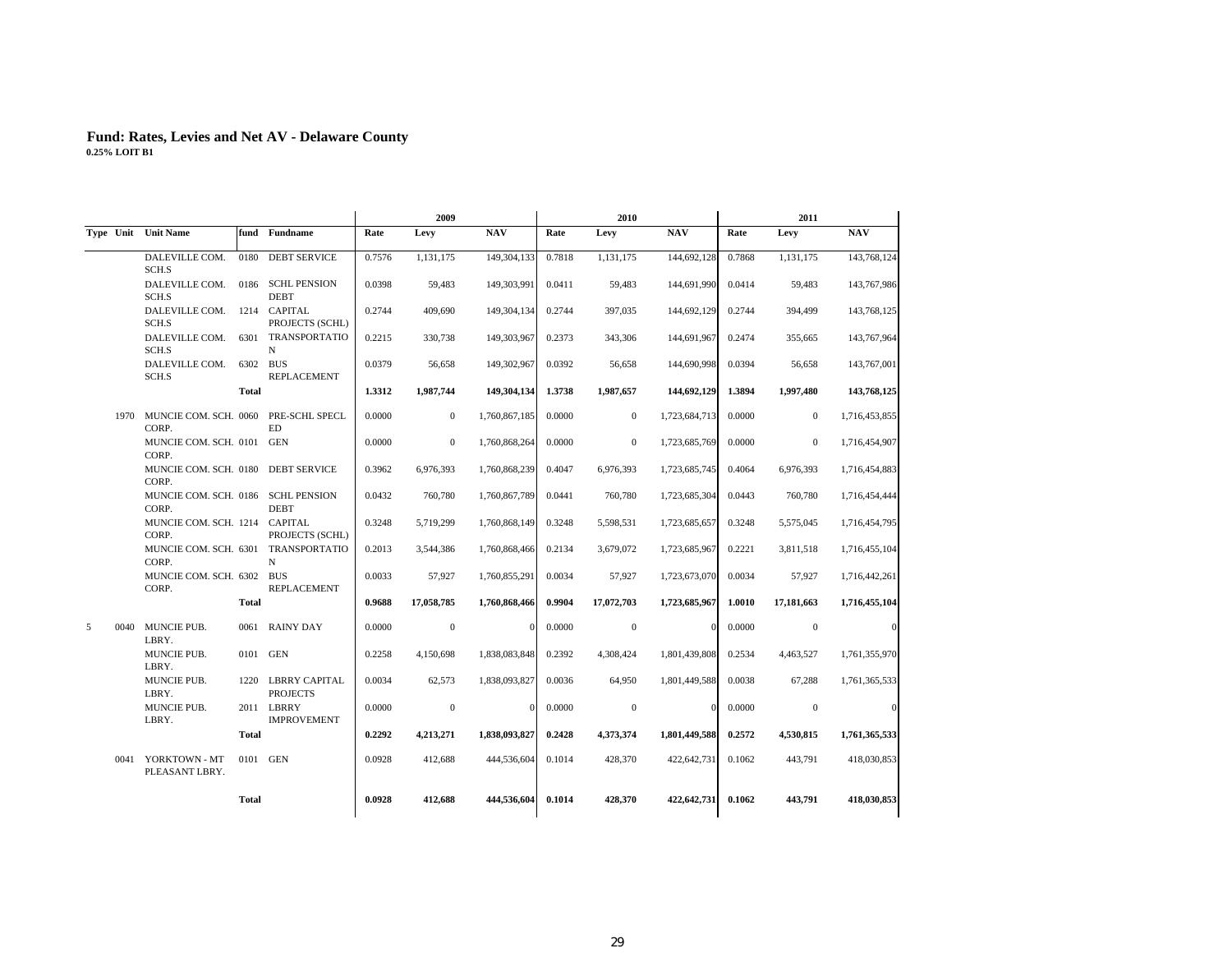|       |      |                                                             |              |                                            |        | 2009        |               |        | 2010       |               |        | 2011        |               |
|-------|------|-------------------------------------------------------------|--------------|--------------------------------------------|--------|-------------|---------------|--------|------------|---------------|--------|-------------|---------------|
|       |      | Type Unit Unit Name                                         |              | fund Fundname                              | Rate   | Levy        | <b>NAV</b>    | Rate   | Levy       | <b>NAV</b>    | Rate   | Levy        | <b>NAV</b>    |
| 6     | 0806 | MUNCIE SANITARY 8201                                        |              | SPECL SANITARY<br><b>GEN</b>               | 0.3348 | 6,836,809   | 2,042,055,918 | 0.3560 | 7,096,607  | 1,993,624,477 | 0.3768 | 7,352,084   | 1,951,138,345 |
|       |      | <b>MUNCIE SANITARY 8290</b>                                 |              | <b>SPECL SANITARY</b><br><b>CUM BLDG</b>   | 0.0407 | 831,116     | 2,042,056,216 | 0.0421 | 839,427    | 1,993,624,768 | 0.0435 | 847,821     | 1,951,138,630 |
|       |      |                                                             | <b>Total</b> |                                            | 0.3755 | 7,667,925   | 2,042,056,216 | 0.3981 | 7,936,034  | 1,993,624,768 | 0.4203 | 8,199,905   | 1,951,138,630 |
|       |      | 0935 MUNCIE PUB.<br><b>TRANSPORTATION</b>                   |              | 8001 SPECL<br>TRANSPORTATIO<br>N GEN       | 0.1837 | 3,098,973   | 1,686,569,431 | 0.1945 | 3,216,733  | 1,654,180,551 | 0.2064 | 3,332,535   | 1,614,824,287 |
|       |      |                                                             | <b>Total</b> |                                            | 0.1837 | 3,098,973   | 1,686,569,431 | 0.1945 | 3,216,733  | 1,654,180,551 | 0.2064 | 3,332,535   | 1,614,824,287 |
|       | 0956 | DELAWARE<br><b>AIRPORT</b>                                  | 8101         | <b>SPECL AIRPORT</b><br><b>GEN</b>         | 0.0104 | 357,174     | 3,440,859,774 | 0.0111 | 370,746    | 3,343,431,829 | 0.0117 | 384,092     | 3,290,866,393 |
|       |      | <b>DELAWARE</b><br><b>AIRPORT</b>                           | 8190         | <b>SPECL AIRPORT</b><br><b>CUML BLDG</b>   | 0.0054 | 185,806     | 3,440,863,114 | 0.0056 | 187,664    | 3,343,435,074 | 0.0058 | 189,540     | 3,290,869,587 |
|       |      |                                                             | <b>Total</b> |                                            | 0.0158 | 542,980     | 3,440,863,114 | 0.0167 | 558,410    | 3,343,435,074 | 0.0175 | 573,632     | 3,290,869,587 |
|       | 1034 | <b>EAST CENTRAL</b><br><b>INDIANA SOLID</b><br><b>WASTE</b> | 8210         | <b>SPECL SOLID</b><br>WASTE<br>MANAGEMENT  | 0.0070 | 242,221     | 3,440,851,623 | 0.0075 | 251,425    | 3,343,423,909 | 0.0079 | 260,476     | 3,290,858,598 |
|       |      |                                                             | <b>Total</b> |                                            | 0.0070 | 242,221     | 3,440,851,623 | 0.0075 | 251.425    | 3,343,423,909 | 0.0079 | 260,476     | 3,290,858,598 |
| 8     | 0009 | <b>DELAWARE</b><br>COUNTY REDEV.                            | 8403         | <b>TAX INCREMENT</b><br><b>REPLACEMENT</b> | 0.0255 | 438,299     | 1,720,581,638 | 0.0264 | 438,299    | 1,659,537,122 | 0.0266 | 438,299     | 1,647,198,463 |
|       |      |                                                             | <b>Total</b> |                                            | 0.0255 | 438,299     | 1,720,581,638 | 0.0264 | 438,299    | 1,659,537,122 | 0.0266 | 438,299     | 1,647,198,463 |
|       |      | 0010 TOWN OF<br><b>YORKTOWN</b><br>REDEV.                   | 8403         | <b>TAX INCREMENT</b><br><b>REPLACEMENT</b> | 0.0076 | 13,433      | 177,881,638   | 0.0079 | 13,433     | 169,756,538   | 0.0080 | 13,433      | 167,956,439   |
|       |      |                                                             | <b>Total</b> |                                            | 0.0076 | 13,433      | 177,881,638   | 0.0079 | 13,433     | 169,756,538   | 0.0080 | 13,433      | 167,956,439   |
|       |      | 0015 MUNCIE REDEV.<br>COMSN.                                | 8403         | <b>TAX INCREMENT</b><br><b>REPLACEMENT</b> | 0.0123 | 212,723     | 1,728,600,274 | 0.0126 | 212,723    | 1,694,857,996 | 0.0129 | 212,723     | 1,653,878,024 |
|       |      |                                                             | <b>Total</b> |                                            | 0.0123 | 212,723     | 1,728,600,274 | 0.0126 | 212,723    | 1,694,857,996 | 0.0129 | 212,723     | 1,653,878,024 |
| Total |      |                                                             |              |                                            |        | 101,923,511 | 3,440,887,326 |        | 96,862,083 | 3,343,458,601 |        | 106,634,937 | 3,290,892,744 |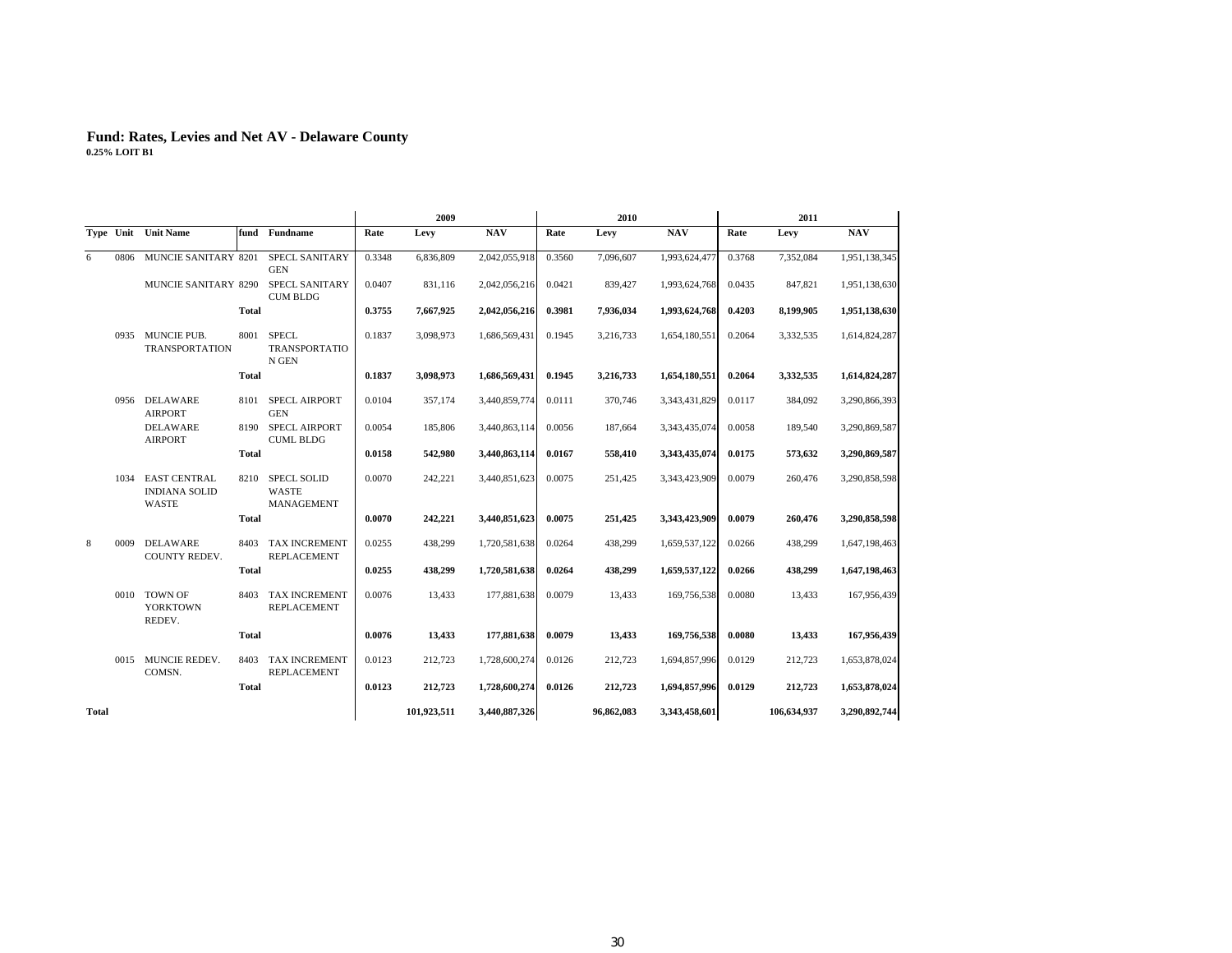#### **District: Tax Rate, sHSC and cHSC - Delaware Count y 0.25% LOIT B1**

|     |                                                 |                 | 2008        |        |                 | 2009        |        |                 | 2010        |        | 2011            |        |  |
|-----|-------------------------------------------------|-----------------|-------------|--------|-----------------|-------------|--------|-----------------|-------------|--------|-----------------|--------|--|
|     | Dist Dist Name                                  | <b>Tax Rate</b> | <b>sHSC</b> | cHSC   | <b>Tax Rate</b> | <b>sHSC</b> | cHSC   | <b>Tax Rate</b> | <b>sHSC</b> | cHSC   | <b>Tax Rate</b> | cHSC   |  |
| 001 | <b>CENTER TOWNSHIP</b>                          | 3.2277          | 40.8329     | 0.0000 | 2.2395          | 7.9121      | 0.0000 | 2.1179          | 5.0706      | 0.0000 | 2.4098          | 0.0000 |  |
| 002 | <b>CENTER TOWNSHIP -</b><br><b>MUNCIE SANIT</b> | 3.5580          | 42.0273     | 0.0000 | 2.6150          | 7.9121      | 0.0000 | 2.5160          | 5.0706      | 0.0000 | 2.8301          | 0.0000 |  |
| 003 | <b>MUNCIE CITY - CENTER</b><br><b>TOWNSHIP</b>  | 4.8021          | 47.6006     | 0.0000 | 3.8640          | 7.9121      | 0.0000 | 3.8358          | 5.0706      | 0.0000 | 4.2387          | 0.0000 |  |
| 004 | <b>DELAWARE TOWNSHIP</b>                        | 2.6656          | 41.9389     | 0.0000 | 1.7916          | 7.9121      | 0.0000 | 1.6508          | 5.0706      | 0.0000 | 1.9193          | 0.0000 |  |
| 005 | <b>ALBANY TOWN -</b><br><b>DELAWARE TOWNSHI</b> | 3.1508          | 44.4898     | 0.0000 | 2.3683          | 7.9121      | 0.0000 | 2.2699          | 5.0706      | 0.0000 | 2.5645          | 0.0000 |  |
| 006 | <b>HAMILTON TOWNSHIP</b>                        | 2.6859          | 41.6301     | 0.0000 | 1.8203          | 7.9121      | 0.0000 | 1.6826          | 5.0706      | 0.0000 | 1.9516          | 0.0000 |  |
| 007 | <b>HAMILTON TWP -</b><br><b>MUNCIE SANITARY</b> | 3.0162          | 42.9600     | 0.0000 | 2.1958          | 7.9121      | 0.0000 | 2.0807          | 5.0706      | 0.0000 | 2.3719          | 0.0000 |  |
| 008 | <b>HARRISON TOWNSHIP</b>                        | 2.3645          | 42.7947     | 0.0000 | 1.4144          | 7.9121      | 0.0000 | 1.2528          | 5.0706      | 0.0000 | 1.5132          | 0.0000 |  |
| 009 | <b>HARRISON TWP -</b><br><b>MUNCIE SANITARY</b> | 2.6948          | 44.1617     | 0.0000 | 1.7899          | 7.9121      | 0.0000 | 1.6509          | 5.0706      | 0.0000 | 1.9335          | 0.0000 |  |
| 010 | <b>LIBERTY TOWNSHIP</b>                         | 2.6756          | 40.9803     | 0.0000 | 1.8229          | 7.9121      | 0.0000 | 1.6851          | 5.0706      | 0.0000 | 1.9544          | 0.0000 |  |
| 011 | <b>SELMA TOWN</b>                               | 3.1362          | 43.8915     | 0.0000 | 2.3959          | 7.9121      | 0.0000 | 2.3088          | 5.0706      | 0.0000 | 2.6076          | 0.0000 |  |
| 012 | <b>MONROE TOWNSHIP</b>                          | 2.8639          | 39.1190     | 0.0000 | 2.0581          | 7.9121      | 0.0000 | 1.9401          | 5.0706      | 0.0000 | 2.2149          | 0.0000 |  |
| 013 | MONROE TOWNSHIP -<br><b>MUNCIE SANIT</b>        | 3.1942          | 40.6288     | 0.0000 | 2.4336          | 7.9121      | 0.0000 | 2.3382          | 5.0706      | 0.0000 | 2.6352          | 0.0000 |  |
| 014 | <b>MT PLEASANT</b><br><b>TOWNSHIP</b>           | 2.6990          | 40.8245     | 0.0000 | 1.8770          | 7.9121      | 0.0000 | 1.7544          | 5.0706      | 0.0000 | 2.0926          | 0.0000 |  |
| 015 | MT PLEASANT TWP -<br><b>MUNCIE SANIT</b>        | 3.0293          | 42.2396     | 0.0000 | 2.2525          | 7.9121      | 0.0000 | 2.1525          | 5.0706      | 0.0000 | 2.5129          | 0.0000 |  |
| 016 | MUNCIE CITY - MT<br>PLEASANT TWP                | 4.5882          | 47.8754     | 0.0000 | 3.8477          | 7.9121      | 0.0000 | 3.8368          | 5.0706      | 0.0000 | 4.3052          | 0.0000 |  |
| 017 | YORKTOWN TOWN                                   | 3.1260          | 41.4991     | 0.0000 | 2.4743          | 7.9121      | 0.0000 | 2.4112          | 5.0706      | 0.0000 | 2.7826          | 0.0000 |  |
| 018 | <b>NILES TOWNSHIP</b>                           | 2.6739          | 42.2875     | 0.0000 | 1.8023          | 7.9121      | 0.0000 | 1.6626          | 5.0706      | 0.0000 | 1.9320          | 0.0000 |  |
| 019 | <b>ALBANY TOWN - NILES</b><br><b>TWP</b>        | 3.1808          | 44.5684     | 0.0000 | 2.4025          | 7.9121      | 0.0000 | 2.3063          | 5.0706      | 0.0000 | 2.6024          | 0.0000 |  |